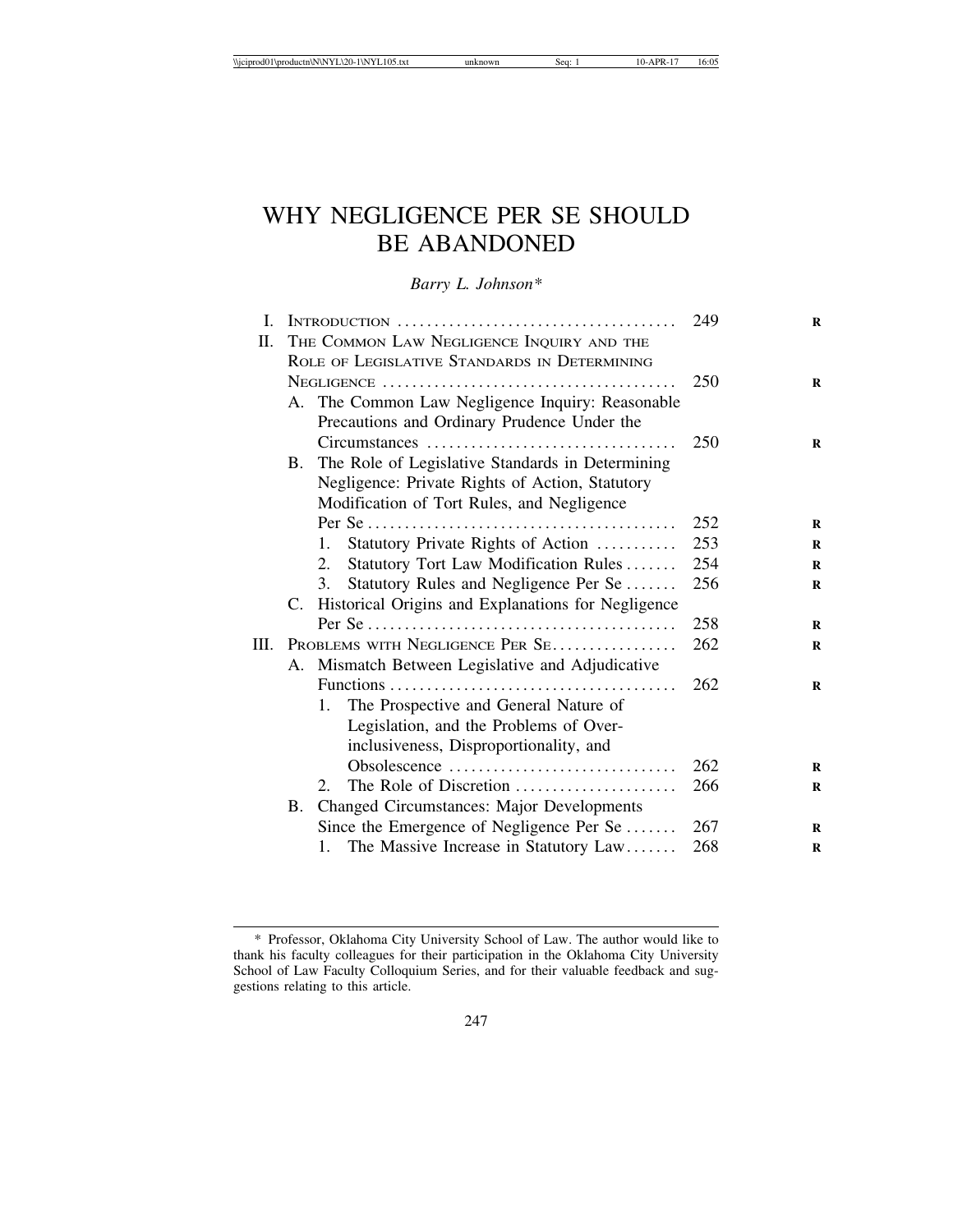|     |                | The Rise and Implications of Modern<br>2.            |     |
|-----|----------------|------------------------------------------------------|-----|
|     |                | <b>Textualist Approaches to Statutory</b>            |     |
|     |                | Interpretation                                       | 269 |
|     |                | Purposivist and Textualist Approaches to<br>a.       |     |
|     |                | Statutory Interpretation                             | 269 |
|     |                | Purposivism and Negligence Per Se<br>b.              | 271 |
|     |                | The Dominance of Modern Textualism<br>$\mathbf{c}$ . |     |
|     |                | and Its Challenge to Negligence Per Se               | 273 |
|     |                | Tort Reform and the Distinction Between<br>3.        |     |
|     |                | Legislative Ends and Means                           | 274 |
|     | $\mathbf{C}$ . | Complexity, Confusion, and Inefficiency in           |     |
|     |                | Judicial Assessment of Negligence Per Se             |     |
|     |                |                                                      | 277 |
|     |                | Class of Risks and Class of Persons<br>1.            | 278 |
|     |                | 2.<br>Policy-Based Rejection of the Statute          | 281 |
|     |                | 3.                                                   | 285 |
|     |                | D. Negligence Per Se and Common Law Duty             |     |
|     |                |                                                      | 286 |
| IV. |                | THE BENEFITS OF NEGLIGENCE PER SE DO NOT             |     |
|     |                | EXCEED ITS COSTS: WHY THE EVIDENCE OF                |     |
|     |                | NEGLIGENCE RULE IS A BETTER APPROACH                 | 288 |
|     | А.             | The ALI's Rationales for Negligence Per Se Are       |     |
|     |                |                                                      | 288 |
|     |                | Institutional Comity<br>1.                           | 289 |
|     |                | <b>Institutional Comity Does Not Require</b><br>a.   |     |
|     |                | Deference to Non-Existent Legislative                |     |
|     |                | Purpose                                              | 289 |
|     |                | Existing Negligence Per Se Exceptions<br>b.          |     |
|     |                | and Limitations Already Undermine                    |     |
|     |                | Institutional Comity                                 | 291 |
|     |                | 2.<br>Legislative Supremacy                          | 291 |
|     |                | 3.<br>Process Considerations: Inequality, Litigation |     |
|     |                | Cost, and Inadequate Guidance                        | 292 |
|     |                | 4.<br>Stare Decisis and Legislative Reliance         |     |
|     | <b>B.</b>      | What the ALI's Model Penal Code Can Teach Us         | 294 |
|     |                |                                                      | 296 |
|     | C.             | About How to Approach Negligence Per Se              |     |
|     |                | The Evidence of Negligence Approach Should Be        | 300 |
|     |                |                                                      | 301 |
|     |                |                                                      |     |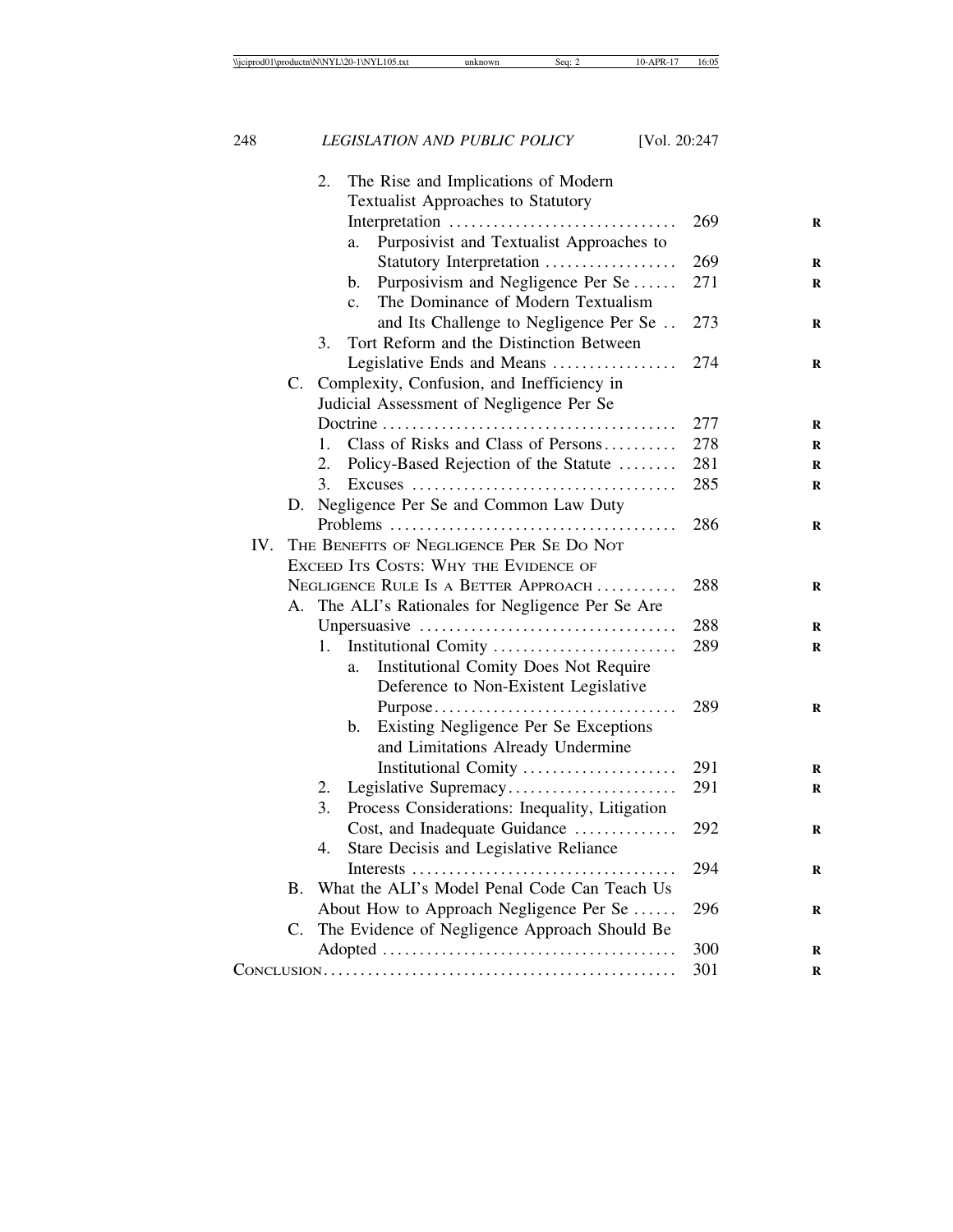#### I.

## **INTRODUCTION**

One who negligently causes injury to the person or property of another is subject to liability in tort. Negligence cases arise in a wide variety of factual contexts, and the legal standards governing these cases are, in most instances, extremely general and open-ended. A defendant's liability in a negligence case is typically determined by reference to the standard of ordinary care—the requirement that the defendant conduct himself as would a reasonably prudent person under the same or similar circumstances. This extremely flexible, open-ended standard typically requires the fact-finder to assess the defendant's conduct on a case-by-case basis, taking into account a wide range of factors relevant to the determination of the prudence of the defendant's conduct under the particular circumstances.

However, the negligence per se doctrine supplants this open-textured, case-by-case analysis of the reasonableness of the defendant's behavior under the circumstances, compelling the conclusion that an actor was negligent solely on the basis of that actor's violation of a statute or ordinance. As statutory commands have proliferated, their intersection with tort liability has increased. Courts are forced to grapple with an increasingly voluminous and complex body of law designed to delineate the contours of negligence per se doctrine.<sup>1</sup>

In this Article, I argue that the doctrine of negligence per se should be abandoned. It rests on shaky theoretical foundations, and it does not reflect modern understandings of the nature of statutory interpretation and the limits of legislation. In practice it is either highly over-inclusive or (more often) superfluous in its effects. As negligence per se jurisprudence has developed, it has created difficult and unnecessary problems of implementation, miring courts and litigants in an increasingly complex, muddled, and ultimately useless doctrinal morass. An approach simply permitting the fact-finder to assess the defendant's violation of statute as one factor in determining negligence would lead to better outcomes in cases and more efficient use of court resources. The remainder of this Article consists of three parts. Part II describes the nature and historical development of legal principles that govern the role of legislative standards in negligence cases, including the negligence per se doctrine. Part III discusses the disadvantages of negligence per se. It addresses the traditional criticisms of the doctrine's excessive rigidity as well as the substantial costs occasioned by the large, complex, and unpredictable case law necessary to determine

<sup>1.</sup> *See infra* notes 157–235 and accompanying text.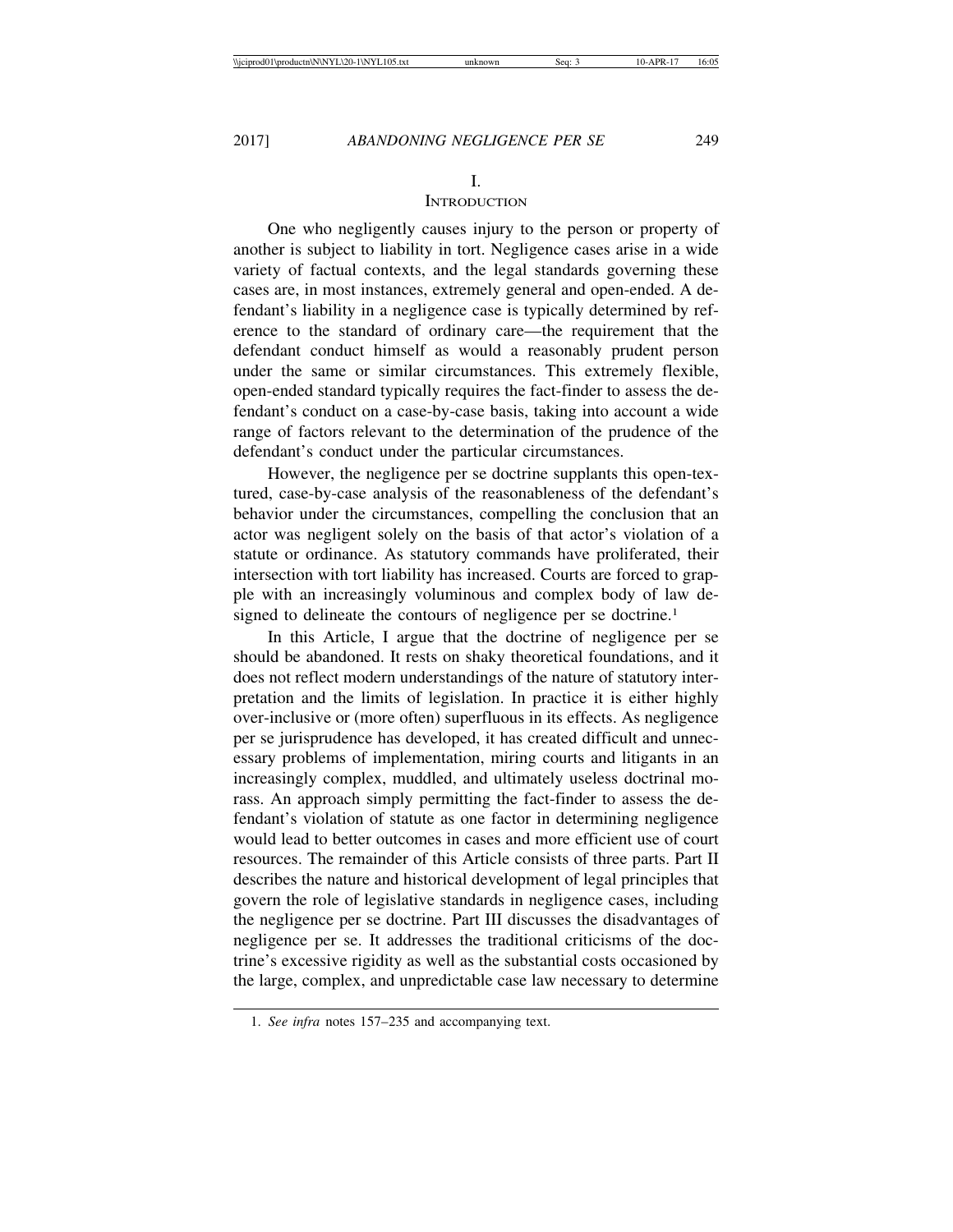the applicability of the doctrine. Part III also highlights important developments of negligence per se, which have occurred since the emergence of the doctrine and reinforced the criticisms of that doctrine. Finally, Part IV assesses the arguments offered by the drafters of the Third Restatement of Torts in favor of negligence per se, explains why those arguments are not convincing, and explains why treating statutory violation as some evidence of negligence would be a better approach.

#### $II$ .

THE COMMON LAW NEGLIGENCE INQUIRY AND THE ROLE OF LEGISLATIVE STANDARDS IN DETERMINING NEGLIGENCE

*A. The Common Law Negligence Inquiry: Reasonable Precautions and Ordinary Prudence Under the Circumstances*

At its core, negligence involves the creation of unreasonable risks of harm to others. The negligence cause of action requires the plaintiff to establish, by a preponderance of the evidence, that:

- (1) the defendant owed the plaintiff a duty of care;
- (2) the defendant breached that duty of care;
- (3) the plaintiff suffered some injury constituting a legally recognized harm;
- (4) the defendant's negligent behavior was a factual cause of plaintiff's injury;
- (5) the defendant's negligent behavior was a proximate or legal cause of plaintiff's injury.2

Subject to certain exceptions and limitations, a defendant owes to others a duty of ordinary care, defined as the care that would have been exercised by a reasonable and prudent person under the same or similar circumstances faced by the defendant, in order to minimize or eliminate the potential risk of foreseeable harm to others.3 In determining whether the defendant breached that duty of ordinary care, the fact-finder must assess the defendant's behavior in light of the precautions that a hypothetical reasonable and prudent person would have undertaken in the defendant's situation.4 That is a highly fact-specific inquiry, which can take into account a wide variety of factors including the foreseeability of harm associated with the defendant's con-

<sup>2.</sup> DAN B. DOBBS, THE LAW OF TORTS 269 (2000).

<sup>3.</sup> *See id.* at 277.

<sup>4.</sup> *See* W. PAGE KEETON ET AL., PROSSER AND KEETON ON THE LAW OF TORTS 173–74 (5th ed. 1984) (describing the reasonable person standard).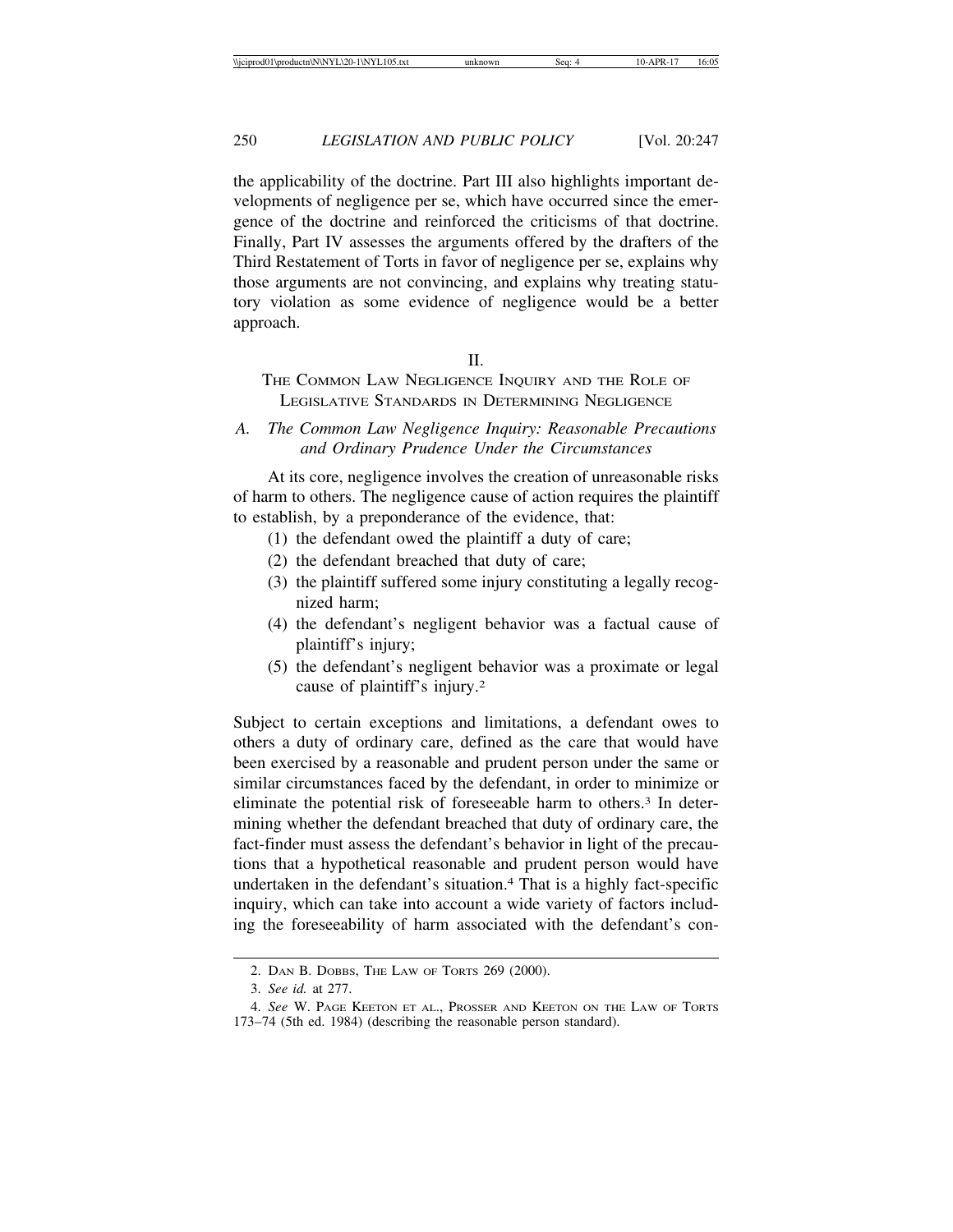duct;5 the range of reasonable alternative precautions that might have been undertaken to reduce the risk of harm to the plaintiff,<sup>6</sup> as well as the costs and benefits of these alternative precautions;7 the customary safety practices of others in similar situations;<sup>8</sup> and a host of other factors potentially relevant to the reasonableness of the defendant's behavior too numerous to mention here.

The key characteristic of the negligence inquiry is its flexibility.<sup>9</sup> Tort law traditionally has been a common law system guided by judicially crafted legal principles,10 using flexible standards rather than rigid rules to determine a defendant's liability for negligence.11 The

7. *See* United States v. Carroll Towing Co., 159 F.2d 169, 173 (2d Cir. 1947) (articulating the famous risk-utility formula for determining negligence); *see also* Mark F. Grady, *Untaken Precautions*, 18 J. LEGAL STUD. 139, 143 (1989) (explaining that juries often determine negligence by evaluating the costs and benefits of precautions that the plaintiff claims defendant should have taken).

8. *See* Kenneth S. Abraham, *Custom, Noncustomary Practice, and Negligence*, 109 COLUM. L. REV. 1784, 1786 (2009) (explaining that evidence of an actor's compliance or non-compliance with customary safety practices may be used by a factfinder in determining negligence).

9. *See* David P. Leonard, *The Application of Criminal Legislation to Negligence Cases: A Reexamination*, 23 SANTA CLARA L. REV. 427, 453 (1983) (observing that "[t]he beauty of the negligence standard is its flexibility").

10. *See* DOBBS, *supra* note 2, at 1 (explaining that tort law is predominantly common law, the content of which is typically determined by judges, rather than legislatures).

11. *See* David A. Logan, *Juries, Judges, and the Politics of Tort Reform*, 85 U. CIN. L. REV. 903, 932 (2015) (noting that "our tort system has traditionally been characterized by the use of standards rather than rules"). The distinction between rules and standards is well known, and has been explored extensively in the legal literature. *See, e.g.*, Louis Kaplow, *Rules Versus Standards: An Economic Analysis*, 42 DUKE L.J. 557 (1992); Cass R. Sunstein, *Problems with Rules*, 83 CAL. L. REV. 953 (1995). As a general matter, rules are more specific than are standards. *See* James J. Park, *Rules, Principles, and the Competition to Enforce the Securities Laws*, 100 CAL. L. REV. 115, 130 (2012). Rules ascribe "definitive consequences to the satisfaction of precise and determinate criteria." Michael Coenen, *Rules Against Rulification*, 124 YALE L.J. 644, 652 (2014). Rules aim to restrict the discretion of decision makers, leading to greater determinacy of outcome at the cost of potential over- or under-inclusiveness relative to the purposes of the rule. *See* Kathleen M. Sullivan, *Foreword: The Justices of Rules and Standards*, 106 HARV. L. REV. 22, 58–59 (1992). Standards, in contrast, permit decision makers to apply directly relevant background principles or policies, giving those decision makers greater discretion to do justice in individual cases, at the expense of greater uncertainty and variation in outcomes. *See id.* Professor Coenen notes that the principle "[m]ust be at least five feet tall to ride" is a rule. The principle is clear, with little room for interpretation. *See* Coenen, *supra*, at 652. In contrast the

<sup>5.</sup> *See* DOBBS, *supra* note 2, at 334–36 (explaining that conduct is typically not negligent unless the harm would have been foreseeable to a reasonable person, and noting that foreseeability is normally a question for the jury).

<sup>6.</sup> *See id.* at 369 (explaining that, to establish breach of duty, a plaintiff typically must show particular ways in which the defendant's conduct could have been made safer).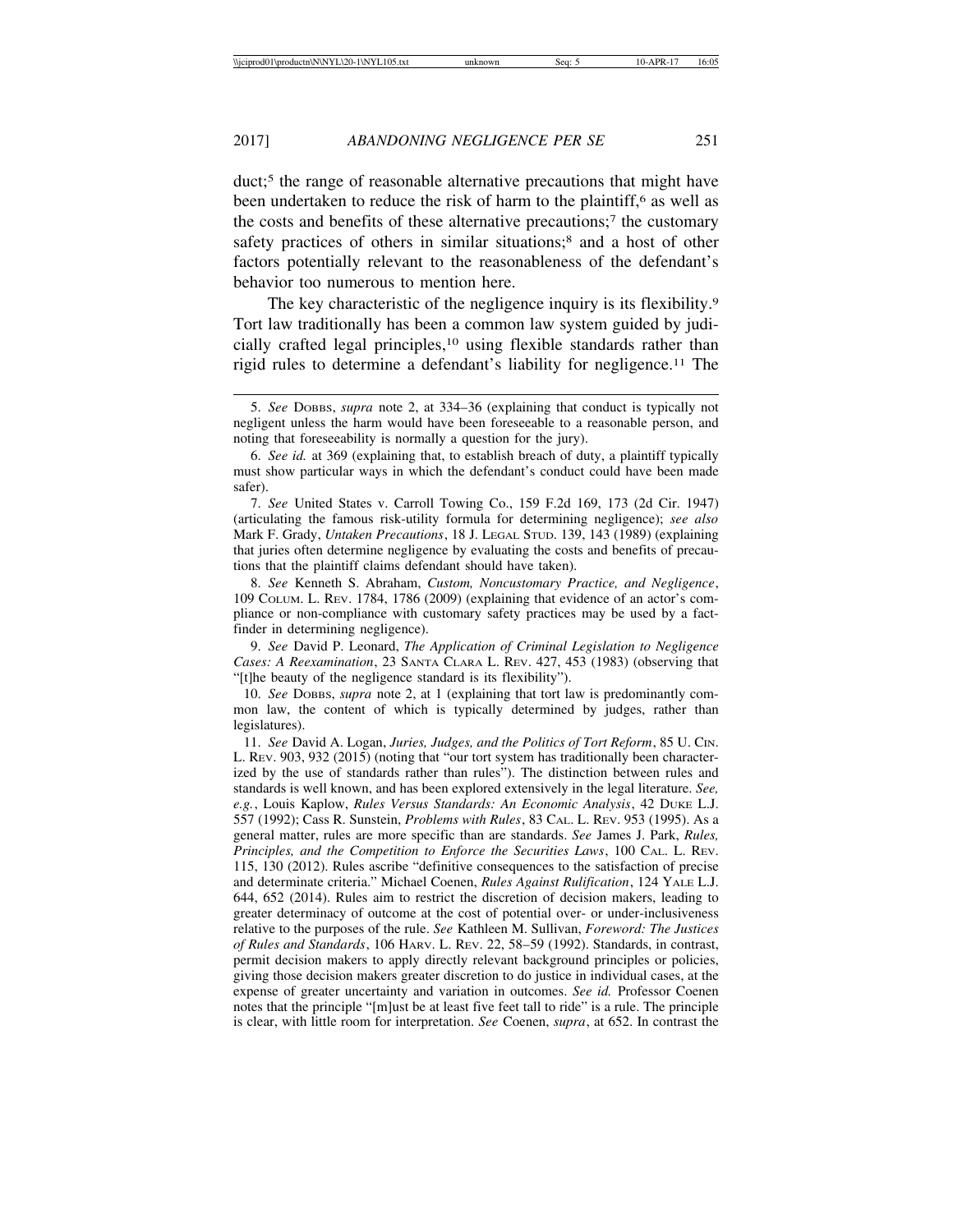standard of reasonable care under the circumstances used to determine breach of duty in negligence cases is a nearly ideal example of a legal standard.12 The jury determines the reasonableness of the defendant's conduct in the context of the specific circumstances in which it took place,13 inviting the jury to engage in a wide-ranging, contextual assessment of the defendant's behavior.<sup>14</sup> One scholar has characterized the negligence determination as "an act of discretionary norm creation by a finder of fact."15 Legislative modification of negligence standards, including efforts to define through rules what constitutes negligent behavior, thus represents a significant deviation from the traditional approach to questions of negligence.

# *B. The Role of Legislative Standards in Determining Negligence: Private Rights of Action, Statutory Modification of Tort Rules, and Negligence Per Se*

Legislative and regulatory bodies have become increasingly prolific throughout the last century.<sup>16</sup> Statutory provisions<sup>17</sup> are thus playing an increasingly important role in determining the existence and scope of liability in civil cases.<sup>18</sup> Yet "doctrinal confusion plagues the

14. *See* Thomas C. Galligan, Jr., *The Tragedy in Torts*, 5 CORNELL J.L. & PUB. PoL'y 139, 148–49 (1996) (observing that the fact-finder's decision in a negligence case is focused on "the particularities of the incident at issue" and "may be based not so much on the cold logic of the law as on the factfinder's feeling for the warm reality of the particular case"); Leonard, *supra* note 9, at 453 (noting that under the standard of ordinary care "the jury is given wide latitude in determining whether the duty of care has been satisfied in that case").

15. Abraham, *supra* note 12, at 1191.

16. GUIDO CALABRESI, A COMMON LAW FOR THE AGE OF STATUTES 1 (1982) (describing the change "from a legal system dominated by the common law, divined by courts, to one in which statutes, enacted by legislatures, have become the primary source of law"); GRANT GILMORE, THE AGES OF AMERICAN LAW 95 (1977) (noting the twentieth century's "orgy of statute making")*; see also* Robert F. Blomquist, *The Trouble with Negligence Per Se*, 61 S.C. L. REV. 221, 222 (2009) (observing that "[s]tatutes in twenty-first century America are exuberantly bounteous").

17. Here, I use the term "statutory provisions" as a general term, encompassing not only statutes enacted by Congress or state legislatures but also ordinances enacted by local governments, and even administrative regulations adopted by regulatory agencies. *See* DOBBS, *supra* note 2, at 311.

18. *See* Caroline Forell, *The Statutory Duty Action in Tort: A Statutory/Common Law Hybrid*, 23 IND. L. REV. 781, 783 (1990) (noting the large number of statutory

principle "[m]ust be mature enough to ride" is a standard, as it leaves detailed application of the concept of maturity to the judgment of the final decision maker. *See id.*

<sup>12.</sup> *See* Kenneth S. Abraham, *The Trouble with Negligence*, 54 VAND. L. REV. 1187, 1192 (2001) (characterizing negligence as "the paradigm example of a general standard"); Logan, *supra* note 11, at 931–32 (characterizing the standard of reasonable care under the circumstances as a "classic example" of a standard in action).

<sup>13.</sup> *See* Logan, *supra* note 11, at 933 (noting the "almost infinite contexts in which torts principles are applied").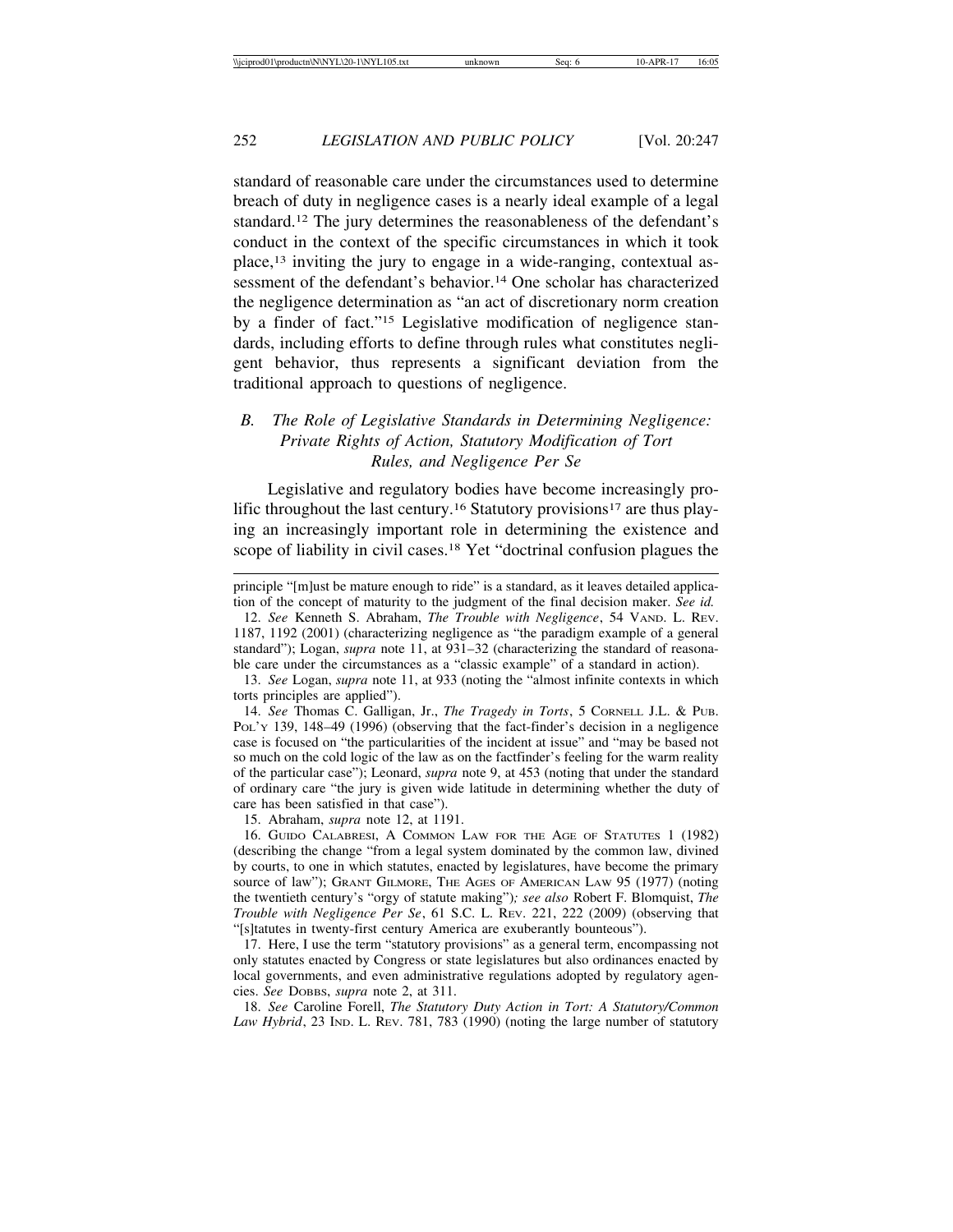efforts of lawyers, judges, and law professors to elucidate consistent rules and analyses affecting the private liability of persons who breach statutory commands."19 Negligence per se doctrine is a major part of that confusion. Understanding negligence per se requires differentiating among three types of statutory provisions that can influence tort liability: 1) those that directly govern civil liability, either expressly or impliedly; 2) those that modify existing common law rules governing tort liability; and 3) those that are not directed toward civil liability, but that courts may use in determining the scope of tort liability. The first type of provision is a statutory private right of action. The second type may be termed a tort law modification statute, while the third is the type most commonly involved in a court's analysis of negligence per se.

### *1. Statutory Private Rights of Action*

A legislature possesses the authority, subject only to relevant constitutional limitations, to promulgate legally enforceable rules of conduct and create remedies for victims of violations of such rules.20 Courts are bound to respect and apply those private rights of action, which are not tort law, but create tort-like duties, and offer tort-like remedies to persons injured by violations of the rules embodied in those statutes. The standard of conduct articulated by the legislature and the civil damages that it authorizes are creatures of statutes. Courts may face issues of statutory interpretation in applying the statutes, but the legislative policy judgments are supreme.

Many of these statutes expressly create private rights of action. For example, Title VII prohibits certain types of discrimination in employment practices and expressly provides various remedies, including civil damages, for individuals harmed by violations of the duties imposed by that provision.21 Similarly, the Federal Employers Liability

duty cases occasioned by increasing prevalence of statutes and explosion of tort litigation).

<sup>19.</sup> Henry H. Drummonds, *The Dance of Statutes and the Common Law: Employment, Alcohol, and Other Torts*, 36 WILLAMETTE L. REV. 939, 939 (2000). Others have noted this confusion as well. *See, e.g.*, Forell, *supra* note 18, at 783 (observing that, in addressing the significance of statutory commands in influencing civil liability for damages, "state courts consistently fail to ask, much less answer, the right questions"); Mark A. Geistfeld, *Tort Law in the Age of Statutes*, 99 IOWA L. REV. 957, 960 (2014) (bemoaning the lack of "systematic analysis of the relation between the common law of torts and statutory law").

<sup>20.</sup> *See* Fleming James, Jr., *Statutory Standards and Negligence in Accident Cases,* 11 LA. L. REV. 95, 95 (1950).

<sup>21. 42</sup> U.S.C. § 2000e (2012)*.*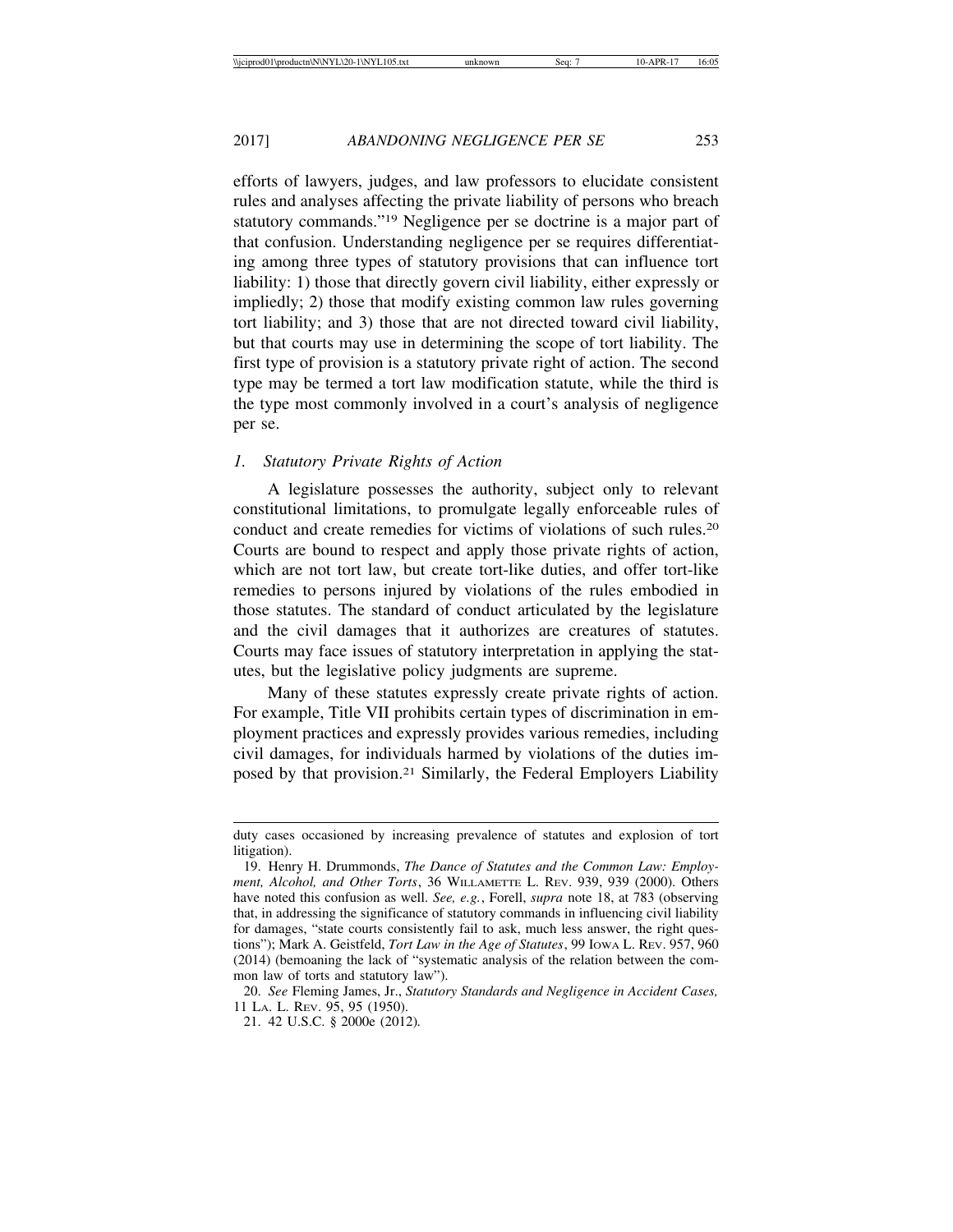Act (FELA) created a federal damages claim on behalf of railroad workers injured on the job.<sup>22</sup>

Other times, the legislature does not expressly create a private right of action, but courts nevertheless recognize that one is implied in the statutory scheme. For example, courts interpreted Title IX of the Education Amendments of 1972 to create a private right of action in federal courts for a person discriminated against in violation of its provisions, even though no express right of action exists in the statute.23 Similarly, section 10b-5 of the Securities Act of 1934 has been interpreted to create a private right of action for persons defrauded in violation of its provisions.24 Whether a statute creates an implied private right of action is typically a question of legislative intent.25

Private rights of action (express or implied) are creatures of legislative prerogative—the existence and parameters of any civil action are determined by the legislative enactment. Such actions need not have been recognized by common law.26 The legislature creates the defendant's duty and the plaintiff's corresponding right, and defines the remedy.

#### *2. Statutory Tort Law Modification Rules*

Statutes can also influence tort law directly by modifying existing common law rules. While tort law traditionally is common law, legislatures retain the power to change the rules.<sup>27</sup> Some statutes do so by abrogating common law rules that limit tort liability. One of the earliest examples is statutory abolition of the common law rule barring tort claims for wrongful death. New York enacted such a statute in 1847,<sup>28</sup>

<sup>22. 45</sup> U.S.C. § 51 (2012).

<sup>23.</sup> *See* Cannon v. Univ. of Chi., 441 U.S. 677 (1979).

<sup>24.</sup> *See* Blue Chip Stamps v. Manor Drug Stores, 421 U.S. 723 (1975).

<sup>25.</sup> *See* Geistfeld, *supra* note 19, at 975 (explaining that courts' analyses of such statutory liability issues turns on "whether the legislature intended to create a private cause of action"); *see also* H. Miles Foy, III, *Some Reflections on Legislation, Adjudication, and Implied Private Rights of Action in the State and Federal Courts*, 71 CORNELL L. REV. 501, 570 (1986) (noting that private rights of action "may still be created by affirmative legislative intentions" expressed outside the text of the statute, as in "legislative histories or in the structure of a given statutory scheme").

<sup>26.</sup> *See* Caroline Forell, *Statutory Torts, Statutory Duty Actions, and Negligence Per Se: What's the Difference?*, 77 OR. L. REV. 497, 520 (1998) (explaining that, for a legislatively created cause of action, it is irrelevant whether a common law duty exists).

<sup>27.</sup> *See* Geistfeld, *supra* note 19, at 962 (observing that a "legislature can obligate courts to modify or even eliminate common-law tort rules").

<sup>28.</sup> *See* F. Patrick Hubbard, *The Nature and Impact of the "Tort Reform" Movement*, 35 HOFSTRA L. REV. 437, 468 (2006) (noting New York's statutory modification of common law wrongful death prohibition).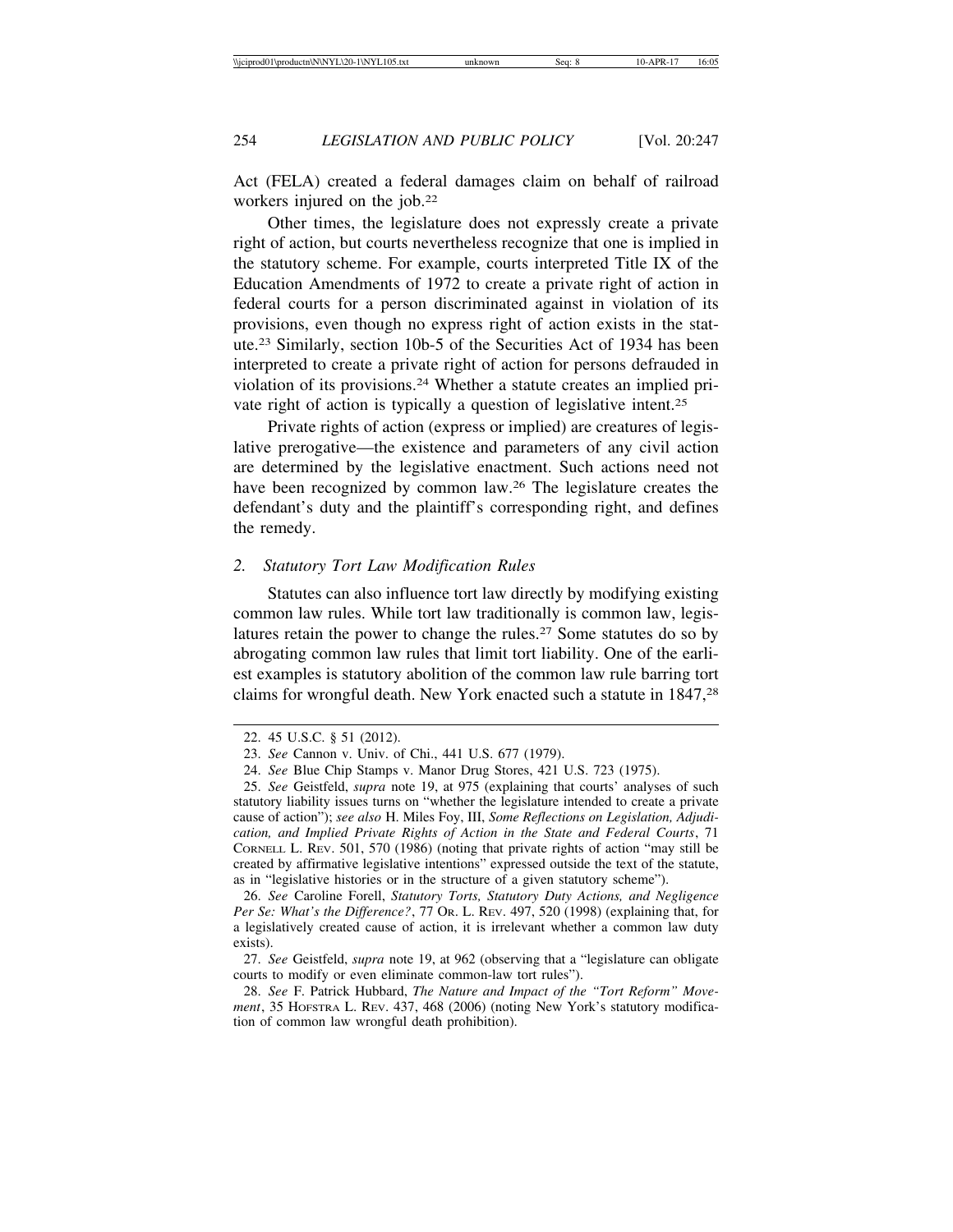and all states have adopted some form of statutory modification of the common law prohibition on such claims.29 Another example is a Vermont "bad Samaritan" statute that expanded the scope of potential tort liability by modifying existing common law limits on duties arising from nonfeasance.30 In other situations, legislatures can expand the scope of tort liability by eliminating or limiting applicable common law defenses.<sup>31</sup>

Conversely, legislatures can restrict common law tort liability by enacting statutes barring or limiting particular types of actions. For example, statutes in various jurisdictions shield the manufacturers of handguns from claims for damages.<sup>32</sup> Similar laws have been enacted to ban obesity-related lawsuits against fast-food sellers.33 Legislatures can also modify the otherwise applicable duty of care in tort cases. A good example is automobile guest statutes, which were widely adopted in the mid-twentieth century but are now mostly repealed.34 These statutes relieved host-drivers of liability to passengers for injuries arising from ordinary negligence, requiring plaintiffs to establish at least gross negligence in order to recover.35

The common thread is that the legislative influence on the common law tort rules arises from a deliberate use of legislative authority to directly modify those rules. Like statutory private rights of action, the effects on private civil liability are a direct product of legislative

34. *See* DOBBS, *supra* note 2, at 312.

35. *See id.*

<sup>29.</sup> *See* Steven H. Steinglass, *Wrongful Death Actions and Section 1983*, 60 IND. L.J. 559, 564–65 (1985) (observing that all states have modified the common law rules by adoption of some form of wrongful death and survival statutes, though these modifications vary considerably in detail).

<sup>30.</sup> *See* VT. STAT. ANN. tit. 12, § 519 (2016). Under the common law, a person owes no duty to affirmatively act to prevent harm to another. *See* DOBBS, *supra* note 2, at 853 (noting that "[u]nless the defendant has assumed a duty to act, or stands in a special relationship to the plaintiff, defendants are not liable in tort for a pure failure to act for the plaintiff's benefit"). The Vermont statute overrode that rule by providing that a person who knows that another is exposed to danger has an obligation to "give reasonable assistance to the exposed person, unless that assistance is being provided by others." tit. 12, § 519.

<sup>31.</sup> *See, e.g.*, N.Y. C.P.L.R. 1411 (McKinney 2016) (abolishing assumption of risk as a complete defense in negligence cases as part of adoption of a comparative fault scheme).

<sup>32.</sup> *See, e.g.*, Elizabeth T. Crouse, *Arming the Gun Industry: A Critique of Proposed Legislation Shielding the Gun Industry from Liability*, 88 MINN. L. REV. 1346, 1357–59 (2004) (noting that thirty states have enacted laws limiting gun manufacturers' tort liability).

<sup>33.</sup> *See, e.g.*, Cara L. Wilking & Richard A. Daynard, *Beyond Cheeseburgers: The Impact of Commonsense Consumption Acts on Future Obesity-Related Lawsuits*, 68 FOOD & DRUG L.J. 229, 230 (2013) (listing state "commonsense consumption" laws barring obesity-related tort claims).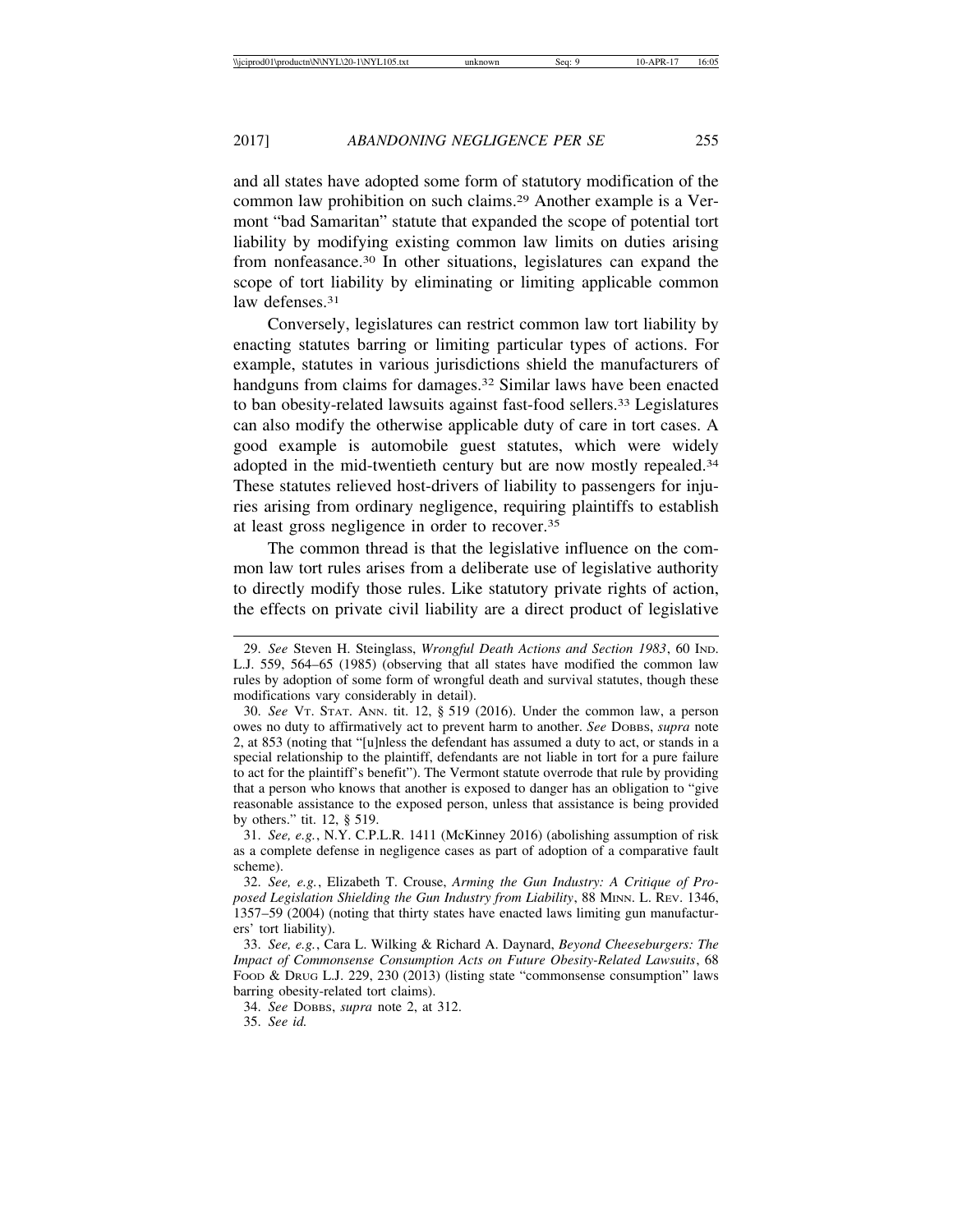will. The same is not the case with respect to statutes giving rise to negligence per se.

#### *3. Statutory Rules and Negligence Per Se*

Many statutes prescribe a standard of conduct and impose a penalty for violation of that conduct, without specifying whether the statute has any tort law consequences.36 Such nonprescriptive statutes present the situations in which negligence per se potentially arises.37 A court invoking the negligence per se doctrine borrows the specific standard of conduct delineated in the statute, substituting that presumably more specific standard for the general, open-ended obligation on the part of the defendant to behave as a reasonable and prudent person under the circumstances.38 The fact-finder then determines whether the defendant violated the statute and, if so, concludes that the defendant has therefore breached the applicable duty of care.<sup>39</sup> In other words, operating within the common law negligence framework,<sup>40</sup> negligence per se substitutes the statutory standard for the standard of ordinary care, and replaces evaluation of breach of ordinary care with determination of violation of the statute.

*Osborne v. McMasters*41 is an early and classic example. In *Osborne*, the plaintiff brought a wrongful death action against the defendant, a proprietor of a drug store, claiming that the decedent ingested poison sold by the defendant. The plaintiff claimed that the defendant's failure to affix a poison label to the bottle containing the poison caused the death of the decedent and alleged that the failure violated a

<sup>36.</sup> Commentators sometimes term these "nonprescriptive statutes." *See id.* at 319–20 (using that term to describe statutes which prescribe no tort law effects); Blomquist, *supra* note 16, at 222–23 (also using that term for the same purpose).

<sup>37.</sup> *See* RESTATEMENT (THIRD) OF TORTS § 14 cmt. c (AM. LAW INST. 2010) (explaining that negligence per se "presupposes a statute that declares conduct unlawful but that is silent as to civil liability and that cannot be readily interpreted as impliedly creating a private right of action").

<sup>38.</sup> *See, e.g*., Barbara Kritchevsky, *Tort Law is State Law: Why Courts Should Distinguish State and Federal Law in Negligence-Per-Se Litigation*, 60 AM. U. L. REV. 71, 129–30 (2010) ("A determination that an individual violated a statute shows that the individual breached a duty of care, taking the question of reasonableness from the jury and substituting the legislative judgment regarding acceptable conduct.").

<sup>39.</sup> *See, e.g*., Jeff Todd, *The Poetics and Ethics of Negligence*, 50 CAL. W. L. REV. 75, 93 (2014) (explaining that, under the operation of negligence per se, "rather than using the reasonably prudent person in the same or similar circumstances as the standard of conduct for duty, and failure to conform to the standard for breach, violation of the statute is negligence per se—negligence as a matter of law").

<sup>40.</sup> *See id.* (observing that the cause of action in a negligence per se case "still proceeds as common law negligence").

<sup>41.</sup> Osborne v. McMasters, 41 N.W. 543 (Minn. 1889).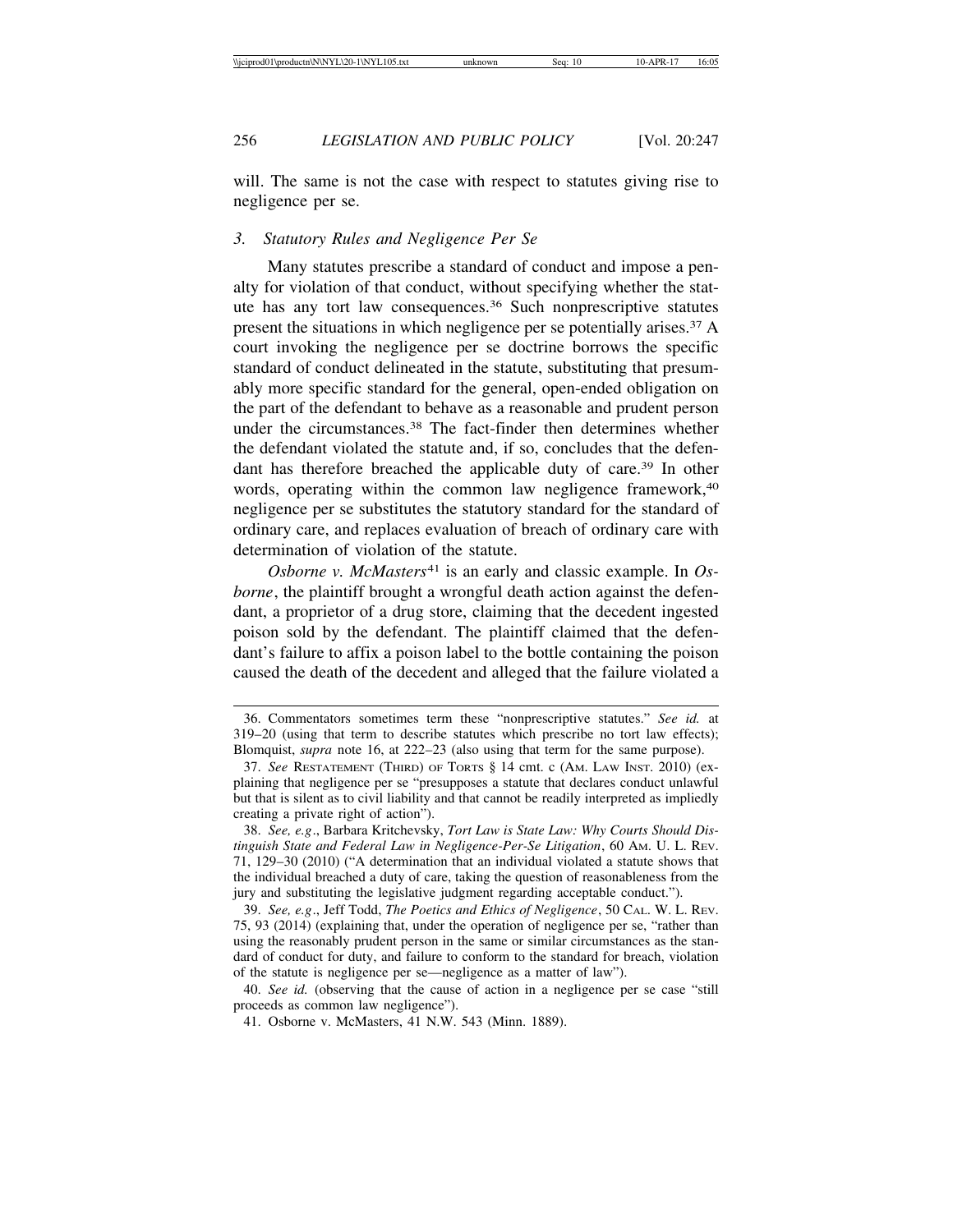criminal statute.42 In affirming judgment for the plaintiff, the Supreme Court of Minnesota wrote:

Negligence is the breach of legal duty. It is immaterial whether the duty is one imposed by the rule of common law requiring the exercise of ordinary care not to injure another, or is imposed by a statute designed for the protection of others. The only difference is that in one case the measure of legal duty is to be determined upon common-law principles, while in the other the statute fixes it, so that the violation of the statute constitutes conclusive evidence of negligence, or, in other words, negligence per se.43

The key notion is that the defendant's violation of the statute is not mere evidence of breach of the standard of due care, but conclusively establishes that breach.44 The plaintiff still must establish the other elements of the negligence claim,<sup>45</sup> and could have her recovery barred or reduced depending upon the applicability of available defenses.46

Thus, negligence per se, unlike statutory private rights of action or tort law modification rules, is a doctrine of judicial operation rather than a product of direct legislative regulation of civil liability standards.47 Because the statutes used by courts under the negligence per se doctrine are nonprescriptive, it follows that courts' borrowing of the legislatively-articulated standard of conduct is permissive and not mandatory.48 For this type of statute to have negligence per se effect, there must have been a pre-existing common law duty.49 In the ab-

45. *See, e.g*., Andrew E. Costa, *Negligence Per Se Theories in Pharmaceutical and Medical Device Litigation*, 57 ME. L. REV. 51, 56 (2005) (observing that negligence per se "does not relieve the claimant of having to prove the other elements of its negligence claim," such as causation).

46. *See, e.g.*, Gwendolyn McKee, *Injury Without Relief: The Increasing Reluctance of Courts to Allow Negligence Per Se Claims Based on Violations of FDA Regulations*, 83 UMKC L. REV. 161, 182–85 (2014) (noting that various affirmative defenses, such as contributory negligence and assumption of risk, operate to potentially reduce or eliminate plaintiff's recovery in negligence per se cases).

47. *See* Geistfeld, *supra* note 19, at 975 (explaining that "the issue of whether a statute gives individuals a right to compensatory damages for breach of the statutory duty has nothing to do with the doctrine of negligence per se, but instead is determined by a different doctrine that asks whether the legislature intended to create a private cause of action").

48. *See infra* notes 180–90 and accompanying text.

49. *See infra* notes 220–35 and accompanying text.

<sup>42.</sup> *See id.* at 543.

<sup>43.</sup> *See id.* at 543–44.

<sup>44.</sup> RESTATEMENT (THIRD) OF TORTS § 14 cmt. c (AM. LAW INST. 2010) (explaining that under the doctrine of negligence per se "courts, exercising their common-law authority to develop tort doctrine, not only should regard the actor's statutory violation as evidence admissible against the actor, but should treat that violation as actually determining the actor's negligence").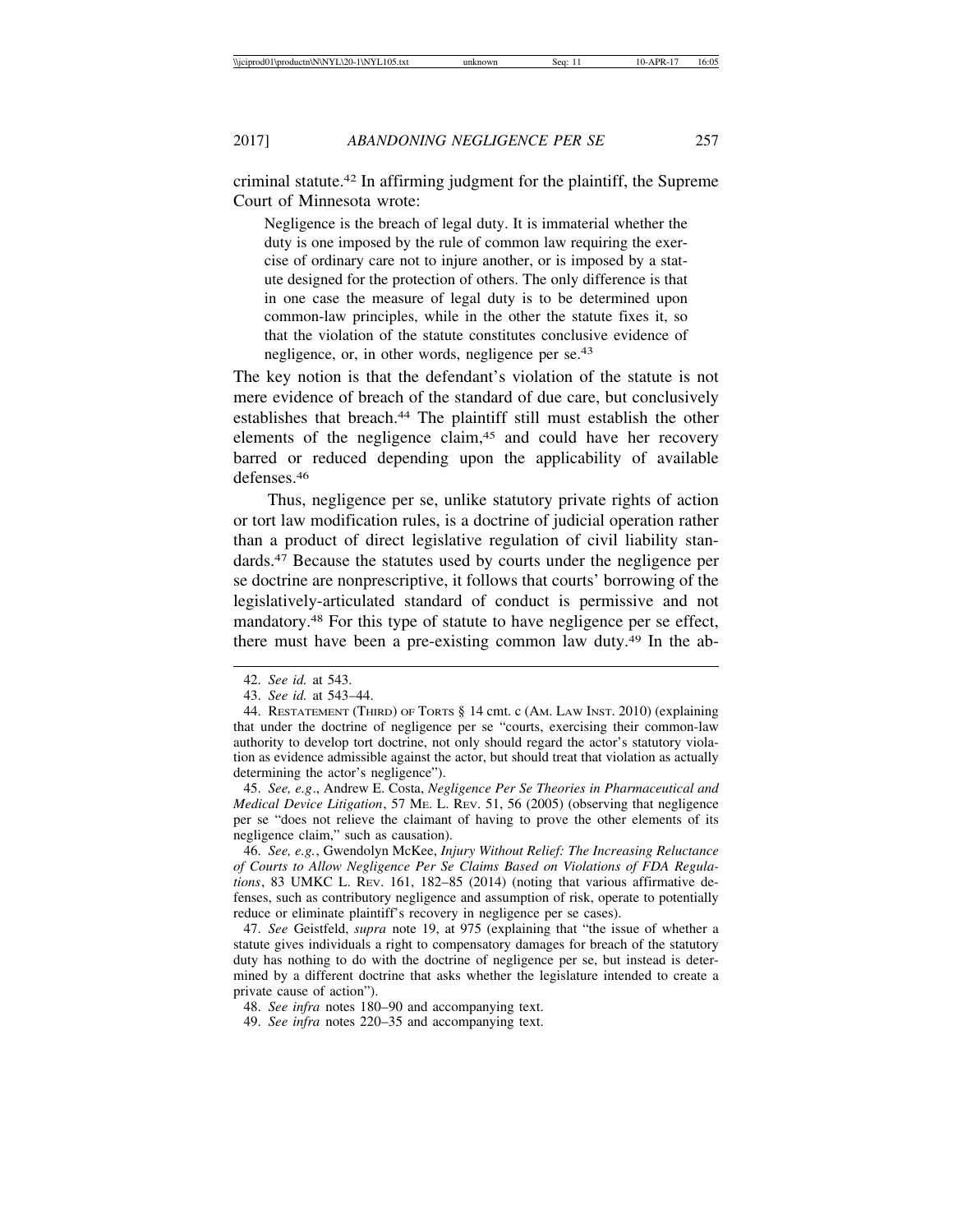sence of a common law duty, there is no obligation, enforceable in negligence law, to exercise reasonable care.

## *C. Historical Origins and Explanations for Negligence Per Se*

The doctrine of negligence per se is well over a century old<sup>50</sup> and is a long-standing feature of American tort jurisprudence.<sup>51</sup> Yet the precise nature and justifications for the doctrine were not well established in its early years.52 Early courts did not clearly differentiate statutes that created private rights of action from what is recognized today as negligence per se. Other courts employed the term to be synonymous with negligence as a matter of law,<sup>53</sup> or even as an allpurpose pejorative label for clearly negligent behavior.<sup>54</sup> Given nineteenth century courts' confusion about the meaning of the term, it is not surprising that the justifications for negligence per se were not carefully developed or defended.

Both courts and academic commentators struggled to harmonize the common law negligence tradition with a newly emergent and increasingly muscular regulatory state. Providing an early and influential articulation and defense of the negligence per se doctrine, Professor Ezra Ripley Thayer argued that negligence per se was justified by the need for fact-finders in individual cases to defer to the collective will of the legislature in setting the standards of conduct. He argued that rejecting the doctrine of negligence per se:

puts the court in an unsuitable attitude toward the legislature. . . . Whether it be a statute or an ordinance, none the less the state has spoken through a legislative body having authority to deal with the

<sup>50.</sup> One scholar traces the concept of negligence per se to an 1841 opinion of the Supreme Court of Pennsylvania. *See* Blomquist, *supra* note 16, at 225. *But see* DOBBS, *supra* note 2, at 319 n.2 (citing Brown v. Buffalo & State Line R.R., 22 N.Y. 191 (1860)) (stating that as late as 1860, New York's highest court rejected the idea that a criminal statute could have any tort law effect).

<sup>51.</sup> *See, e.g*., Barbara Kritchevsky, *Whose Idea Was It? Why Violations of State Laws Enacted Pursuant to Federal Mandates Should Not Be Negligence Per Se*, 2009 WIS. L. REV. 693, 697 (characterizing negligence per se as having been viewed "wellsettled" doctrine in 1889).

<sup>52.</sup> *See* Blomquist, *supra* note 16, at 231 (contending that "[o]nly a handful of judicial opinions during this approximately four-decade time frame [from 1880 to 1920] attempted to explain the rationale for grafting a nonprescriptive statutory standard onto a civil action for the tort of negligence").

<sup>53.</sup> *See id.* at 230 (observing that some early cases used the term "to consider whether conduct of litigants could be construed as lacking due care as a matter of law").

<sup>54.</sup> *See* McKee, *supra* note 46, at 176 (observing that the concept was often "used to demonstrate the belief on the part of the judge or judges that the behavior in question was undeniably negligent").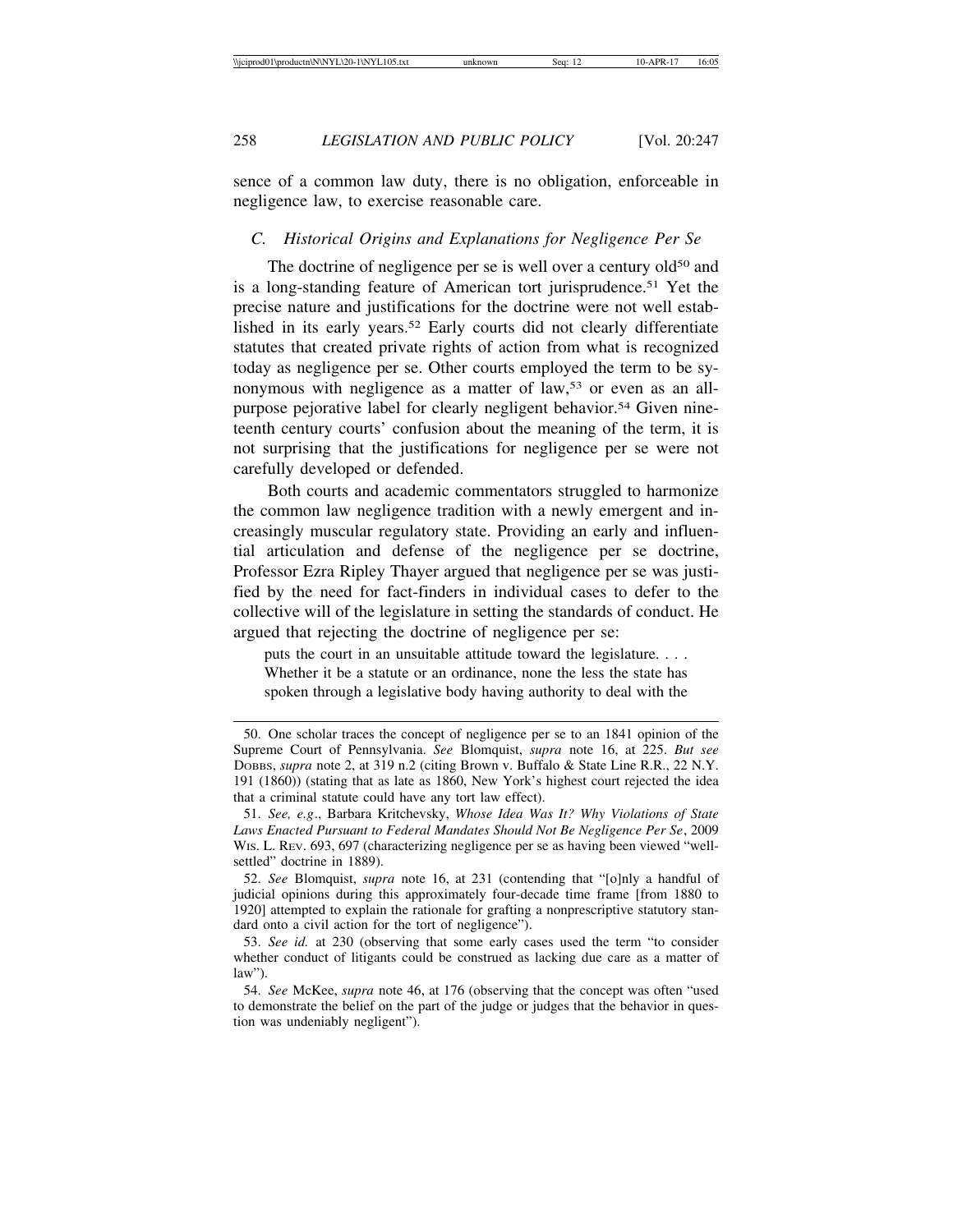situation a standard of conduct has been fixed in order to prevent a public evil; and the liberty of the individual has been curtailed for the protection of others.55

Thayer also argued that a reasonably prudent person should, by definition, follow the standards of conduct embodied in legislative commands and that a jury assessing whether a person satisfied the standard of ordinary care similarly should be constrained by the applicable legislative pronouncement.56

Thayer's view was not without its critics. Professor Charles Lowndes, for example, argued that a blanket legislative rule did not necessarily dictate how a prudent person would act in a particular situation, and that the jury should be free to determine negligence with respect to each particular case.57 Professor Clarence Morris contended similarly that violation of a criminal statute was not necessarily indicative of negligence in a particular case.58 Nevertheless, the negligence per se doctrine was accepted in the Restatement of Torts (First Restatement), which provided that violation of a legislative enactment made the actor liable if the statute was designed, at least in part, as a safety measure for the benefit of individuals.<sup>59</sup>

Subsequent versions of the Restatement of Torts have retained the basic concept of negligence per se, though the precise dimensions of the doctrine have been refined. The Second Restatement provides that the standard of conduct of a reasonable person may be "adopted by the court from a legislative enactment or an administrative regulation"60 if the purpose of the statute or regulation is, at least in part, to protect the class of persons of which plaintiff is a member (the "class of persons" limitation) and to prevent the type of harm suffered by the

60. RESTATEMENT (SECOND) OF TORTS § 285(b) (AM. LAW INST. 1965).

<sup>55.</sup> Ezra R. Thayer, *Public Wrong and Private Action*, 27 HARV. L. REV. 317, 324 (1914).

<sup>56.</sup> *See id.* at 321–28.

<sup>57.</sup> *See, e.g.*, Charles L. B. Lowndes, *Civil Liability Created by Criminal Legislation*, 16 MINN. L. REV. 361, 368 (1932).

<sup>58.</sup> *See, e.g*., Clarence Morris, *The Relation of Criminal Statutes to Tort Liability*, 46 HARV. L. REV. 453, 458 (1932).

<sup>59.</sup> The First Restatement provided that a "violation of a legislative enactment" made the actor liable for negligence if four criteria were met: (1) "the intent of the enactment was 'exclusively or in part to protect the interest of the other as an individual'"; (2) "the interest invaded" was one that the enactment was "intended to prevent"; (3) the invasion of the plaintiff's interest was one the enactment "intended to protect"; and (4) the violation was "a legal cause of the invasion" of the plaintiff's interest. *See* RESTATEMENT (FIRST) OF TORTS § 286 (AM. LAW INST. 1934). As Kritchevsky notes, the First Restatement ties negligence per se closely to the legislative intent in the enactment of the statute. *See* Kritchevsky, *supra* note 38, at 81.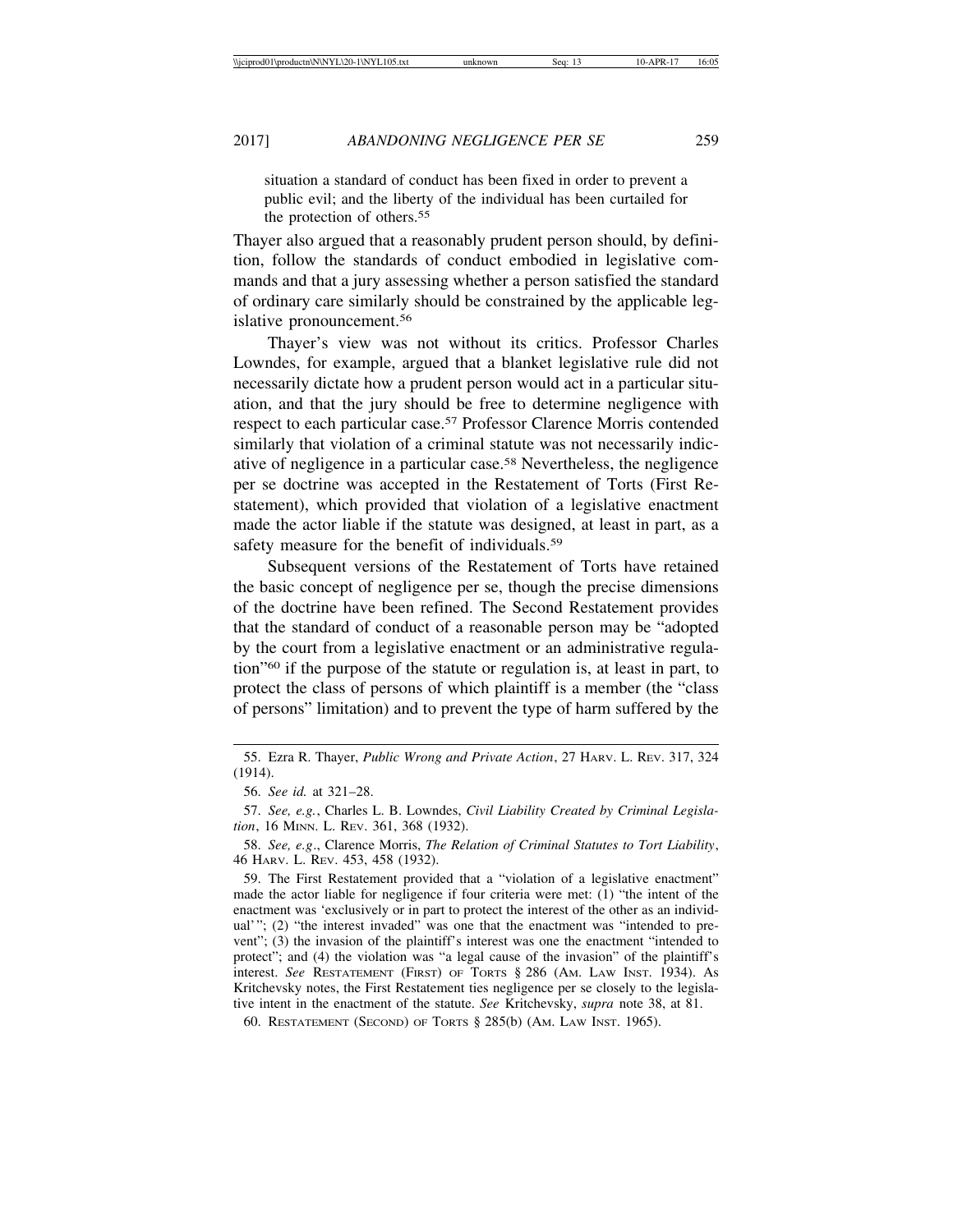plaintiff (the "class of risks" limitation).<sup>61</sup> The Second Restatement emphasized that the court's decision to borrow the statutory requirement as the standard of care was discretionary.62 It also recognized the possibility that the defendant's violation of the statute might be excused.63 The Third Restatement reflects the same basic requirements as the Second Restatement in a somewhat streamlined form.64 The Third Restatement also articulates, more specifically and comprehensively than did prior Restatements, the rationales for the negligence per se rule.<sup>65</sup>

In short, a court applying the doctrine of negligence per se substitutes the standard of conduct contained in the statute for the general standard of ordinary care, streamlining the fact-finder's breach deter-

a) to protect a class of persons which includes the one whose interest is invaded, and

b) to protect the particular interest which is invaded, and

c) to protect that interest against the kind of harm which has resulted, and

d) to protect that interest against the particular hazard from which the harm results

62. *See id*. at cmt. d (explaining that the "decision to adopt the standard [contained in the statute or administrative regulation] is purely a judicial one," as the court employing negligence per se analysis "is acting to further the general purpose which it finds in the legislation, and not because it is in any way required to do so").

63. *See id*. at § 288A. That section provides:

(1) An excused violation of a legislative enactment or an administrative regulation is not negligence.

(2) Unless the enactment or regulation is construed not to permit such excuse, its violation is excused when

a) the violation is reasonable because of the actor's incapacity;

b) he neither knows nor should know of the occasion for compliance;

c) he is unable after reasonable diligence or care to comply;

d) he is confronted by an emergency not due to his own misconduct; e) compliance would involve a greater risk of harm to the actor or to others.

64. *See* RESTATEMENT (THIRD) OF TORTS § 14 (AM. LAW INST. 2010). That provisions states that an actor "is negligent if, without excuse, the actor violates a statute that is designed to protect against the type of accident the actor's conduct causes, and if the accident victim is within the class of persons the statute is designed to protect." Section 15 specifies the situations in which statutory violation may be excused. *See id.* § 15

65. *See* Kritchevsky, *supra* note 51, at 704 (noting that the Third Restatement "goes much further than did previous Restatements in justifying" negligence per se). In a subsequent section, I will address each of the rationales set out in the Third Restatement, and explain why they are inadequate to justify the continued adherence to that doctrine. *See infra* notes 236–68, and accompanying text.

<sup>61.</sup> *See id.* § 286. That provision reads as follows:

The court may adopt as the standard of conduct of a reasonable man the requirements of a legislative enactment or an administrative regulation whose purpose is found to be exclusively or in part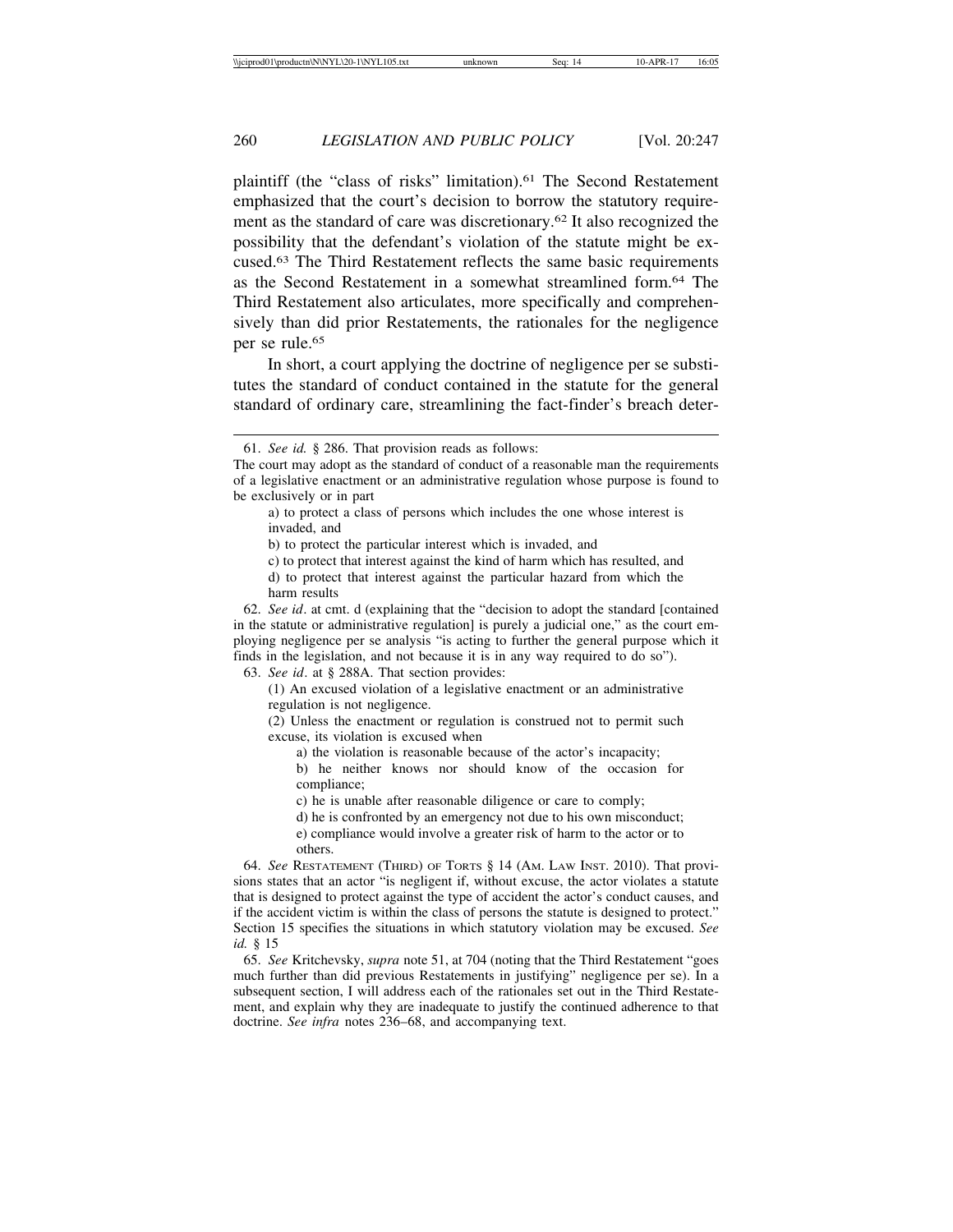mination.66 Rather than inquiring broadly whether the defendant's conduct entailed risks that a reasonable and prudent person would not have created under the circumstances, the fact-finder simply determines whether the defendant violated the statute. The statute establishes the standard of care, and its unexcused violation constitutes breach of that standard.

The majority view is that negligence per se conclusively establishes breach of duty in a negligence case.<sup>67</sup> However, approximately a dozen jurisdictions treat statutory violation as merely some evidence of breach,68 similar to the approach taken with respect to failure to adhere to customary safety precautions.69 A handful of jurisdictions treat statutory violation as prima facie proof of negligence, or as creating a rebuttable presumption of negligence.70 Given the possibility that the statutory violation may be excused under its negligence per se provisions, the Third Restatement treats the rebuttable presumption view as functionally equivalent to negligence per se.71

It should be noted that negligence per se plays a similar role in connection with evaluation of the plaintiff's contributory negligence.72 The basic contributory negligence inquiry is, essentially, a mirror image of the negligence analysis, focusing on the plaintiff's failure to exercise the care of the reasonable and prudent person in her own selfprotection. A statutory safety violation by the plaintiff can be used by the defendant to establish conclusively that the plaintiff failed to exercise due care in her own self-protection (the equivalent of breach of duty in the contributory negligence context). Once the plaintiff has been shown to be contributorily negligent, her potential recovery

<sup>66.</sup> *See* Kritchevsky, *supra* note 38, at 84 (noting that the negligence per se serves to substitute the legislature's judgment of reasonable conduct for that of the jury).

<sup>67.</sup> *See* RESTATEMENT (THIRD) OF TORTS § 14 cmt. c (AM. LAW INST. 2010) (stating that this approach is the "strong majority rule"). This characterization of the effect of unexcused statutory violation reflects the language used by Justice Cardozo in his landmark opinion in *Martin v. Herzog*, 126 N.E. 814 (N.Y. 1920) ("We think the unexcused omission of the statutory signals is more than some evidence of negligence. It is negligence in itself.").

<sup>68.</sup> *See* RESTATEMENT (THIRD) OF TORTS § 14 cmt. c.

<sup>69.</sup> *See* Abraham, *supra* note 8, at 1786 (explaining that evidence of an actor's departure from custom is admissible to show negligence, but is not conclusive).

<sup>70.</sup> *See* RESTATEMENT (THIRD) OF TORTS § 14 cmt. c.

<sup>71.</sup> *See id.* (characterizing this approach as "close to or congruent with this Restatement's position"); *see also* DOBBS, *supra* note 2, at 316 (stating that a presumptive or prima facie negligence rule is, at most, "a slight variant on the per se rule," with "the differences, if any, [being] minor indeed").

<sup>72.</sup> *See* DOBBS, *supra* note 2, at 316 (stating that statutory violation "equally proves the plaintiff's contributory negligence in appropriate cases").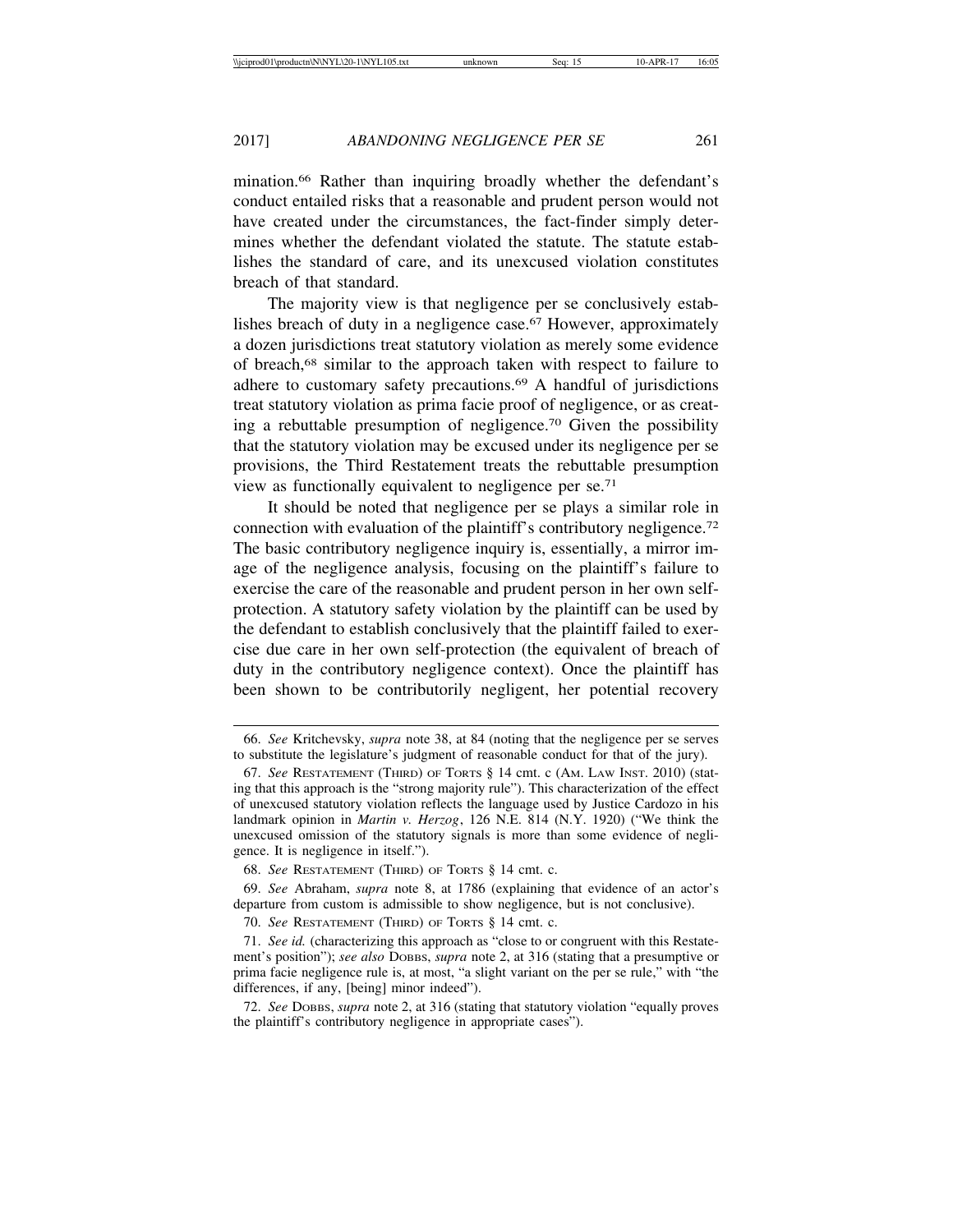against a negligent defendant is barred or reduced.73 Many judicial opinions addressing negligence per se discuss the role of this doctrine in evaluating the plaintiff's contributory negligence.74

#### III.

## PROBLEMS WITH NEGLIGENCE PER SE

Despite its long pedigree, there are a number of conceptual and doctrinal problems with negligence per se. This section examines some of the most important ones.

#### *A. Mismatch Between Legislative and Adjudicative Functions*

A major problem with negligence per se is that it involves the use of a criminal statute or administrative regulation not designed to address tort liability in determining the existence and scope of negligence-based tort liability. Critics of negligence per se have long noted that key features of legislative and administrative processes render the products of those processes ill suited for negligence analysis.

# *1. The Prospective and General Nature of Legislation, and the Problems of Over-inclusiveness, Disproportionality, and Obsolescence*

A central characteristic of the traditional negligence standard is its flexibility. The standard of ordinary care invites the fact-finder to evaluate the reasonableness of the defendant's behavior under all of the circumstances, permitting the fact-finder to do justice in individual cases.75 Efforts to fix through rigid rules what reasonable care entails are fraught with difficulty because of the infinite variety of factual settings in negligence cases. Professor Leonard cites, for example, the cautionary tale of Justice Holmes' efforts in *Baltimore & Ohio R.R. v. Goodman*<sup>76</sup> to set out a fixed rule for the standard of conduct drivers should undertake when approaching railroad crossings. *Goodman* held that reasonable care necessarily required a driver to get out of his car

<sup>73.</sup> At common law, contributory negligence was a complete defense to a plaintiff's negligence suit. *See id*. at 494. With few exceptions, modern American jurisdictions have abandoned the common law rule, replacing it with some version of comparative fault apportionment, under which plaintiff's contributory negligence proportionally reduces, but does not necessarily eliminate, plaintiff's damages recovery against a negligent defendant. *See id*. at 503–04.

<sup>74.</sup> *See, e.g.*, Martin v. Herzog, 126 N.E. 814 (N.Y. 1920) (finding plaintiff's "unexcused omission of statutory signals" to be contributory negligence).

<sup>75.</sup> *See supra* notes 4–15 and accompanying text (discussing the flexibility inherent in the standard of reasonable care).

<sup>76.</sup> Balt. & Ohio R.R. Co. v. Goodman, 275 U.S. 66, 69–70 (1927).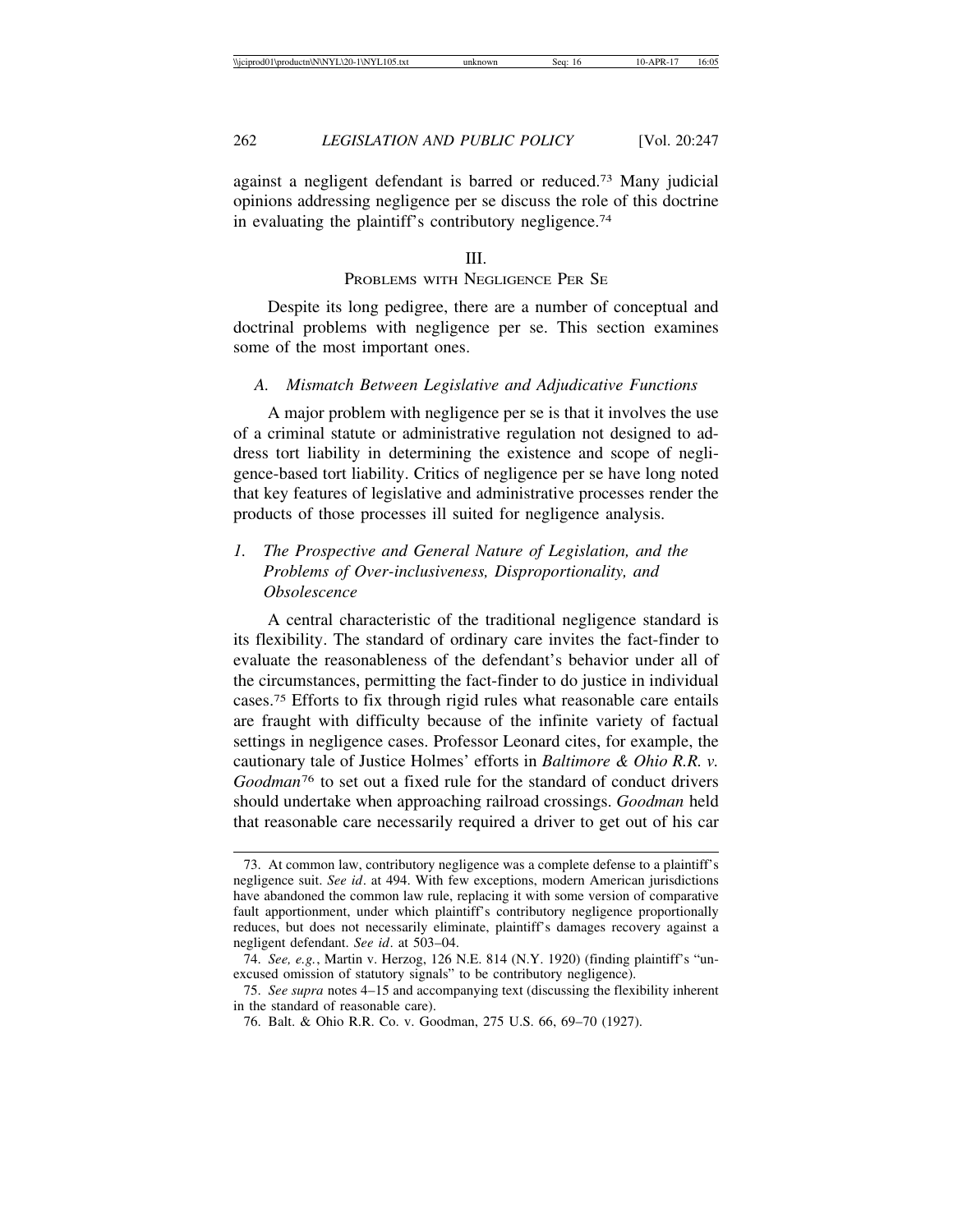and look to see if a train is approaching. Just seven years later, the U.S. Supreme Court effectively repudiated the *Goodman* rule,<sup>77</sup> with Justice Cardozo famously observing the "need for caution in framing standards of behavior that amount to rules of law."78 According to Professor Leonard, the problem was not with Holmes's particular rule, but with the effort to capture in a rule a principle as elusive and factspecific as that of reasonable care.<sup>79</sup> As Leonard explains:

Judge and jury are thus the essential element in each case, and are of greater importance than rules and formulas, Their interrelated workings, with each serving a circumscribed yet highly situational function, assures not only that justice is done between the parties, but that other factors, including important social policies, are served in each individual case. No fixed rules can have this effect, and attempts to interject such standardized calculations into negligence law, no matter whether they are born of the efforts of judges or of the legislature, are doomed to failure.<sup>80</sup>

Negligence per se, in its purest form, creates precisely this type of problem.81 When an actor's negligence is determined solely by violation of a statute, the traditional flexibility to evaluate the entire range of circumstances is sacrificed, because the legislature's approach in defining standards of conduct is necessarily general and prospective. The classic case of *Tedla v. Ellman*<sup>82</sup> is illustrative. In *Tedla*, the plaintiff was a pedestrian struck by a passing automobile operated in an apparently negligent fashion by the defendant Ellman. Ellman appealed the jury verdict for Tedla, claiming that Tedla was contributorily negligent as a matter of law, having violated a state traffic law requiring pedestrians to "keep to the left of the center line . . . so as to permit all vehicles passing them in either direction to pass on their right."83 Tedla acknowledged violation of the statutory rule, but introduced evidence indicating that the exceptionally heavy Sunday night traffic on that evening made statutorily-approved walking on the west-

82. Tedla v. Ellman, 19 N.E.2d 987 (N.Y. 1939).

83. *Id.* at 988.

<sup>77.</sup> *See* Pokora v. Wabash Ry. Co., 292 U.S. 98, 101–02 (1934).

<sup>78.</sup> *Id.* at 105.

<sup>79.</sup> *See* Leonard, *supra* note 9, at 455.

<sup>80.</sup> *Id.* at 456–57.

<sup>81.</sup> *See id.* at 457 (stating that a "crucial flaw in the negligence per se formula is that it requires just such an injection of fixed standards into the adjudication of negligence cases"). *See also* DOBBS, s*upra* note 2, at 309–10 (observing the problems associated with a rule of law specifying particular conduct as necessarily negligent); Blomquist, *supra* note 16, at 276 (noting the "nonflexibility problem" of negligence per se).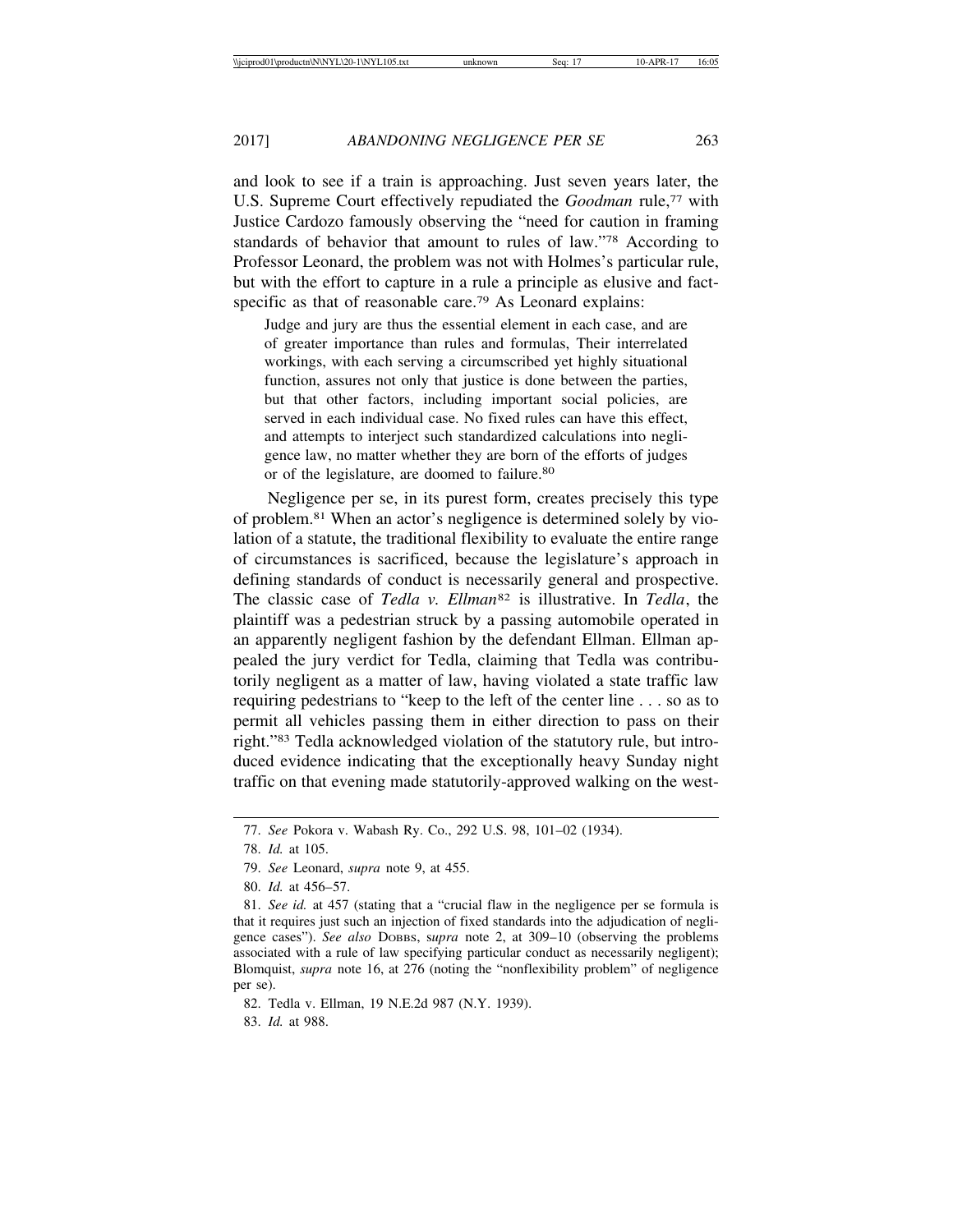bound side of the road unusually hazardous, compared to the comparative safety of walking on the lightly-traveled eastbound side.<sup>84</sup>

Should the legislative provision conclusively establish the unreasonableness of the plaintiff's decision to walk with the light traffic, rather than against the heavy traffic? Generally speaking, negligence per se doctrine would say yes.85 And it is fair to conclude that the legislature, looking at the matter prospectively, would have viewed adherence to the statutory requirement as enhancing safety. But the legislature's view is necessarily a generalized response to an overall problem, and by its nature cannot account for particular situations in which safety might be enhanced by conduct that would violate the statute. Rigid application of negligence per se principles would strip the reasonableness inquiry of the situational nuances typically needed to do justice in individual cases. Professor Geistfeld explains:

Statutes and safety regulations ordinarily provide general rules, not solutions for specific cases. While reasonable in the ordinary case, a statutorily prescribed standard of safe conduct is not necessarily reasonable in the extraordinary circumstances of an individual tort case. Sometimes it can be safer to violate a statute than to comply

85. Note, however, that the New York Court of Appeals held otherwise in *Tedla*. The court explained:

We may assume reasonably that the Legislature directed pedestrians to keep to the left of the center of the road because that would cause them to face traffic approaching in that lane and would enable them to care for their own safety better than if the traffic approached them from the rear. We cannot assume reasonably that the Legislature intended that a statute enacted for the preservation of life and limb of pedestrians must be observed when observance would subject them to more imminent danger.

<sup>84.</sup> *See id.* at 989. Of course, the occurrence of the accident suggests that this assessment may, in perfect hindsight, have been mistaken. Nevertheless, evaluating the reasonableness of the plaintiff's behavior on an *ex ante* basis, the jury apparently agreed in finding the defendant liable.

*Id.* at 991.

*Tedla* could be viewed as a case in which the court interpreted the statute to contain an implied limitation on its scope. *See, e.g.*, Clayton P. Gillette, *Rules and Reversibility*, 72 NOTRE DAME L. REV. 1415, 1416, 1416 n.4 (1997) (characterizing the *Tedla* court as reading into the statute an exception not explicitly included in it). This idea is broadly akin to the notion of the defense of necessity in criminal cases. *See, e.g.*, Stephen S. Schwartz, *Is There a Common Law Necessity Defense in Federal Criminal Law?*, 75 U. CHI. L. REV. 1259, 1260–63 (2008) (explaining that the necessity defense allows courts to flexibly recognize implied exceptions or limitations to criminal statutes in order to avoid unjust results). Alternatively, *Tedla* could be viewed as recognizing an excuse for a statutory violation where adherence to the statute would subject the actor to a greater risk of harm. *See* RESTATEMENT (SECOND) OF TORTS § 288A(2) cmt. e (AM. LAW INST. 1965) (using a scenario similar to *Tedla* to illustrate such an excuse).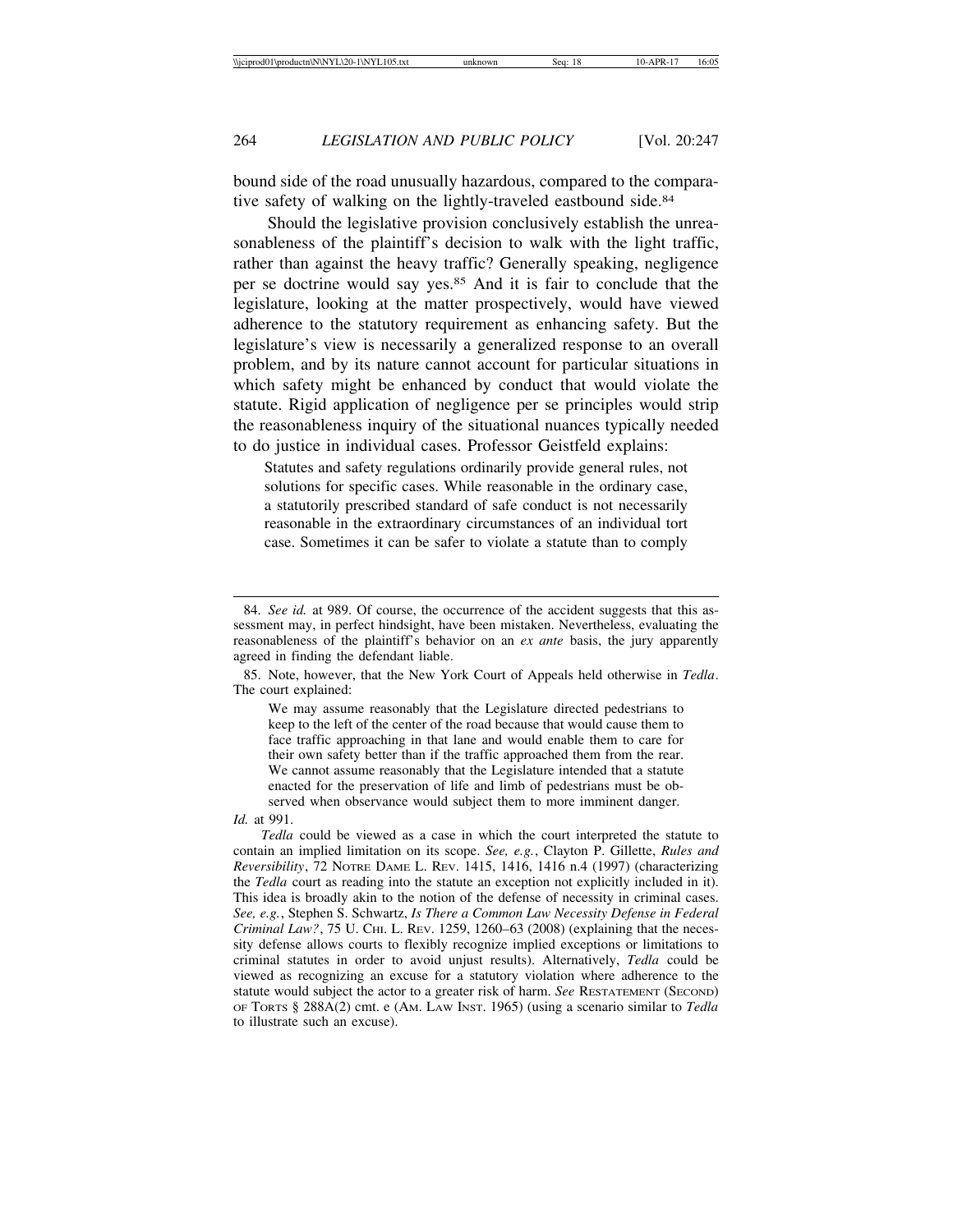with it. In these cases, the legislative safety decision is not relevant to the particular safety decision implicated by the tort claim . . . .86

A second, related problem in applying criminal prohibitions to negligence analysis is that of potentially disproportionate effects. Many of the types of statutory or administrative rules applied in negligence per se cases involve provisions like speed limits, or other traffic regulations, which typically provide for relatively minor penalties.<sup>87</sup> In negligence actions, however, minor infractions can have potentially massive effects on damages recovery.88 In effect, this generates "penalties" for violation of the statute that could far exceed those that the legislature contemplated.

Finally, the relative permanence of statutory prohibitions creates a risk that parties in civil litigation may rely on violations of obsolete or outmoded statutes to establish liability. As Professor Leonard emphasized, while the common law process permits constant updating of the law,89 legislation designed to address a particular problem can become outdated over time, and the realities of the legislative process can make such legislation nearly impossible to repeal, even if it no longer comports with changing technology or social norms.<sup>90</sup> Examples abound. Professor William Stuntz, commenting on the sheer scope of behavior criminalized in various jurisdictions, as well as the oddity of some of the prohibitions, noted:

Florida criminalizes selling untested sparklers, or altering tested ones; it also bans the exhibition of deformed animals. . . . California criminalizes knowingly allowing the carcass of a dead animal "to be put, or remain, within 100 feet of any street, alley public highway, or road . . . ." It also criminalizes the sale of alcohol "to any common drunkard" and cheating at cards. Ohio criminalizes homosexual propositions and "ethnic intimidation." Texas criminalizes overworking animals, causing two dogs to fight, and violations of rules concerning college athletes. Massachusetts crim-

89. *See* Leonard, *supra* note 9, at 459.

90. *See id.* at 461. *See also* James, *supra* note 20, at 108 (observing that "many statutes on the books today are ill conceived, or hastily drawn, or obsolete").

<sup>86.</sup> Geistfeld, *supra* note 19, at 989 (citations omitted).

<sup>87.</sup> *See* James, *supra* note 20, at 107–08.

<sup>88.</sup> These effects can operate in either direction. A defendant's traffic violation might generate expansive liability that the legislature would not have contemplated. Alternatively, a violation might be the plaintiff's, potentially reducing or even eliminating recovery of damages for injuries inflicted by the defendant's wrongdoing. Again, just because a traffic law imposes a small fine for, say, speeding, it does not follow that the legislature intended such violation to cost an injured plaintiff tens or hundreds of thousands of dollars in potential damages. *See id.* at 108 (observing that negligence per se in practice tends to harm plaintiffs more often than defendants, effectively restricting, rather than expanding, tort liability).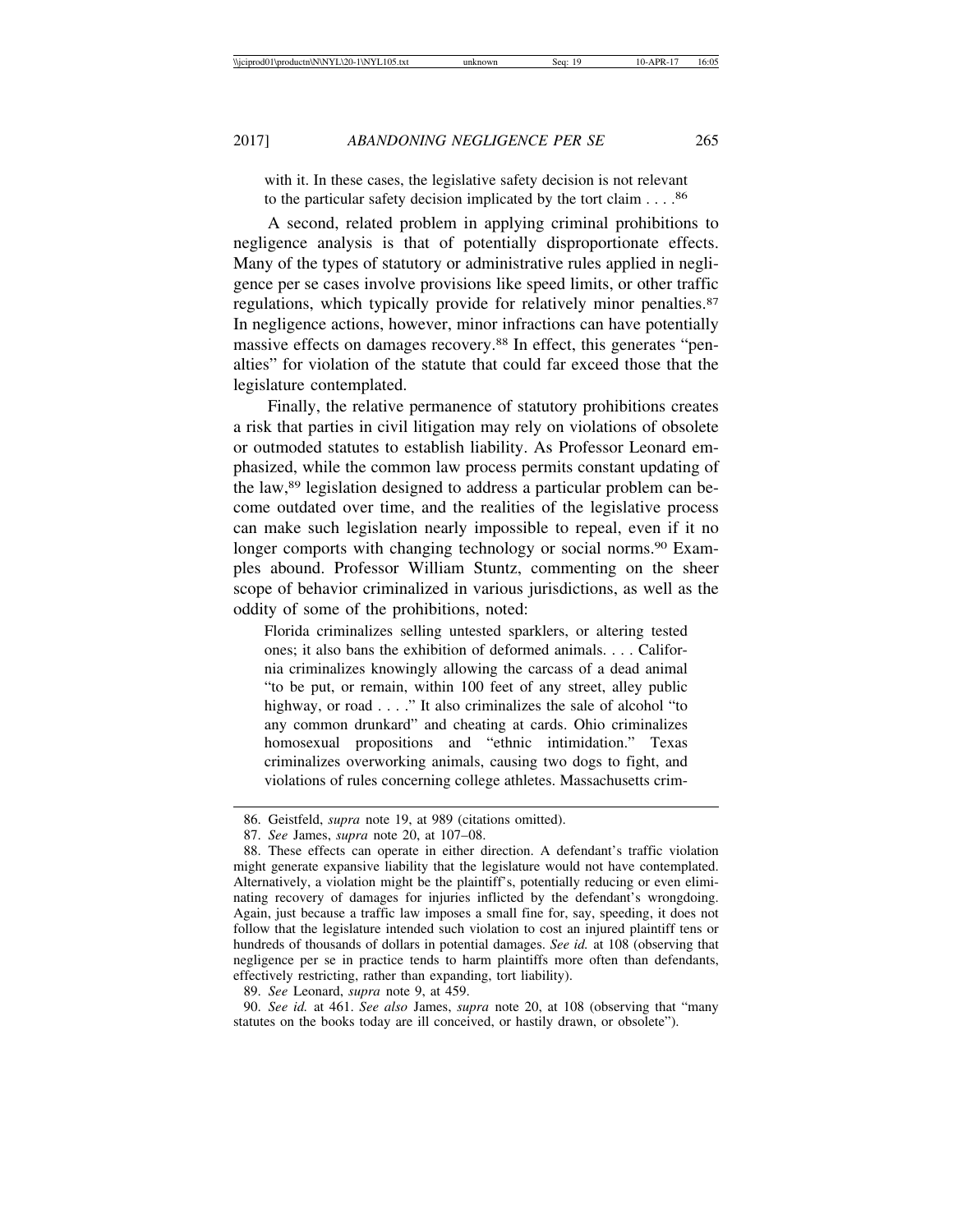inally punishes frightening pigeons away from beds which have been made for the purposes of taking them in nets.<sup>91</sup>

When nonprescriptive statutes are confined to their designated realms, the problems of inflexibility, disproportionality, and immutability can be mitigated by the exercise of police and prosecutorial or administrative discretion. But these critical safeguards are absent in negligence per se doctrine, where self-interested litigants have a financial incentive to push the envelope in using statutory or administrative commands to establish the negligence of the opposing party.92

#### *2. The Role of Discretion*

In drafting a criminal law, legislators have every incentive to draft criminal prohibitions extremely broadly to ensure that they are not under-inclusive and to rely on the discretion of enforcement agencies and prosecutors to ensure that such laws are not over-enforced.93 As a result, discretion is essential to the effective operation of the criminal justice system. As one commentator observed:

Discretion pervades the American criminal justice system. Although prosecutorial discretion is largely unreviewable and unchecked and, therefore, subject to abuse, it is essential to the efficient operation of the criminal justice system. Full enforcement of the law would not only be impractical, but also unwise. Prosecutors are expected to make decisions regarding which cases *will* be prosecuted out of the many which *could* be prosecuted.94

Such discretion is not limited to prosecutorial charging decisions. Administrative agencies<sup>95</sup> and law enforcement officials<sup>96</sup> perform simi-

<sup>91.</sup> William J. Stuntz, *The Pathological Politics of Criminal Law*, 100 MICH. L. REV. 505, 515–16 (2001) (internal citations omitted).

<sup>92.</sup> *See* McKee, *supra* note 46, at 178 (noting substantial tactical benefits of negligence per se for the party successfully asserting it).

<sup>93.</sup> *See* Donald A. Dripps, *Criminal Procedure, Footnote Four, and the Theory of Public Choice; Or, Why Don't Legislatures Give a Damn About the Rights of the Accused?*, 44 SYRACUSE. L. REV. 1079, 1090 (1993) ("Executive discretion . . . operates as an important shock-absorber that protects legislatures from hostile reaction to law enforcement operations."); Stuntz, *supra* note 91, at 547–49 (explaining that legislative incentives push in the direction of broadly drafted criminal statutes, relying on prosecutorial discretion to winnow their coverage in practice).

<sup>94.</sup> Roger A. Fairfax, Jr., *Prosecutorial Nullification*, 52 B.C. L. REV. 1243, 1243–44 (2011) (internal citations omitted).

<sup>95.</sup> *See* KENNETH C. DAVIS, DISCRETIONARY JUSTICE: A PRELIMINARY INQUIRY 21–23 (1969) (explaining the role of administrative agencies' discretion in choosing cases to adjudicate).

<sup>96.</sup> *See* Erik Luna, *Transparent Policing*, 85 IOWA L. REV. 1107, 1132–33 (2000) (observing that police are vested with "broad latitude" both "as a matter of history and of practical necessity" in their application of penal codes to potential offenders).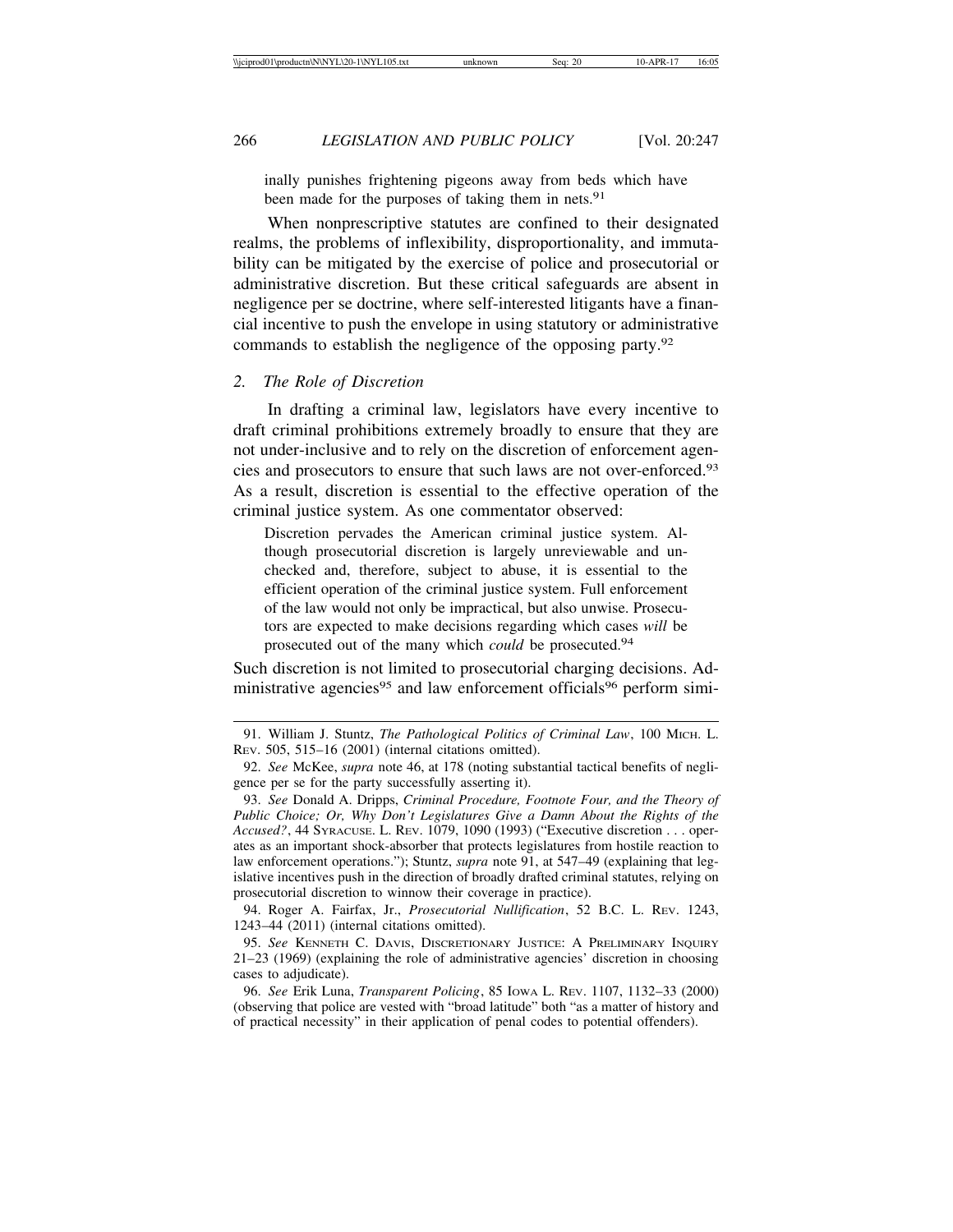lar filtering functions, exercising discretion to winnow the vast array of potential enforcement actions to a manageable number and to ensure that broad prohibitions are not inappropriately applied.

The centrality and pervasiveness of this discretion negates the key assumption underlying negligence per se—namely, that the legislature had deemed the subject's behavior as dangerous or unreasonable by enacting a piece of legislation prohibiting it. A particular statute, as written, may not reflect the legislature's view<sup>97</sup> of the appropriateness of the subject's behavior in specific contexts. The statutory command could better be viewed as a set of practices to be adhered to generally, with enforcement officials, prosecutors, and adjudicators acting as crucial safety valves to limit enforcement to appropriate cases.98

In determining whether an actor has failed to exercise reasonable care under the circumstances, juries using the traditional negligence approach perform a similar discretionary function. But negligence per se, in its traditional form,<sup>99</sup> eliminates this critical safety valve, highlighting the mismatch between the legislative standard and the use of that standard to specify reasonable care. That mismatch is the basis for the traditional criticisms of negligence per se.

# *B. Changed Circumstances: Major Developments Since the Emergence of Negligence Per Se*

The traditional critique of negligence per se presented in the previous section is reinforced by three important developments that have taken place since the early days of negligence per se: (1) the massive increase in statutory and administrative laws and regulations, (2) the rising prominence of modern textualist approaches to statutory interpretation, and (3) the rise of the legislative tort reform movement. The

<sup>97.</sup> If it can be said that a multi-member body can have "a view." *See infra* notes 114–21 and accompanying text (discussing conceptual and practical problems in determining legislative intent).

<sup>98.</sup> *See* James, *supra* note 20, at 107 (observing that "law-makers may well have been content with a broad unqualified requirement in a criminal statute because they well knew that enforcement officials would use their discretion to make exceptions in cases where literal compliance made no sense or worked a hardship").

<sup>99.</sup> The rigidity of early negligence per se cases is mitigated somewhat by the modern recognition of judicial discretion to reject negligence per se effect of particular statutes for policy reasons, *see infra* notes 180–90 and accompanying text, as well as by the recognition of excuses for statutory violation. *See infra* notes 214–19 and accompanying text. This additional flexibility, however, is not without its own problems. *See infra* notes 243–44 and accompanying text (discussing the ways in which the rationales for negligence per se are undermined by the judicial discretion to reject negligence per se effects and by the availability of excuses).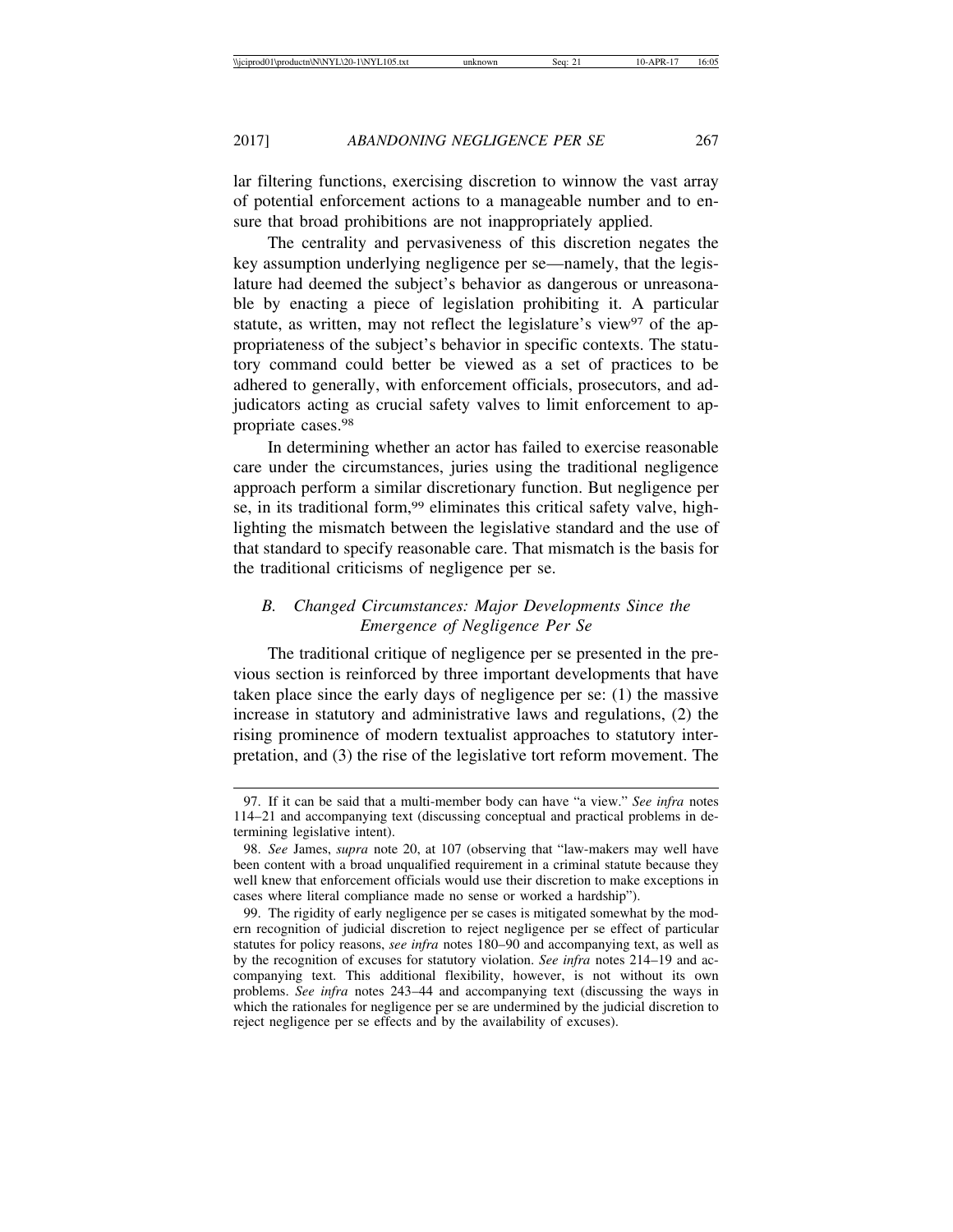interplay of these developments amplifies the problems of negligence per se.

#### *1. The Massive Increase in Statutory Law*

When negligence per se emerged, common law courts were the arbiters of most legal rights, obligations, and remedies.100 While legislatures possessed the ultimate authority to determine the contours of the law, statutes were a relative rarity.101 On the few occasions when the legislature did prohibit or regulate behavior, it is unsurprising that courts felt that they should pay attention.

This world of rare legislation is long gone. The past century has seen "an orgy of statute making."102 Congress alone has created twelve times the statutory law during the last fifty years that it did in the previous one hundred and fifty years.103 Similar trends exist at the state level.104 Moreover, there has been, if anything, an even greater explosion of lawmaking by administrative agencies,<sup>105</sup> not to mention local and regional governments. As a result, "legislatures are the primary source of law, and the statute books grow exponentially."106

This exponential growth in positive law alters the calculus for negligence per se.107 Rather than rare intrusions into assessment of negligence under common law standards, the legislation explosion creates myriad opportunities for litigants to allege statutory violations to show negligence, magnifying the problems outlined in the previous section. Moreover, the cacophony of positive law increases the odds

102. GILMORE, *supra* note 16, at 95.

<sup>100.</sup> *See* CALABRESI, *supra* note 16, at 4 (observing that nineteenth century legal requirements were largely determined by common law courts); Daniel A. Farber & Philip P. Frickey, *In the Shadow of the Legislature: The Common Law in the Age of the New Public Law*, 89 MICH. L. REV. 875, 875 (1991) (noting that "a century ago, statutes were considered intrusions into the pristine order of the common law").

<sup>101.</sup> *See* CALABRESI, *supra* note 16, at 4–5 (stating that legislative authority "was exercised sparingly, by modern standards," and that "[s]tatutes were rare enough so that, even when they became middle-aged and no longer desirable, they would not greatly inconvenience the polity") (citation omitted). Indeed, legislatures were originally viewed not as sources of desirable laws, but as institutions designed to prevent the enactment of bad ones by courts. *See* Andrew J. Wistrich, *The Evolving Temporality of Lawmaking*, 44 CONN. L. REV. 737, 780 (2012).

<sup>103.</sup> Wistrich, *supra* note 101, at 780.

<sup>104.</sup> *Id.*

<sup>105.</sup> *See* Edward Rubin, *It's Time to Make the Administrative Procedure Act Administrative*, 89 CORNELL L. REV. 95, 96 (2003) (characterizing the explosion of administrative bureaucracy as an "epochal transformation" of American law and government). 106. Farber & Frickey, *supra* note 100, at 875.

<sup>107.</sup> *See* RESTATEMENT (THIRD) OF TORTS §14 cmt. d (AM. LAW INST. 2010) (acknowledging that the significance of negligence per se "has expanded in recent decades, as the number of statutory and regulatory controls has substantially increased").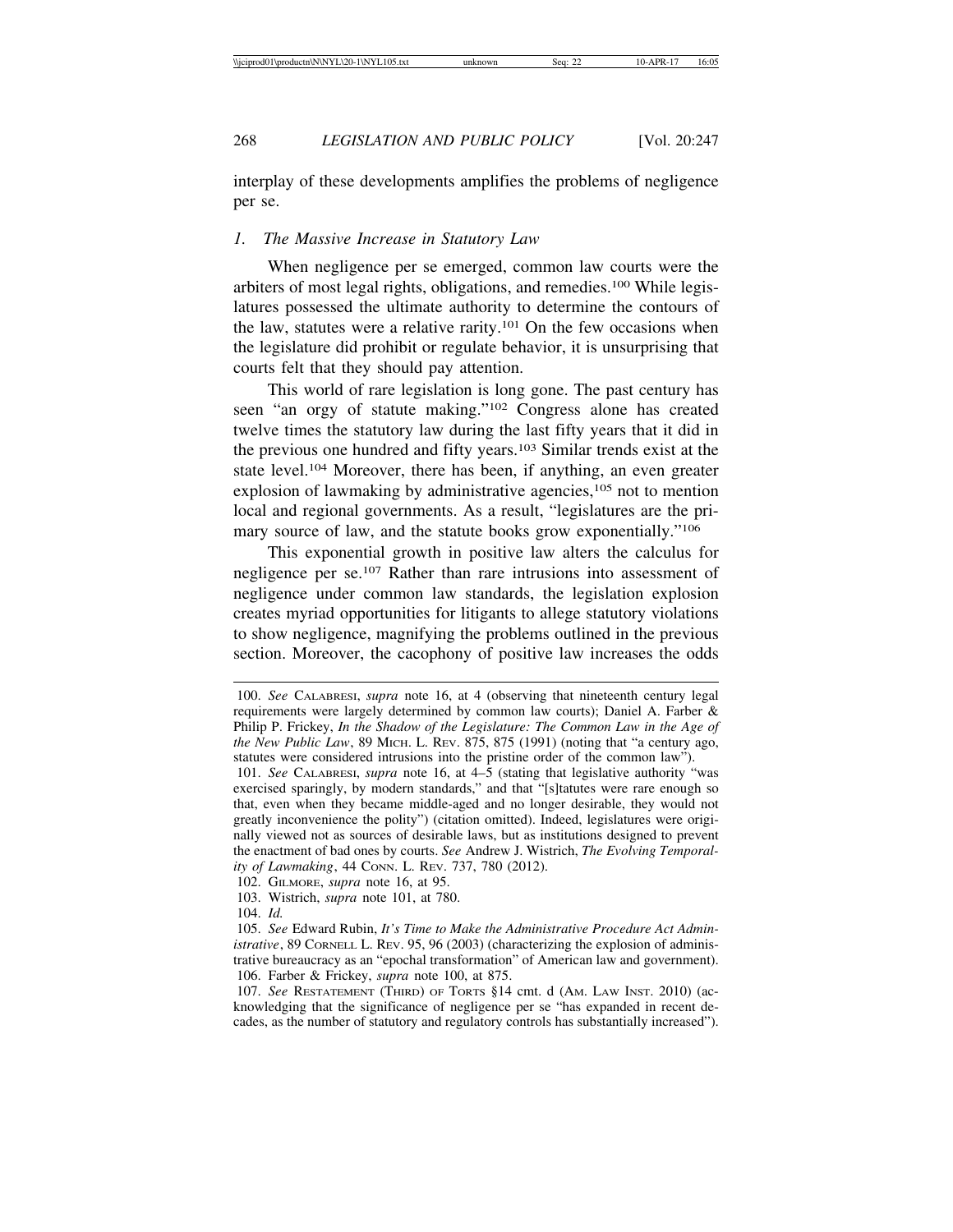of misapplication of negligence per se principles, as well as the costs to litigants and judges of administering the doctrine.108

# *2. The Rise and Implications of Modern Textualist Approaches to Statutory Interpretation*

A core component of the negligence per se analysis is the inquiry into the class of persons and class of risks that the statute is designed to address, which requires a potentially broad-ranging assessment of the legislative purpose $(s)$  underlying the statute.<sup>109</sup> The focus on legislative purpose, which would have seemed quite natural to courts of the early twentieth century, is questionable in light of modern textualist critiques of strong purposivist approaches to statutory interpretation.

# *a. Purposivist and Textualist Approaches to Statutory Interpretation*

Under the purposivist approach, a court undertaking the task of statutory interpretation should, to the best of its ability, construe the statute in a way consistent with the legislature's purposes in enacting it.110 Purposivists believe that a statute should be presumed to be the work of reasonable people pursuing intelligible goals, and that any interpretation of the statute should be conducted accordingly.111 Purposivists are comfortable with reliance on interpretive aids extrinsic to the text, such as legislative history, to effectuate the legislature's purpose,112 and are willing to adopt an interpretation that furthers evi-

<sup>108.</sup> *See infra* notes 157–235 and accompanying text (discussing extensive doctrinal analysis that goes into negligence per se applicability, and its accompanying costs).

<sup>109.</sup> *See infra* notes 159–84 and accompanying text (describing operation of the statutory purpose doctrine).

<sup>110.</sup> *See* HENRY M. HART, JR. & ALBERT M. SACKS, THE LEGAL PROCESS: BASIC PROBLEMS IN THE MAKING AND APPLICATION OF LAW 1374 (William N. Eskridge, Jr. & Philip P. Frickey eds., 1994) (explaining that in interpreting a statute, a court should first determine "what purpose ought to be attributed to the statute" and then "[i]nterpret the words of the statute . . . so as to carry out the purpose as best it can"); *see, e.g.*, Archibald Cox, *Judge Learned Hand and the Interpretation of Statutes*, 60 HARV. L. REV. 370, 370 (1947) (noting that "some such purpose lies behind all intelligible legislation"); Felix Frankfurter, *Some Reflections on the Reading of Statutes*, 47 COLUM. L. REV. 527, 538–39 (1947) (explaining that all legislation is designed to address some problem and therefore has some intelligible aim).

<sup>111.</sup> *See* HART & SACKS, *supra* note 110, at 1125 (stating that a "statute ought always to be presumed to be the work of reasonable men pursuing reasonable purposes reasonably").

<sup>112.</sup> *See* Abbe R. Gluck, *The States as Laboratories of Statutory Interpretation: Methodological Consensus and the New Modified Textualism*, 119 YALE L.J. 1750, 1764 (2010).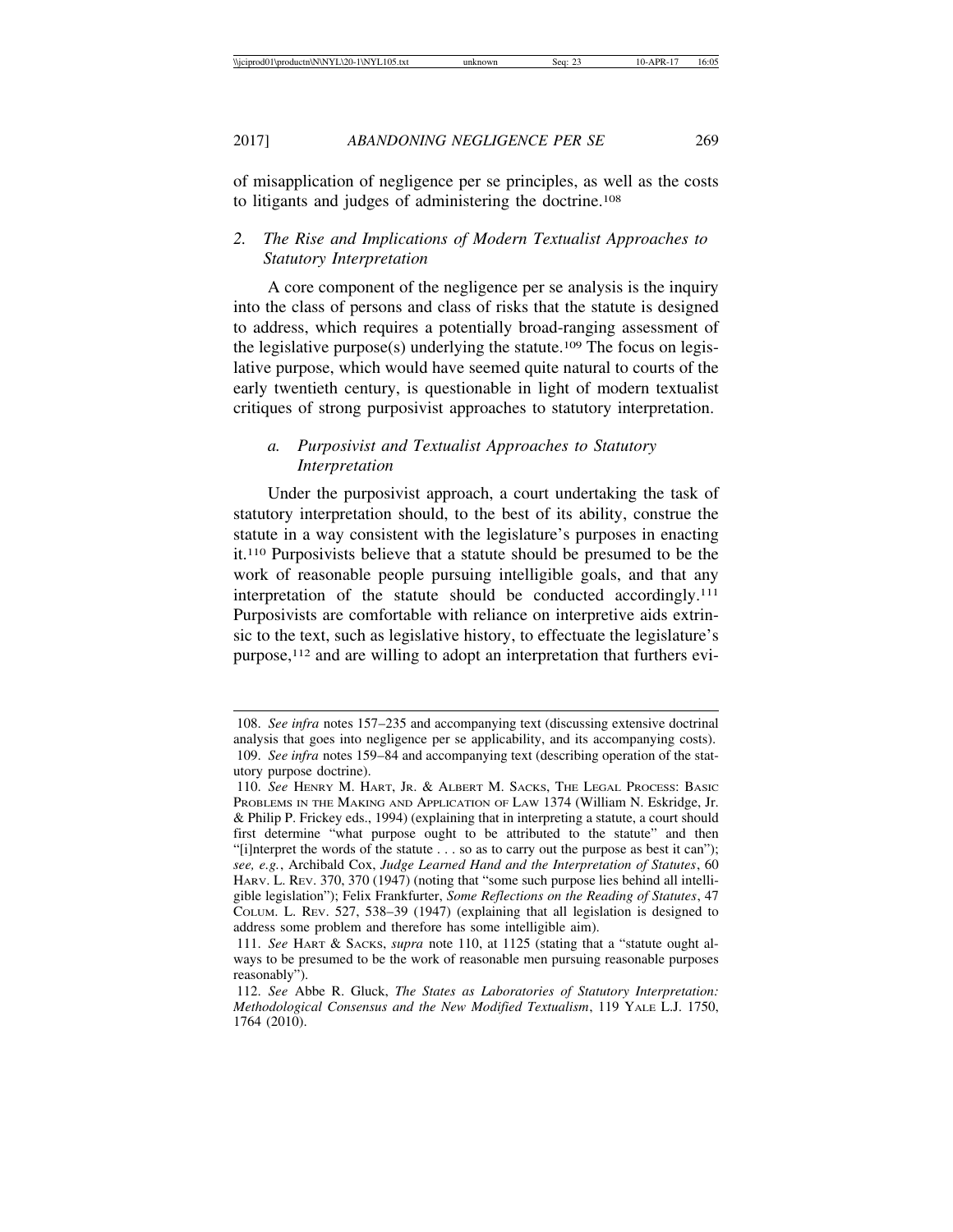dent statutory purposes, even if that interpretation conflicts with the  $text.113}$ 

Textualists, in contrast, contend that a court's goal is not to discern the legislature's understanding of the statutory text or the interpretation of the statute that best accomplishes the purposes of the legislature, but rather to determine the objective meaning of the statutory text.114 The primacy of the enacted text is defended on various grounds, but one key to the textualist rejection of purposivism is its institutional view of legislative action that is grounded in legal realist analysis influenced by the public choice theory.<sup>115</sup>

The core of the critique of purposivism arises from the fact that the legislature is a multi-member body and therefore has no uniform "intent" or "purpose."<sup>116</sup> When the majority of a legislature votes to adopt a particular bill, that majority is comprised of members who may have completely varied purposes, or even completely divergent understandings of the meaning of the adopted bill.<sup>117</sup> Thus, courts at-

114. *See* Gluck, *supra* note 112, at 1762–63 (noting textualist rejection of statutory purpose as a determinant of statutory meaning); Siegel, *supra* note 113, at 123 (explaining that textualists view the text as having legal force regardless of what its individual legislative adopters understood or intended the text to mean).

115. *See* Manning, *supra* note 113, at 431–32 (highlighting the role of public choice theory in textualists' view of legislative process).

116. *See, e.g.*, Frank H. Easterbrook, *Text, History, and Structure in Statutory Interpretation*, 17 HARV. J.L. & PUB. POL'Y 61, 68 (1994) (observing that the concept of intent "is elusive for a natural person, fictive for a collective body"); *see also* Kenneth A. Shepsle, *Congress Is a "They," Not an "It": Legislative Intent as Oxymoron*, 12 INT'L REV. L. & ECON. 239, 244 (1992).

117. *See* Easterbrook, *supra* note 116, at 68 ("Intent is empty. Peer inside the heads of legislators and you find a hodgepodge."); John F. Manning, *The Absurdity Doctrine*, 116 HARV. L. REV. 2387, 2410–13 (2003) (explaining that the compromise

<sup>113.</sup> *See id.* For examples of purpose overriding text, *see infra* notes 123–32 and accompanying text.

Some scholars conclude that there is a related approach to statutory interpretation, intentionalism, which focuses on legislative intent (as opposed to purpose) as the "ultimate determinant of the law." Jonathan R. Siegel, *The Inexorable Radicalization of Textualism*, 158 U. PA. L. REV. 117, 123–24 (2009) (describing intentionalist approaches to interpretation and contrasting this approach with purposivism); *see also* John F. Manning, *Textualism and Legislative Intent*, 91 VA. L. REV. 419, 419–23 (2005) (discussing intentionalism). Like purposivism, intentionalism does not ignore statutory text, but acknowledges that a literal interpretation of the statute's text can sometimes lead to results inconsistent with the intentions of the law's drafters. *See* Siegel, *supra*, at 123. In such a scenario, intentions, not text, should determine interpretation of the law. *See id.* As Siegel acknowledges, purposivism and intentionalism are sufficiently closely related that some commentators treat them as effectively synonymous. *See id.* at 125 n.39 (noting that Jonathan T. Molot "uses the term 'purposivism' to cover both purposivism and intentionalism"); *see also* Jonathan T. Molot, *The Rise and Fall of Textualism*, 106 COLUM. L. REV. 1, 3 n.2 (2006) (explaining that he uses the term purposivism "as shorthand to refer to textualism's nonadherents" and does not "distinguish among different versions of 'purposivism'").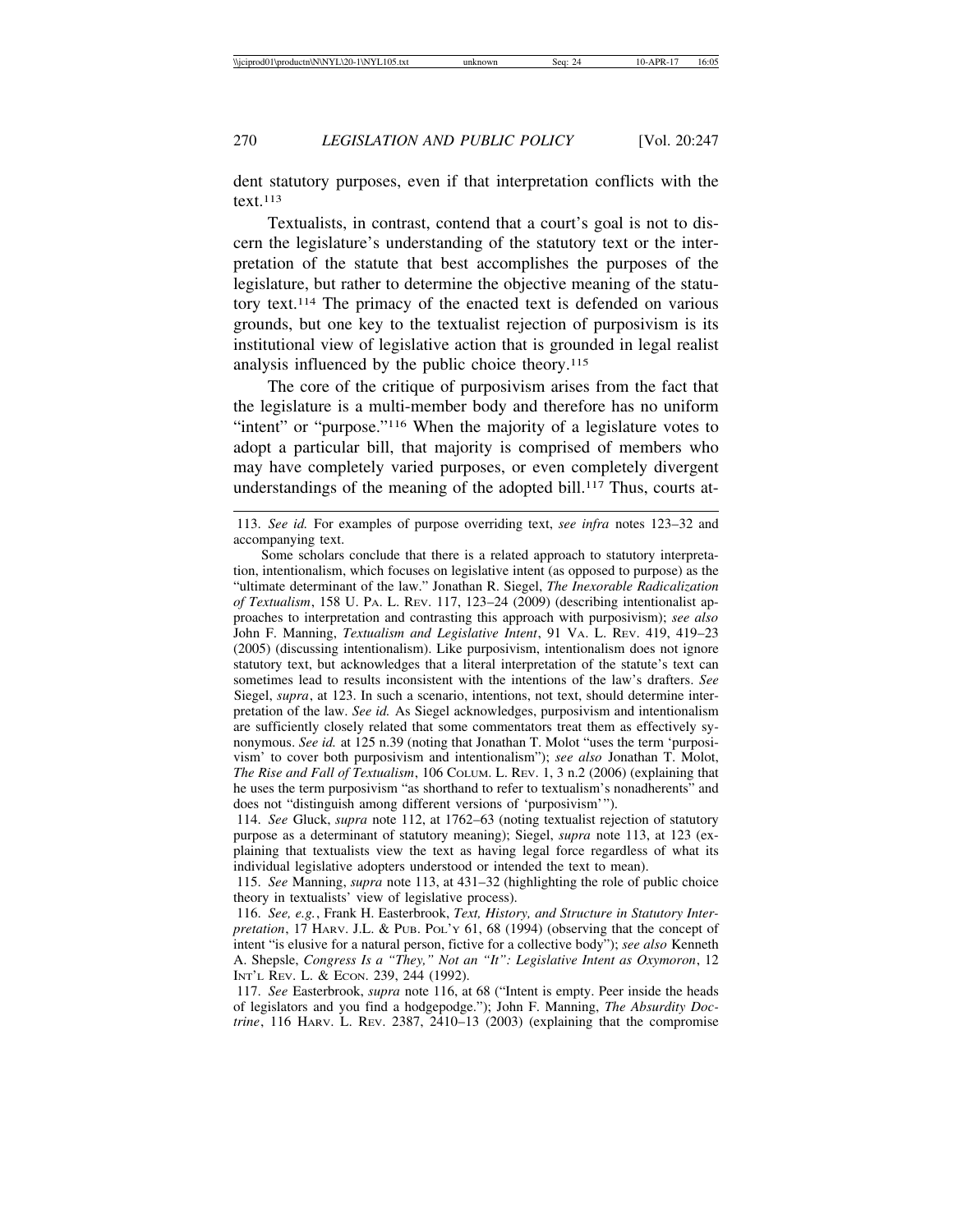tempting to discern the legislature's purpose (distinct from the text) are on a fool's errand.

Moreover, public choice theory suggests that the legislative process often involves compromise, sometimes of an unprincipled sort, further undermining the case for some discernible intent or purpose to guide judicial interpretation of the statute.118 Judicial selection of underlying purposes thus may permit judges to elevate their own policy preferences over the enacted text, as well as the policy preferences of one faction of the legislature over that of another.119 Finally, textualists argue that the realities of the legislative process are sufficiently opaque, complex, and path-dependent that judges can never hope to discern what the legislature in fact intended.<sup>120</sup> As a result, the textualist view is that the objective meaning of the words in the statute present the only reliable measure of statutory meaning.<sup>121</sup>

# *b. Purposivism and Negligence Per Se*

At the time negligence per se became widely accepted, purposivist approaches to statutory interpretation were dominant.122 The U.S. Supreme Court's 1892 decision in *Holy Trinity Church v.*

119. *See* Molot, *supra* note 113, at 28.

121. *See id.* at 75.

inherent in legislative decision-making undermines the search for a single coherent rationale for legislative action); Siegel, *supra* note 113, at 125 (noting that the "legislative majority that voted for a statute may be made up of legislators serving different purposes").

<sup>118.</sup> *See, e.g.*, Easterbrook, *supra* note 116, at 68 (explaining that compromise is at the core of legislation, and that compromise undermines the search for coherent legislative purposes); William N. Eskridge, Jr. & Philip P. Frickey, *Statutory Interpretation as Practical Reasoning*, 42 STAN. L. REV. 321, 334–35 (noting that public choice theory and the impacts of interest groups undercut the view that the legislative process produces statutes reflecting a meaningful legislative purpose or intent); Siegel, *supra* note 113, at 132 ("Interest-group politics and the give and take of the legislative process produce compromises, including potentially unprincipled compromises, and even statutes that pursue no reasonable purpose but simply transfer wealth to powerful groups.").

<sup>120.</sup> *See* John F. Manning, *What Divides Textualists From Purposivists?*, 106 COLUM. L. REV. 70, 74–75 (2006) (explaining that such techniques as the sequence of presentation of alternatives, logrolling, and strategic voting influence outcomes of the legislative process in ways inconsistent with the assumptions of purposivist statutory interpretation).

<sup>122.</sup> *See* John F. Manning, *The New Purposivism*, 2011 SUP. CT. REV. 113, 113 (noting that, for most of the twentieth century, the United States Supreme Court adhered to the traditional purposivist framework for statutory interpretation); Molot, *supra* note 113, at 30 (claiming that "[f]rom the late nineteenth century through the Warren Court era and beyond, purposivist judges had purported to base their decisions on *Congress's* statutory purposes").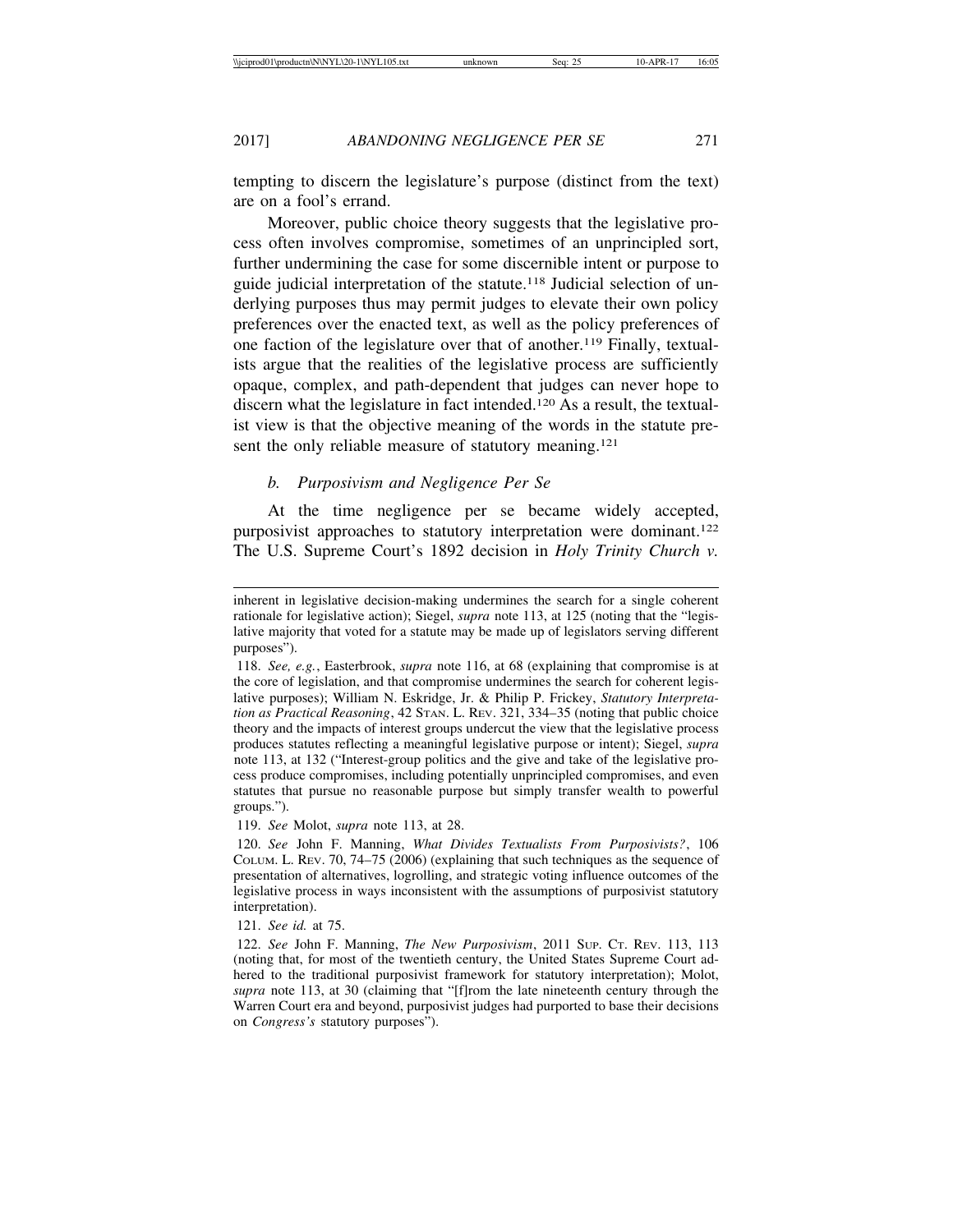*United States*123 is illustrative. In *Holy Trinity*, the Court interpreted a federal statute, which forbade anyone from contracting with an alien to perform "labor or service of any kind,"124 to be inapplicable to the church's actions in that case, despite concluding that its behavior fell within the literal language of the statute.<sup>125</sup> Invoking the "familiar" rule" that "a thing may be within the letter of a statute, yet not within the statute, because not within its spirit or within the intention of its makers,"126 the Court, relying on committee reports accompanying the bill, among other things, concluded that the primary purpose of the statute was to prevent "the influx of . . . cheap unskilled labor."127 Consequently, it concluded that a literal interpretation of the statute would extend its scope beyond legislative design, and that a more faithful adherence to Congress's purpose required a narrower interpretation.128

This purposivist approach continued throughout the New Deal era and beyond. In *United States v. American Trucking Association*, 129 the Court wrote:

When [plain] meaning has led to absurd or futile results . . . this Court has looked beyond the words to the purpose of the act. Frequently, however, even when the plain meaning did not produce absurd results, but merely an unreasonable one "plainly at variance with the policy of the legislation as a whole" this Court has followed that purpose, rather than the literal words. When aid to construction to the meaning of words, as used in the statute, is available, there certainly can be no "rule of law" which forbids its use, however clear the words appear to be on "superficial examination."<sup>130</sup>

According to Professor Manning, *American Trucking* "helped usher in a period of increasing judicial reliance on legislative history, and the unapologetic use of such material to ascertain whether the statutory text adequately captured the legislative purpose."131 During this hey-

- 130. *Id.* at 543–44 (quoting Ozawa v. United States, 260 U.S. 178, 194 (1922)).
- 131. *See* Manning, *supra* note 122, at 123.

<sup>123.</sup> Holy Trinity v. United States, 143 U.S. 457 (1892).

<sup>124.</sup> Alien Contract Labor Act of 1885, 23 Stat. 332, *repealed by* Immigration and Nationality Act, Pub. L. No. 82-414, 66 Stat. 163 (1952).

<sup>125.</sup> *See Holy Trinity*, 143 U.S. at 458 (acknowledging that it "must be conceded that the act of the corporation is within the letter of this section"). The Holy Trinity Church contracted with the Rev. E. Walpole Warren, an Englishman, to serve as minister of its congregation.

<sup>126.</sup> *See id.* at 458.

<sup>127.</sup> *Id.* at 464.

<sup>128.</sup> *See id.* at 465.

<sup>129.</sup> United States v. Am. Trucking Ass'n, 310 U.S. 534 (1940).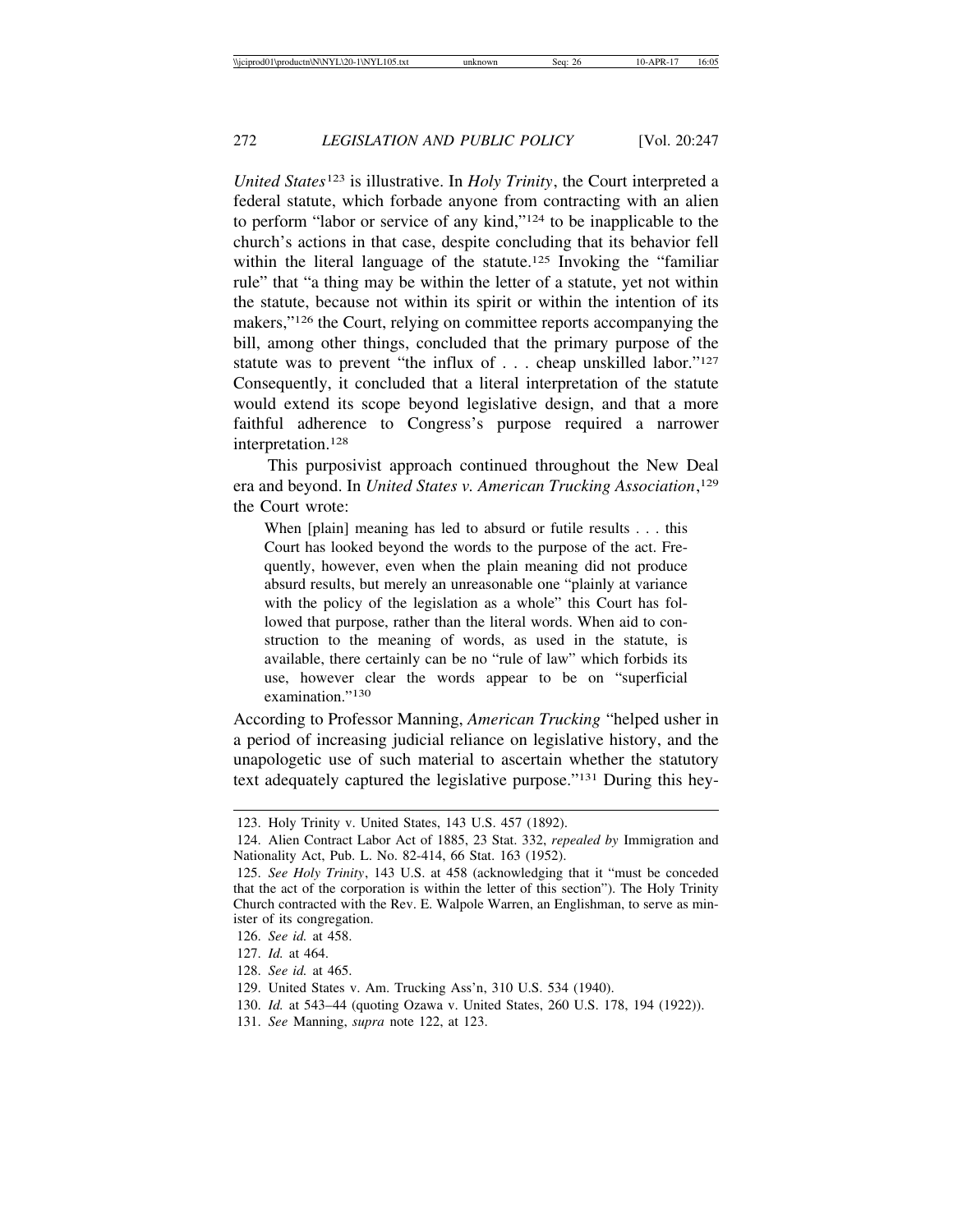day of purposivism, numerous judicial decisions relied on legislative intent or purpose, even when in tension with the statutory text.<sup>132</sup> Against this backdrop, it is unsurprising that courts in negligence per se cases were confident that they could, and should, determine the purpose(s) of the statutes before them in assessing whether the statutes were suitable for negligence per se treatment.

# *c. The Dominance of Modern Textualism and Its Challenge to Negligence Per Se*

The 1980s saw the rise of a new textualist approach to statutory interpretation, an approach expressly in contrast with purposivism.133 Textualist critiques have significantly impacted interpretive practices. In particular, recognition of the way in which the realities of the legislative process challenge traditional emphasis on legislative intent or purpose has significantly influenced courts, both federal<sup>134</sup> and state.<sup>135</sup> Though there is still much debate at the margins, textualism is now the dominant approach.136 Molot explains:

Indeed, the broad appeal of textualism's underlying premises has led judges who do not consider themselves adherents to heed textualism's warnings about the pitfalls of strong purposivism and to alter their approach to statutory interpretation. Empirical studies by prominent scholars and judges and anecdotal evidence from scholars who follow statutory interpretation decisions confirm that textualism has had a measurable impact on judges and Justices who do not include themselves among textualism's adherents.137

The strong purposivism that reigned prior to the rise of modern textualist critiques has been undermined significantly.138

<sup>132.</sup> *See* Molot, *supra* note 113, at 30 n.125 (collecting cases).

<sup>133.</sup> *See* Manning, *supra* note 120, at 73 (noting that the close of the twentieth century brought the "new textualist" critiques of purposivist orthodoxy).

<sup>134.</sup> *See* Manning, *supra* note 117, at 2419 (explaining that the United States Supreme Court, for example, "now seems to accept that the uncertainties of the legislative process make it safer simply to respect the language that Congress selects, at least when that language is clear in context").

<sup>135.</sup> *See* Gluck, *supra* note 112, at 1758 (observing that textualism is "the *controlling* interpretive approach—the consensus methodology chosen by the courts'" in the study of state court interpretive practices).

<sup>136.</sup> *See* Jonathan R. Siegel, *Textualism and Contextualism in Administrative Law*, 78 B.U. L. REV. 1023, 1057 (1998) (stating that "[i]n a significant sense, we are all textualists now").

<sup>137.</sup> *See* Molot, *supra* note 113, at 32. *See also* Siegel, *supra* note 113, at 119 (characterizing Molot's view as suggesting that the wars over methods of statutory interpretation are over because the textualists have won).

<sup>138.</sup> *See* Molot, *supra* note 113, at 35 (noting that "the purposivism that prevailed in prior decades has largely disappeared and textualist rhetoric has made its way into mainstream judicial opinions").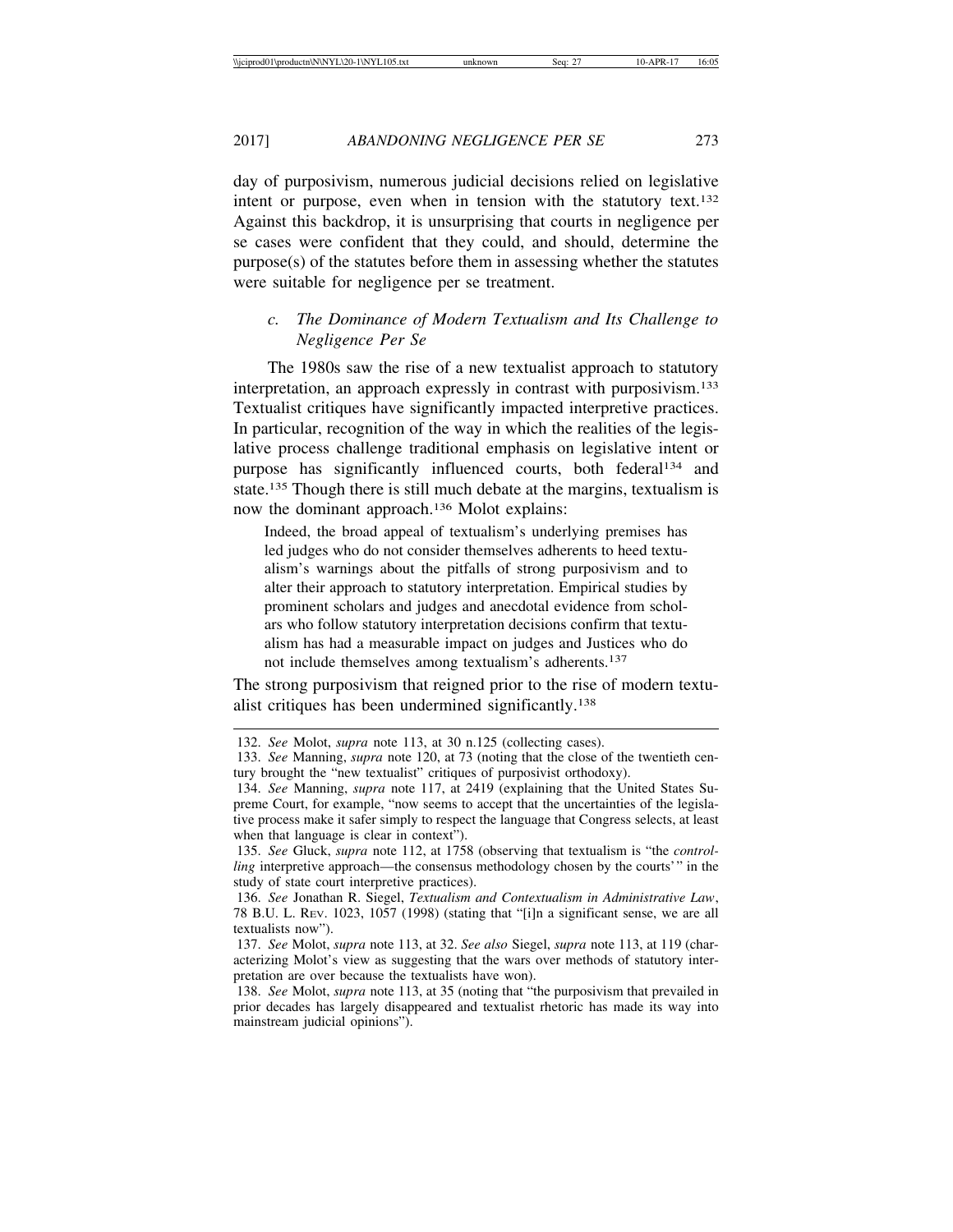The ascendance of textualism poses a challenge to negligence per se, which uses the violation of a statutory provision, which is not expressly designed for negligence liability, to establish breach of duty. First, if the statute neither creates a private right of action nor modifies existing tort liability rules, it is not clear why courts should view the statute as controlling the legal standards governing liability.139 The legislature could have expressed its intention that the statutory provision alters tort liability, and textualists should seriously consider the significance of the omission of such expression, where it occurs.<sup>140</sup> Moreover, the class of persons and class of risks inquiries, central to negligence per se analysis, are exactly the kind of purpose inquiries that Molot claims the new textualism has defeated.141

Curiously, the American Law Institute (ALI) drafters of the Third Restatement briefly acknowledged the potential challenges to negligence per se posed by the new textualism, noting the difficulty of judicial determination of statutory purpose.142 However, they quickly dropped the issue without further analysis, merely observing that "the theoretical debates that have marked the general project of legislative interpretation in recent years have not broken out in these negligence per se cases."143

# *3. Tort Reform and the Distinction Between Legislative Ends and Means*

The notion that the legislature's purpose in enacting a statutory prohibition can and should be furthered by treating the statute's violation as negligence per se is based, implicitly, on the assumption that civil tort liability, though not necessarily contemplated by the legislature, is at least broadly consistent with legislative goals. Many early negligence per se cases were partly based on the ancient principle that

<sup>139.</sup> *See* Jeffrey A. Pojanowski, *Statutes in Common Law Courts*, 91 TEX. L. REV. 479, 530 (2013) (characterizing negligence per se doctrine as "puzzling through federal textualist eyes").

<sup>140.</sup> *See, e.g.*, Drummonds, *supra* note 19, at 964 ("When the legislature omits any reference to a tort-like remedy, the inference clearly arises that, without more, no tortlike remedy was intended.").

<sup>141.</sup> *See infra* notes 157–84 for a discussion of the difficulties courts have encountered in assessing legislative purpose in undertaking the class of persons and class of risks inquiries.

<sup>142.</sup> RESTATEMENT (THIRD) OF TORTS § 14 cmt. f (AM. LAW INST. 2010) (reporter's notes) (citing Philip P. Frickey, *From the Big Sleep to the Big Heat: The Revival of Theory in Statutory Interpretation*, 77 MINN. L. REV. 241 (1992)). 143. *Id.*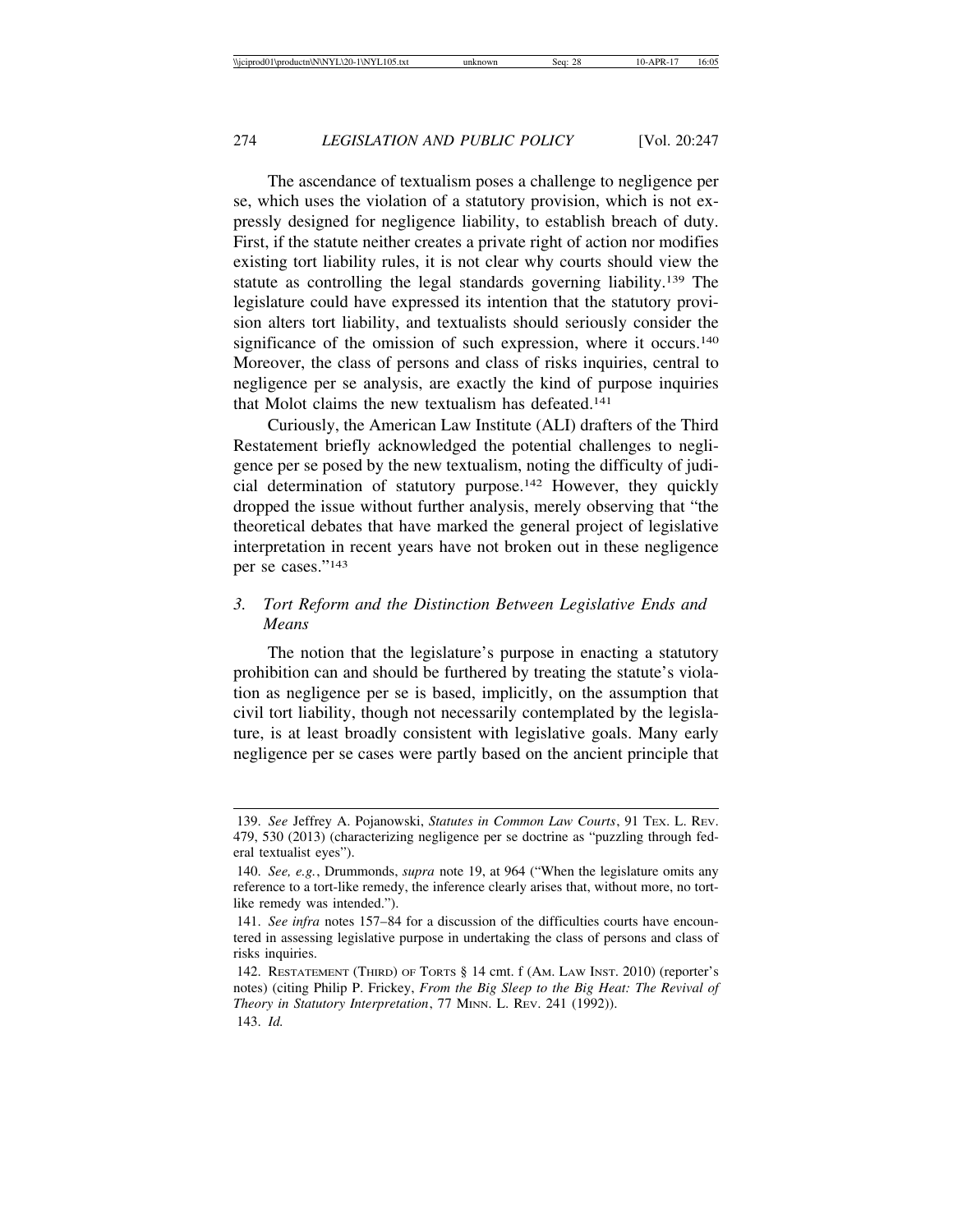each statutory wrong must have a remedy.144 However, the modern tort reform movement represents a decisive break from the linkage between right and remedy, reinforcing the necessity for caution in extending the effects of nonprescriptive statutes beyond the words the legislature enacted to reach negligence actions.

The "tort reform" movement began in the 1970s, when concerns about large increases in medical malpractice insurance premiums spurred efforts to reduce tort liability for medical care providers.<sup>145</sup> The movement broadened in focus and became more institutionalized throughout the  $1980s$  and  $1990s$ ,<sup>146</sup> continuing to shape legislative policy well into the new millennium.147 Legislatively enacted restrictions on tort damages recoveries, especially at the state level, have been a key feature of tort reform.<sup>148</sup>

State legislatures have imposed numerous restrictions on tort liability since the 1970s. Many jurisdictions abandoned the collateral source rule, which had permitted plaintiffs to recover compensatory damages in tort actions despite having received some portion of outof-pocket expenses from a different source, such as insurance, unemployment compensation, or a government program like Medicaid.149 Similarly, there has been widespread legislative modification of the doctrine of joint and several liability, which had permitted a plaintiff injured by the wrongdoing of two or more tortfeasors to recover full compensation from any defendant,150 and thereby had permitted the plaintiff full recovery even if one or more defendants was determined to be judgment-proof.151

<sup>144.</sup> *See* Kritchevsky, *supra* note 38, at 94–97 (identifying cases using the perceived need for a civil remedy to support negligence per se); Foy, *supra* note 25, at 546–47 (noting emergence of negligence per se from older principle that every statutory wrong required a civil remedy). This right/remedy link was particularly a factor in older implied private right of action cases. However, courts have not been particularly meticulous in distinguishing implied private rights of action from negligence per se. *See generally* Forell, *supra* note 18.

<sup>145.</sup> *See* Hubbard, *supra* note 28, at 469–70 (describing origins of the tort reform movement).

<sup>146.</sup> *See id.* at 470–71 (describing broadening of claimed "crises" of tort liability and long-term institutionalized efforts for reform).

<sup>147.</sup> *See, e.g.*, Julie Davies, *Reforming the Tort Reform Agenda*, 25 WASH. U. J.L. & PoL'y 119, 151–55 (2007) (describing roles of major interest groups in contemporary tort reform efforts).

<sup>148.</sup> *See* Hubbard, *supra* note 28, at 483 (observing that tort reform has been much more successful at the state level than at the federal level).

<sup>149.</sup> *See id.* at 485.

<sup>150.</sup> *See* Logan, *supra* note 11, at 914 (observing the phenomenon of legislative changes to joint and several liability).

<sup>151.</sup> *See id.*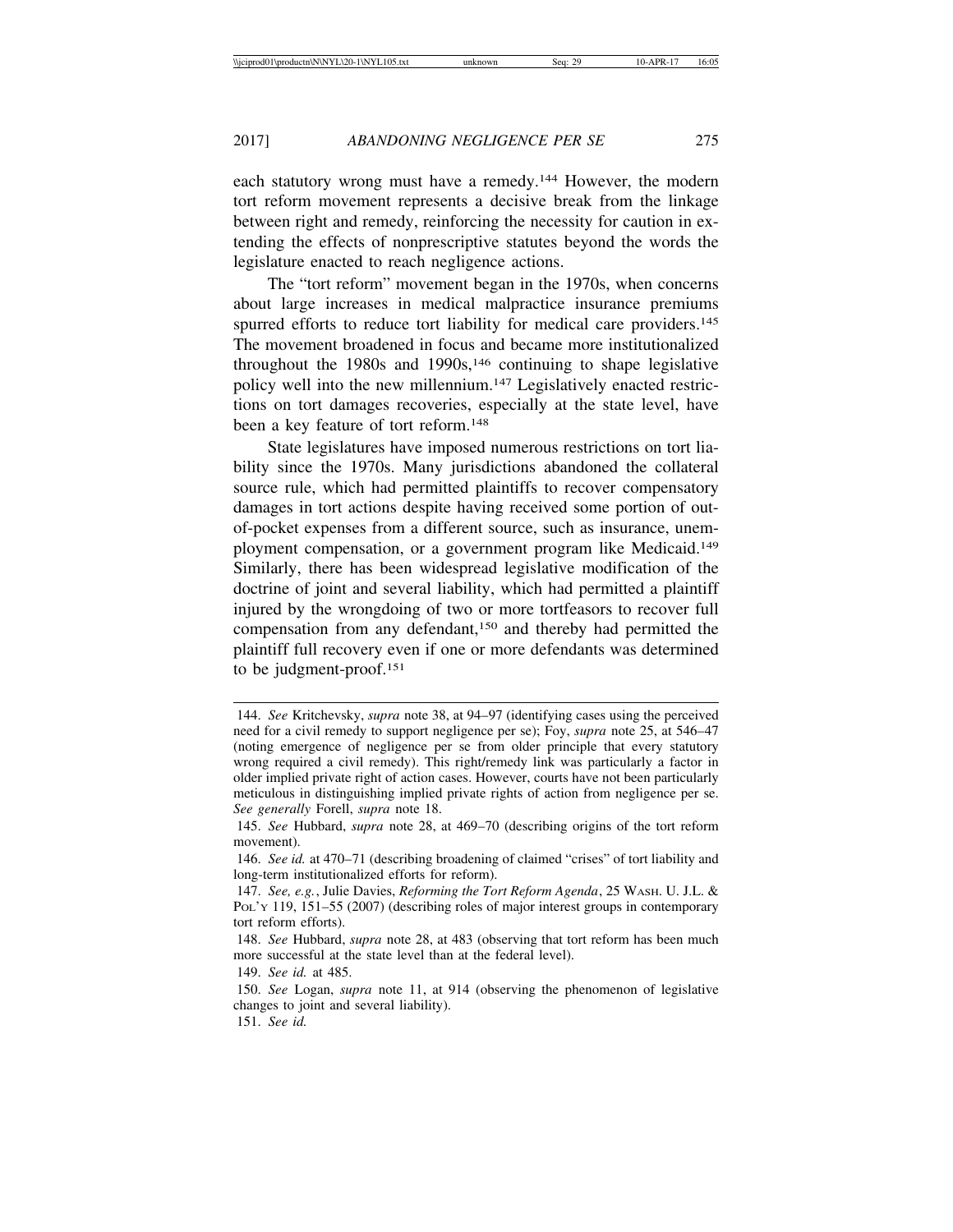Imposition of statutory caps on noneconomic damages (i.e., pain and suffering) is one of the most common legislative tort reforms.152 Even more than restrictions on joint and several liability or abolition of the collateral source rule, these damage caps reflect legislative policies to restrict the use of monetary damages to enforce defendants' obligations and plaintiffs' rights in tort litigation. Such caps potentially reflect legislative judgments that extrinsic policy concerns outweigh the social interest in ensuring full compensation to injured plaintiffs.153 Legislative efforts to limit the size and availability of punitive damages are another important feature of modern tort reform and reflect similar policy concerns.154

The various legislative enactments capping or otherwise restricting damages in tort actions reinforce a core problem with negligence per se—the failure to respect or recognize the distinction between legislative goals and the means to accomplish them.155 Critics of negligence per se long have observed that it is rational for a legislative or administrative body to create or recognize a legal obligation on the one hand, but to conclude on the other hand that a judicially enforceable private damages remedy is not appropriate.156 The damages limits arising from tort reform demonstrate and reinforce this distinction between ends and means.

In short, even if negligence per se were a sensible treatment of nonprescriptive statutes at the time it emerged, circumstances have changed. The explosion of statutory enactments has dramatically broadened the scope of the doctrine, increasing its footprint in negligence cases, and consequently its associated costs. The modern, textualist appreciation for the limits of courts' abilities to define legislative purpose, and the increased attention of legislatures to the costs of civil

<sup>152.</sup> *See* Robert L. Rabin, *The Pervasive Role of Uncertainty in Tort Law: Rights and Remedies*, 60 DEPAUL L. REV. 431, 447 (2011) (characterizing caps on pain and suffering awards as "widespread" and noting that nearly thirty states have adopted such limitations); *see also* Logan, *supra* note 11, at 911 (claiming that "[t]he most frequent tactic of tort reformers has been to place limits on the historical ability of juries to award a full measure of compensatory damages," and passing "legislation that caps the amount a plaintiff may recover as compensation regardless of the seriousness of the harm suffered").

<sup>153.</sup> Critics of such damages caps contend that they are arbitrary and disproportionately affect the most seriously injured plaintiffs. *See* Davies, *supra* note 147, at 140. 154. *See* Logan, *supra* note 11, at 912–13.

<sup>155.</sup> *See* Pojanowski, *supra* note 139, at 529 (noting this distinction in the context of judicial creation of implied private rights of action).

<sup>156.</sup> *See* Lowndes, *supra* note 57, at 364 (stating that a legislative intention to protect a particular class of persons does not necessarily entail the desire to achieve that protection through the imposition of civil liability, where the only sanction provided is a criminal one).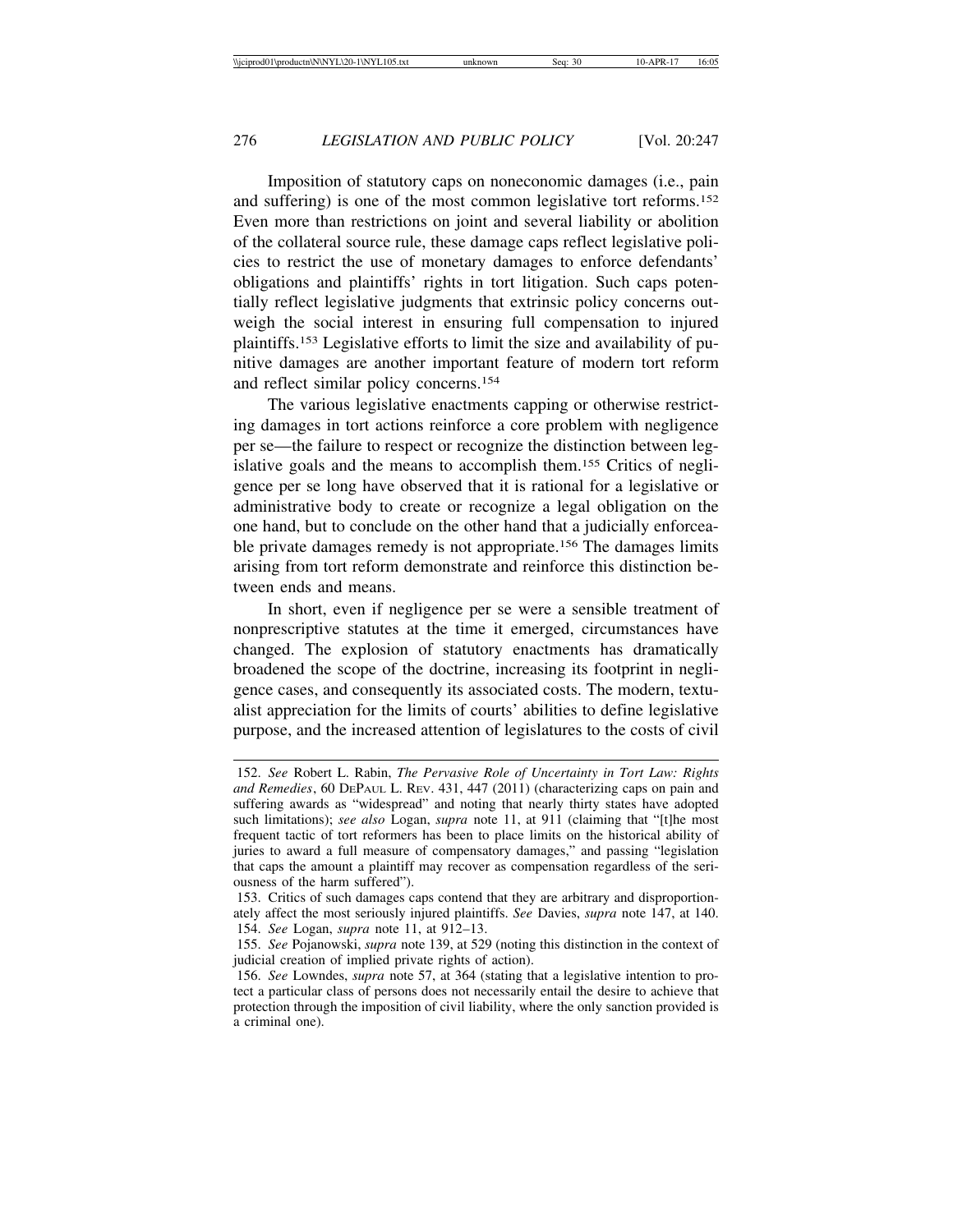tort liability, reinforce concerns about the operation of negligence per se in the twenty-first century.

# *C. Complexity, Confusion, and Inefficiency in Judicial Assessment of Negligence Per Se Doctrine*

Aside from the criticisms of negligence per se doctrine analyzed in the previous sections, negligence per se is troublesome because it has spawned a vast, conflicting, and complex case law dedicated to determining when it should be applied. According to Professor Blomquist, there have been more than ten thousand cases addressing negligence per se in state and federal courts between 1920 (the year *Martin v. Herzog was decided) and 2000.<sup>157</sup> The rate of cases addressing neg*ligence per se seems to be accelerating; employing the search methodology used by Professor Blomquist, it appears that more than eight thousand additional cases have been decided since 2000.158 Litigants and judges expend a lot of time and effort to discern and shape the parameters of negligence per se doctrine.

Why is there such a large body of negligence per se case law? In part, it is because, as a threshold matter, the court must decide whether the doctrine is applicable to a given case. For negligence per se to apply, the plaintiff must be within the class of persons the statute is designed to protect, and her injury within the class of risks the statute is designed to prevent. Because nonprescriptive statutes rarely offer clear guidance, courts are required to make difficult and sometimes controversial judgments about the legislative purposes underlying them. In addition, because courts retain the discretion to decide whether to borrow the standard of conduct embodied in the statute, courts have to make tricky policy determinations to assess whether to do so. Finally, even if all the other triggering requirements for negligence per se are satisfied, the statutory violation is not negligence per se if it is excused.159 Each of these decisions creates the opportunity for confusion and error in the application of negligence per se doctrine.

<sup>157.</sup> *See* Blomquist, *supra* note 16, at 252.

<sup>158.</sup> This is based on a Westlaw search in the "all cases" database, using the query "negligence per se" and a date restriction, limiting cases to those issued after February 20, 2000. *See* Blomquist, *supra* note 16, at 252 n.177 (describing his search methodology). Of course, this search methodology likely is over-inclusive, as some cases mentioning the concept of negligence per se do so in passing, rather than as part of an in-depth analysis or application of that doctrine. Nevertheless, that's a lot of cases.

<sup>159.</sup> *See infra* notes 214-219 for discussion of the role of excuse in negligence per se cases.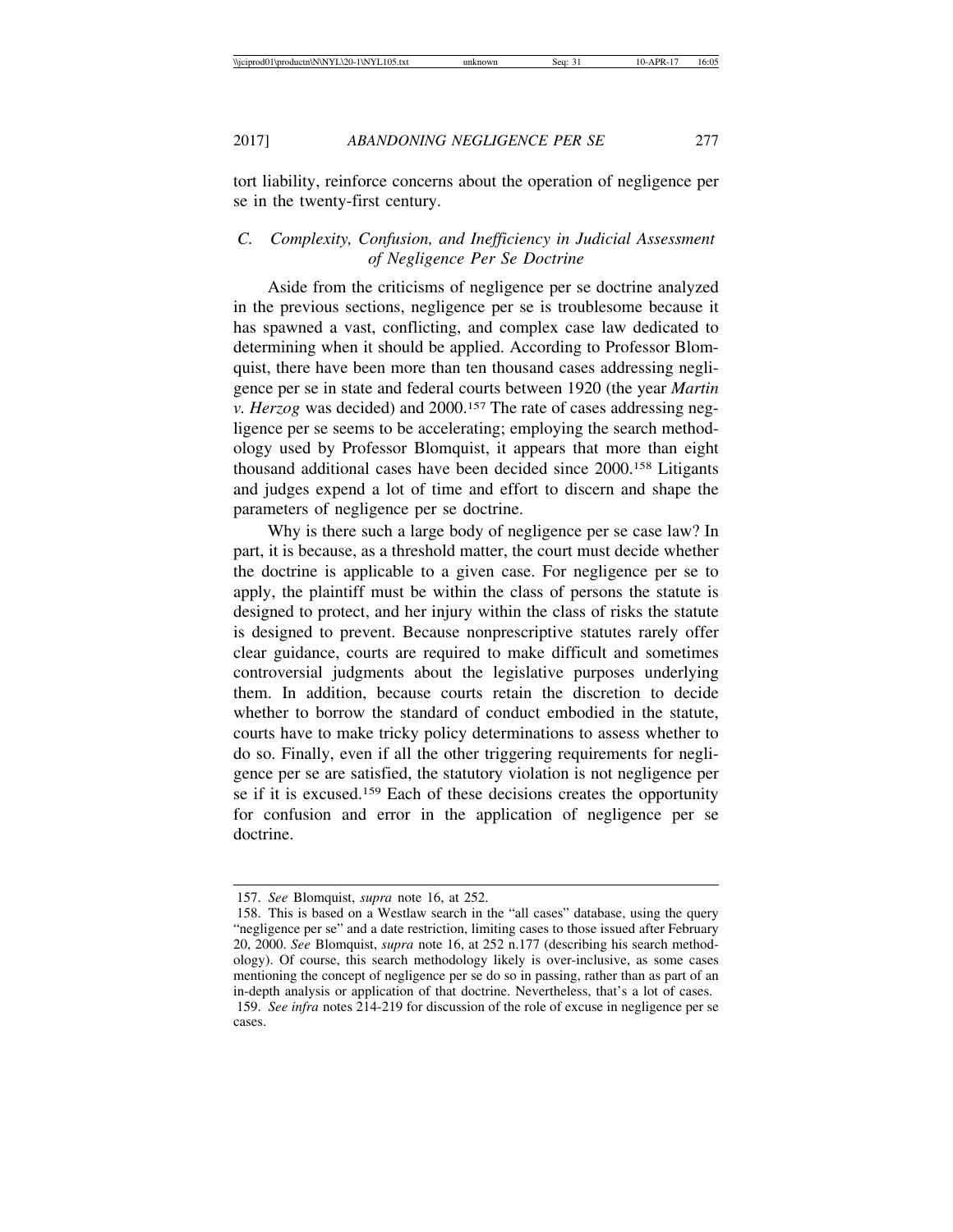# *1. Class of Risks and Class of Persons*

A statutory violation is not negligence per se unless the statute protects against the type of risk suffered by the plaintiff and the plaintiff is within the class of persons protected by the statute.160 The class of risks limitation is traceable to<sup>161</sup> and demonstrated by the classic nineteenth-century English case *Gorris v. Scott.*162 In *Gorris*, the defendant ship owner violated a statute requiring that animals shipped at sea be confined in separate pens. During the voyage, the plaintiff's livestock were washed overboard during a storm, a result the plaintiff alleged could have been averted had the animals been in their statutorily-required pens. The court rejected liability on a negligence per se theory because the purpose of the statute was to prevent the spread of disease among the animals, not to prevent the distinct risk of losing the animals overboard.163

This class-of-risks inquiry is difficult to apply. Nonprescriptive statutes, by definition, do not pertain to tort liability. It is therefore difficult to determine the class of persons and class of risks the statute covers. Courts have to make inferences by discerning the underlying purposes of the statute, which is an extremely difficult task.164 If one seriously considers the new textualists' critique, the quest is hopelessly misconceived.165 Unsurprisingly, courts applying negligence per se principles routinely struggle to determine whether the pur-

<sup>160.</sup> *See* RESTATEMENT (THIRD) OF TORTS § 14 (AM. LAW INST. 2010) (providing that an actor is negligent if "the actor violates a statute that is designed to protect against the type of accident the actor's conduct causes, and if the accident victim is within the class of persons the statute is designed to protect"). The Third Restatement characterizes this as the statutory purpose doctrine. *See id.* at cmt. f.

<sup>161.</sup> The First Restatement relied on the facts of *Gorris* in its commentary illustrating the application of its class of risks requirement. *See* RESTATEMENT (FIRST) OF TORTS § 286 cmt. h, illus. 4 (AM. LAW INST. 1934). Some early commentators even referred to the class of risks rule as the *Gorris* rule. *See, e.g.*, Morris, *supra* note 58, at 476–77. *See also* Geistfeld, *supra* note 19, at 968–69 (describing how the statutory purpose limitations of *Gorris* frame modern negligence per se doctrine).

<sup>162.</sup> Gorris v. Scott, [1874] 9 L.R. Exch. 125, 125 (Eng.).

<sup>163.</sup> *See id.* at 128 (Kelly, C.B.) (concluding that torts liability on the basis of the statutory violation is precluded "when the damage is of such a nature as was not contemplated at all by the statute").

<sup>164.</sup> *See* Blomquist, *supra* note 16, at 278 (explaining that in negligence per se cases, "relatively abstract considerations of legislative purpose" ungrounded, by definition, in either concrete statutory text or concrete specific legislative intent "are ritualistically invoked by judges in a highly manipulatable process that leads to divergent and unpredictable results"). Interestingly, the Third Restatement acknowledges the difficulty of this inquiry. *See* RESTATEMENT (THIRD) OF TORTS § 14 cmt. f.

<sup>165.</sup> *See supra* notes 109–21 and accompanying text (discussing textualists' critique of judicial analysis of legislative purpose).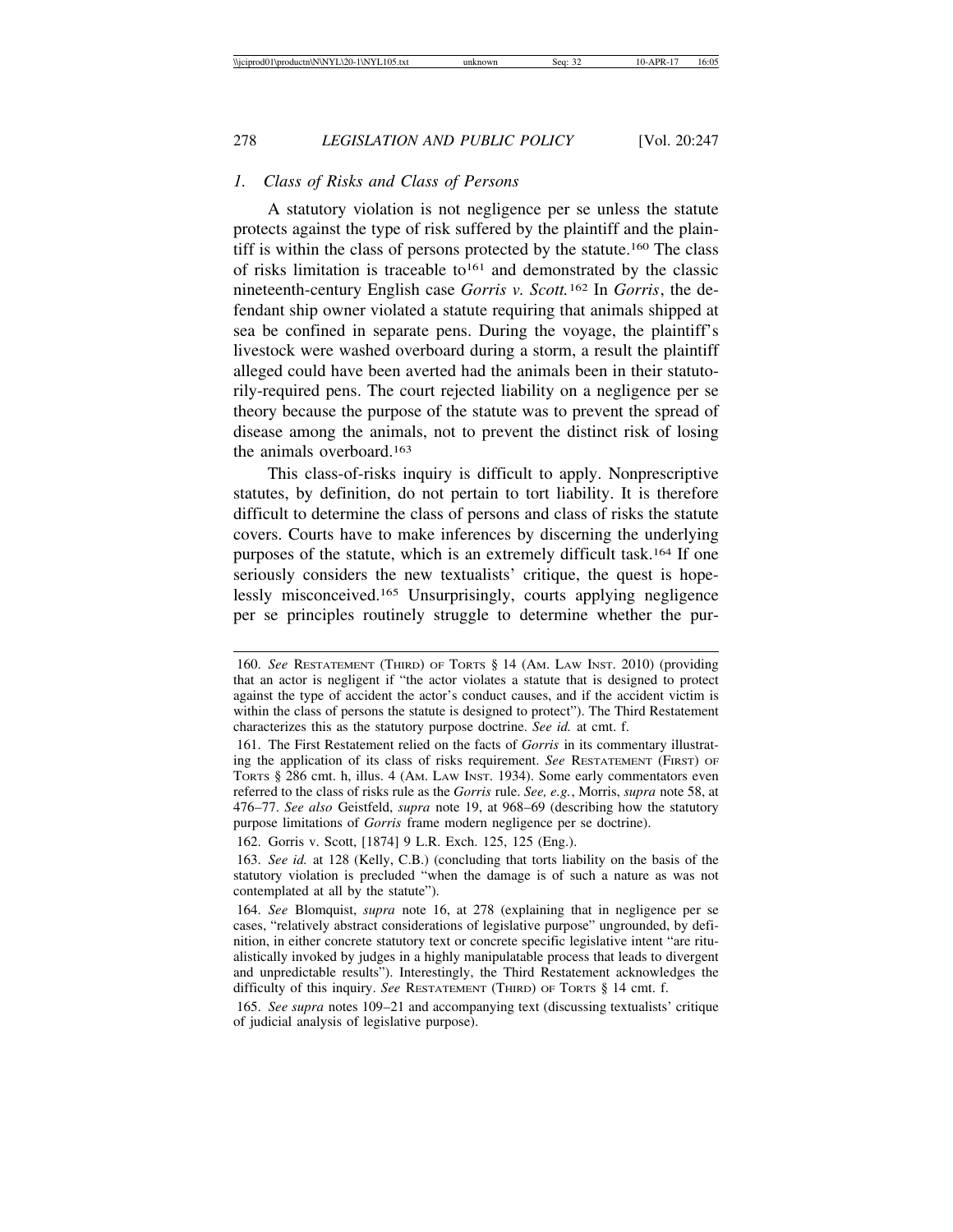pose(s) of the statute encompass the risks resulting in the plaintiff's injury. *O'Guin v. Bingham County* is an excellent example.166

In *O'Guin*, the plaintiffs were a pair of minor children killed while playing in the Bingham County landfill when a section of the pit wall collapsed and crushed them. The landfill was located relatively near a schoolyard, accessible through a privately owned field abutting the landfill.167 The family sued, alleging, *inter alia*, that the landfill operator's failure to have adequate fencing or other means to prohibit unauthorized access to the site violated certain state statutes and state and federal administrative provisions,<sup>168</sup> and was therefore negligence per se.169

Reversing the trial court's summary judgment for the defendant, a divided Idaho Supreme Court concluded that the plaintiffs' injuries were within the class of risks that the statutes and regulations sought to prevent.170 As the four dissenting justices observed, this conclusion seemed questionable in light of the fact that the defendant's liability was based upon environmental provisions, which appear to have been designed to prevent illegal dumping and salvaging, and thus to reduce health hazards from pollution and disease rather than physical injury from accidents.171 In this view, the majority's class of risks analysis is

The *O'Guin* court also noted that Idaho statutory provisions require that landfill operators control access to the landfill "as provided in 40 CFR 258.25." IDAHO CODE § 39-7412(6) (2011). That federal regulatory provision in turn stated that "[o]wners or operators of all municipal solid waste landfill units must control public access and prevent unauthorized vehicular traffic and illegal dumping of wastes by using artificial barriers, natural barriers, or both, as appropriate to protect human health and the environment." 40 C.F.R. § 258.25 (2016).

For the court's discussion of these provisions, and their impact on its negligence per se analysis, see *O'Guin*, 122 P.3d at 312–14.

169. *See O'Guin*, 122 P.3d at 310 (noting the O'Guins' argument that violation of administrative regulations was sufficient to establish negligence).

170. *See id.* at 312–13 (concluding that the underlying purposes of the regulations included protection of human health and safety, thereby encompassing the risks encountered by the plaintiffs).

171. *See id.* at 316 (Schroeder, C.J., dissenting) (explaining that the evident purpose of the statute and regulations was to ensure the protection of human health by protecting the environment against illegal dumping of wastes).

<sup>166.</sup> O'Guin v. Bingham County, 122 P.3d 308 (Idaho 2005).

<sup>167.</sup> *See id.* at 310.

<sup>168.</sup> An Idaho statutory provision granted to the State's Board of Environmental Quality the authority to adopt solid waste management rules and standards, and declared it unlawful for landfill operators to violate those rules. *See* IDАНО СОDЕ § 39-7402(1) (2011). The relevant administrative standards provided, among other things, that the landfill site "shall be fenced or otherwise blocked to access when an attendant is not on duty," and that "[u]nauthorized vehicles and persons shall be prohibited access to the site." IDAHO ADMIN. CODE r. 58.01.06.005.02 (2016).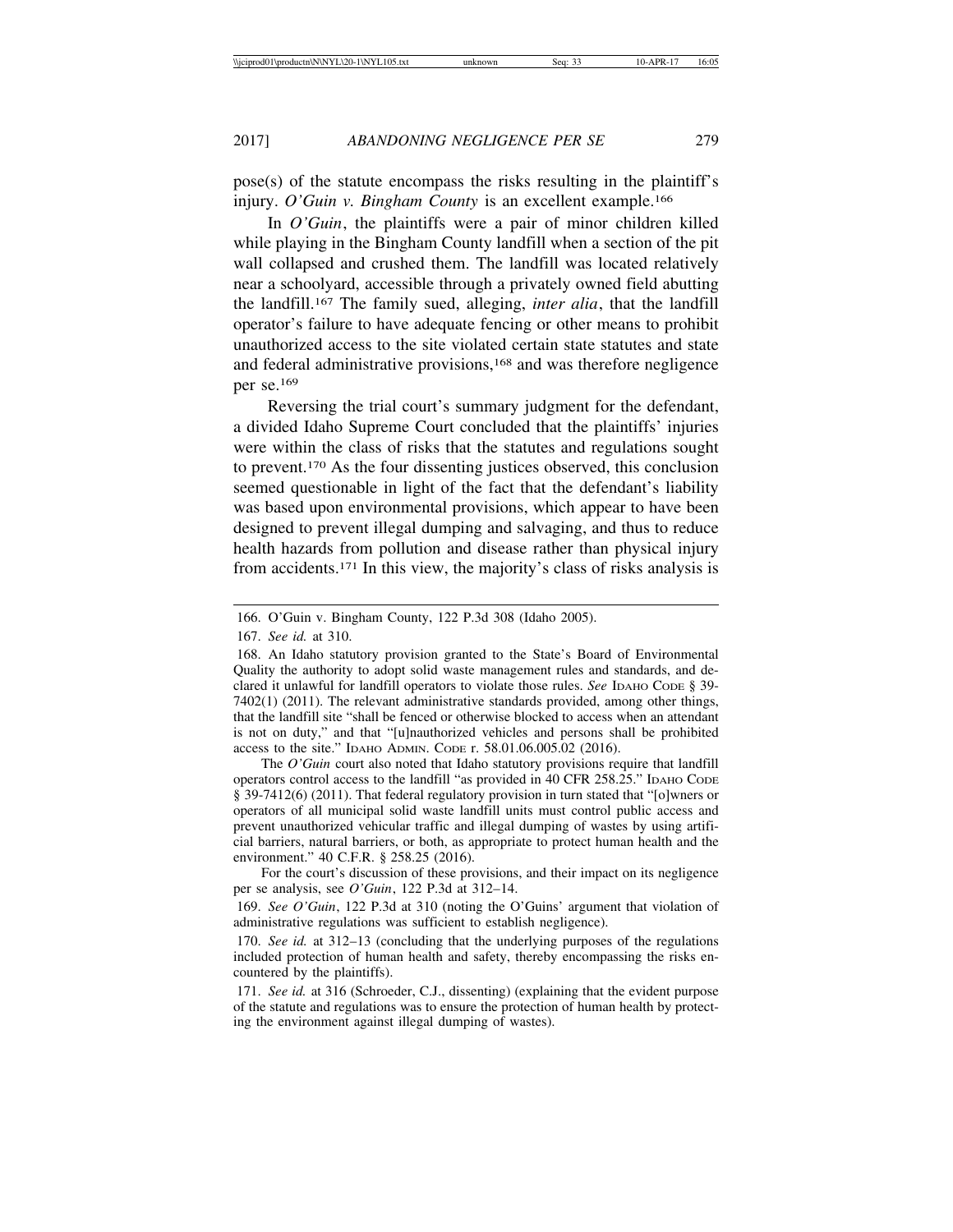simply wrong, and the summary judgment should have been affirmed.172

If *O'Guin* seems like a case in which the court reached a questionably broad interpretation of the statute at issue, *Wenninger v. United States*173 may be an example of the opposite problem.174 In *Wenninger*, the plaintiff was killed when his small plane crashed as the result of a turbulence caused by military aircraft operating in a prohibited zone. The court held that the defendants' violation of the air traffic control regulation barring military aircraft from flying in a civilian area was not negligence per se because the purpose of the regulation was to protect military rather than civilian flyers.<sup>175</sup>

*Ney v. Yellow Cab Co.*176 also illustrates courts' problems with identifying whether the plaintiff's injury is within the class of risks contemplated by the statute. In *Ney*, the plaintiff was injured after a third party stole a taxi, which the driver had left unattended with the motor running and the key in the ignition. A state statute made it unlawful to leave one's keys in the ignition of an unattended vehicle.<sup>177</sup> A majority of the Illinois Supreme Court gave the statute negligence per se effect, characterizing the statute's purpose broadly as protection of the public from harm to their property or person, and rejecting the defendant's argument that the statute was not designed to protect against injuries stemming from a criminal act such as the theft of a taxi.178 The dissent reached the opposite conclusion, narrowly characterizing the purpose of the statute as preventing inadvertent operation of a vehicle.179

*O'Guin*, *Wenninger*, and *Ney* are mere examples to give the reader some sense of the struggles of courts undertaking the statutory purpose inquiry. There are hundreds of similar cases, in which courts attempt to discern the drafters' purpose from a nonprescriptive statute.

176. Ney v. Yellow Cab Co., 117 N.E. 74 (Ill. 1954).

<sup>172.</sup> Of course, even where negligence per se is not available to establish breach of duty, the plaintiffs still are free to pursue a negligence claim under the traditional approach. It may well have been that the defendants failed to exercise reasonable care by using inadequate security measures to prevent access to the landfill.

<sup>173.</sup> Wenniger v. United States, 234 F. Supp. 499 (D. Del. 1964), *aff'd sub nom.*, Wenniger v. United States, 352 F.2d 523 (3d Cir. 1965).

<sup>174.</sup> One commentator criticized the case as an example of "improvident judicial discretion in interpreting the ambiguous purpose of a nonprescriptive statutory or administrative rule." Blomquist, *supra* note 16, at 255.

<sup>175.</sup> *Wenniger*, 234 F. Supp. at 511.

<sup>177.</sup> *See id.* at 76.

<sup>178.</sup> *See id.* at 77–78.

<sup>179.</sup> *See id.* at 81 (Hershey, J., dissenting).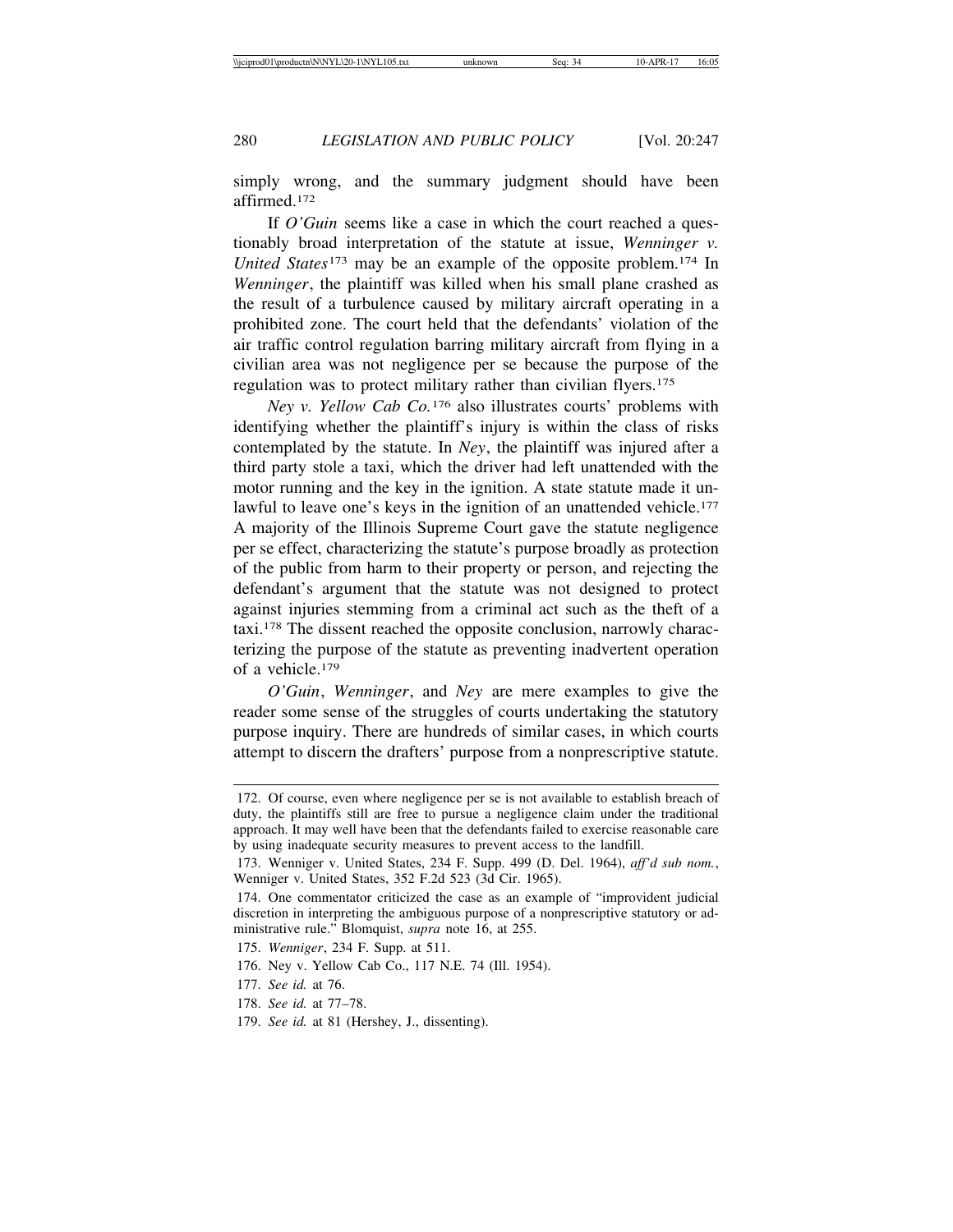The results are divergent and unpredictable; and the effort is costly for judges and litigants.

Negligence per se doctrine also requires that the plaintiff be in the class of persons the statute is designed to protect. This class-ofpersons inquiry can also be difficult for courts, because nonprescriptive statutes typically do not identify specifically the protected class. Many times, courts in negligence per se cases simply treat the statute as if the general public is the relevant class of persons.180 However, other times, courts will give the statute a narrower scope, based on the view that it was designed to protect a specific class of individuals.181 For example, administrative provisions related to occupational health and safety might be interpreted to protect only employees on the job site, and might be deemed not to have negligence per se effect for visitors.182 Another example is *Klein v. Herlim Realty Corp.*, 183 in which a World War II era blackout statute was interpreted to be for the protection of the general public, excluding from its scope the plaintiff air raid warden who was injured in an attempt to extinguish a light showing in violation of that provision.

In any event, because the statutes are not written with tort liability principles in mind, it is difficult to know what the legislature might have intended as the protected class, making this inquiry, like the type-of-risks inquiry, artificial and arbitrary.184 These inquiries contribute to a large and unwieldy body of negligence per se case law.

# *2. Policy-Based Rejection of the Statute*

Although some negligence per se cases (especially older cases) treat the statute as creating a binding rule that the court is obliged to

<sup>180.</sup> *See* DOBBS, *supra* note 2, at 326.

<sup>181.</sup> *See, e.g.*, Anderson v. Turton Dev., Inc., 483 S.E. 597, 600 (Ga. Ct. App. 1997) (rejecting plaintiff's claim that a handicap ramp design inconsistent with requirements of the Georgia Handicap Act was negligence per se, on the ground that plaintiff was not handicapped or elderly).

<sup>182.</sup> *See, e.g.*, Carman v. Dunaway Timber Co., 949 S.W.2d 569, 570 (Ky. 1997) (holding that violation of a workplace safety provision was not negligence per se because plaintiff was not defendant's employee); Claborn v. Plains Cotton Coop. Ass'n, 211 P.3d 915, 919 (Okla. Civ. App. 2009) (holding that violations of U.S. Occupational Safety and Health Administration regulations are not negligence per se as to non-employees).

<sup>183.</sup> Klein v. Herlim Realty Corp., 54 N.Y.S.2d 144 (Sup. Ct. 1945).

<sup>184.</sup> *See* DOBBS, *supra* note 2, at 326 ("More fundamentally, the nonprescriptive statutes under discussion make no provision at all for tort liability or tort standards, so it seems impossible to determine from the statute itself the appropriate class of harms or persons to be covered.").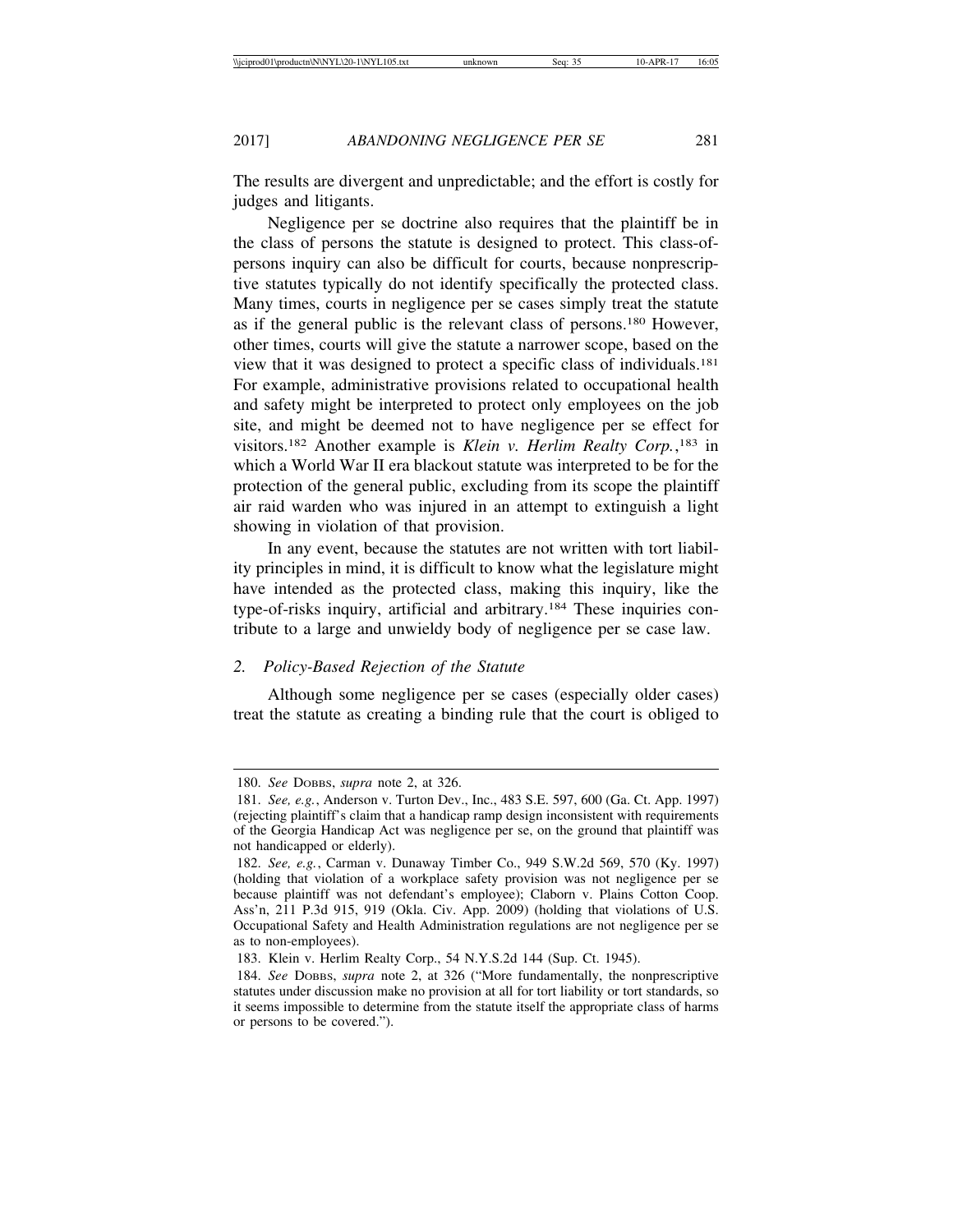accept for tort liability purposes,<sup>185</sup> the modern view acknowledges that courts retain the discretion to decide whether to borrow the legislatively prescribed standard of conduct to specify what reasonable care entails.186 As the California Supreme Court noted in a leading case:

The significance of the statute in a civil suit for negligence lies in its formulation of a standard of conduct that the court adopts in the determination of such liability. The decision as to what the civil standard should be still rests with the court, and the standard formulated by a legislative body in a police regulation or criminal statute becomes the standard to determine civil liability only because the court accepts it.187

The Second Restatement similarly leaves the decision to borrow the standard of conduct in the statute to judges' discretion.<sup>188</sup> Its commentary reinforces the role of judicial discretion, stating that a court "is under no compulsion to accept [a statute] as defining any standard for purposes of a tort action."189 Rather, a "decision to adopt the standard is purely a judicial one, for the court to make. When the court does adopt the legislative standard, it is acting to further the general purpose which it finds in the legislation, and not because it is in any way required to do so."190

The discretion to borrow a statute's requirements to specify what ordinary care entails can create difficult questions about whether particular statutes are suitable for doing so. For example, many courts<sup>191</sup>

187. Clinkscales v. Carver, 136 P.2d 777, 778 (Cal. 1943).

188. *See* RESTATEMENT (SECOND) OF TORTS § 286 (AM. LAW INST. 1965) (emphasis added) (stating that the court *may* adopt as the standard of conduct of a reasonable man the requirements of a legislative enactment or an administrative regulation); *see also* Leonard, *supra* note 9, at 450 n.98 (characterizing section 286 as permissive in nature, allowing a court to refuse to apply a statute which otherwise meets the requirements of negligence per se). The Third Restatement appears to reject this discretionary authority, noting that courts should treat a statutory violation by an actor "as actually determining the actor's negligence," and characterizing any unexcused violation of an applicable statute as negligence per se. *See* RESTATEMENT (THIRD) OF TORTS § 14 cmt. c (AM. LAW INST. 2010); *see also* Aaron D. Twerski, *Negligence Per Se and Res Ipsa Loquitur: Kissing Cousins*, 44 WAKE FOREST L. REV. 997, 1000 (2009) (criticizing section 14 of the Third Restatement for apparently eliminating judges' authority to decline, on policy grounds, to use the statutory standard of care). 189. RESTATEMENT (SECOND) OF TORTS § 286 cmt. d.

190. *Id.*

191. *See, e.g.*, Brown v. Shyne, 151 N.E. 197, 198 (N.Y. 1926) (holding that a defendant who engaged in medical practice without a license was not negligent per se);

<sup>185.</sup> *See, e.g.*, Martin v. Herzog, 126 N.E. 814, 815 (N.Y. 1920) (emphasizing that unexcused statutory safety violations conclusively establish negligence).

<sup>186.</sup> *See, e.g.*, Ferrell v. Baxter, 484 P.2d 250, 260 (Alaska 1971); Mansfield v. Circle K Corp., 877 P.2d 1130, 1132 (Okla. 1994); Marquay v. Eno, 662 A.2d 272, 278 (N.H. 1995); Stachniewicz v. Mar-Cam Corp., 488 P.2d 436, 438 (Or. 1971); Rains v. Bend of the River, 124 S.W.2d 580, 589 (Tenn. Ct. App. 2003).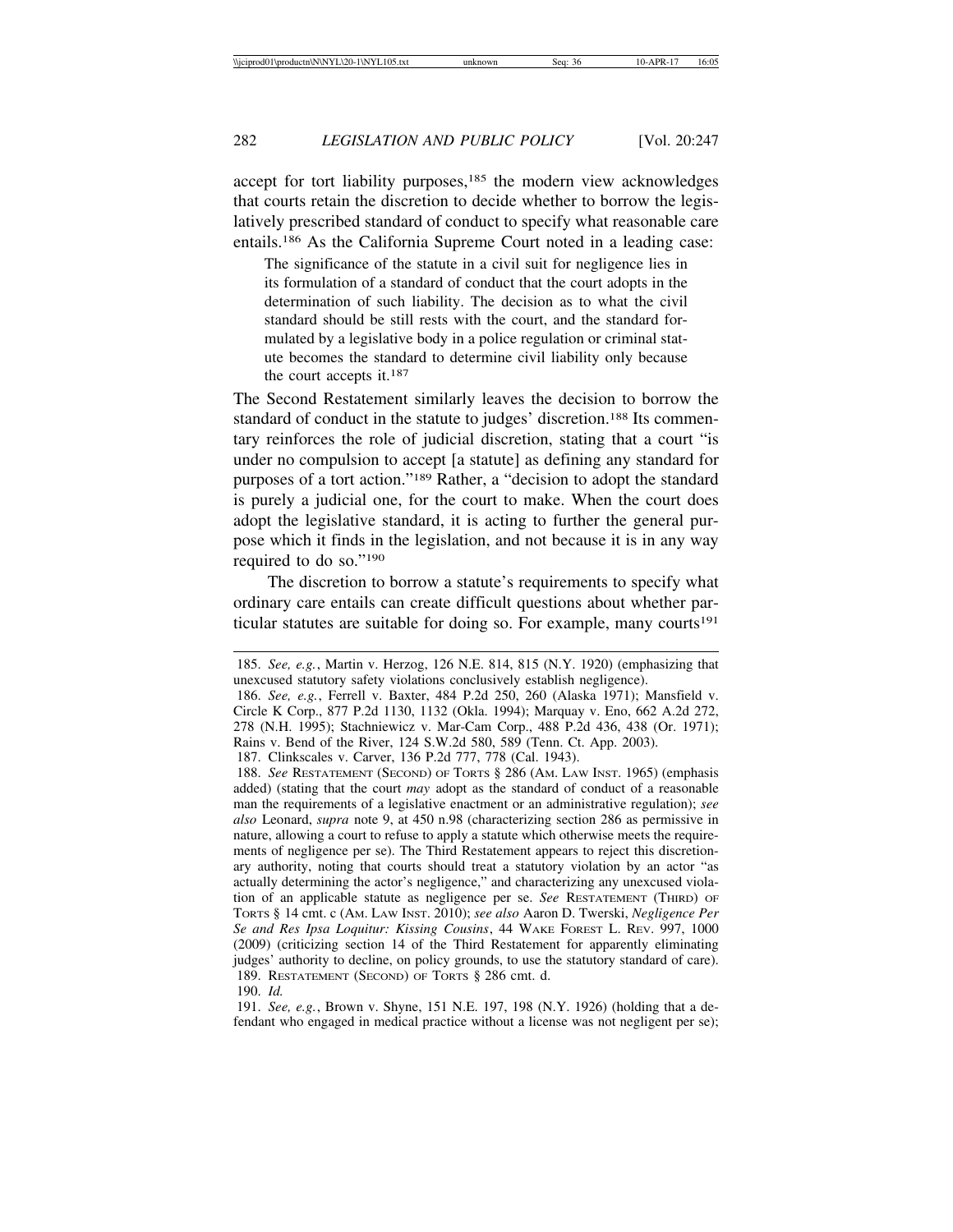and commentators<sup>192</sup> reject licensing statutes as a basis for negligence per se, based on the view that such provisions neither prohibit nor require specific actions and therefore fail to specify what reasonable conduct entails.193 However, others apparently give such licensing provisions per se effect.194

Problems also arise with respect to municipal ordinances and state or local administrative regulations. Some courts refuse to recognize local ordinances as a basis for negligence per  $se^{195}$ , though many courts view them as sufficiently authoritative for negligence per se purposes.196 *Vega v. Eastern Courtyard Associates*<sup>197</sup> is a good example of the potential confusion over this type of issue. In *Vega*, a patron of a medical facility was injured when she fell on a ramp outside the building. She sued, contending that the ramp's excessive slope was unsafe. The trial court rejected her efforts to instruct the jury on the principles of negligence per se based on the claim that the ramp's slope exceeded that permitted by the county's building code.198 A majority of the Nevada Supreme Court reversed, holding that the county ordinance could be used to establish the defendant's standard of conduct.199 This drew a dissent, which argued that the county code had no negligence per se effect.200

Similarly, there is some disagreement about whether administrative regulations qualify for negligence per se treatment. Many courts

Dance v. Town of Southampton, 467 N.Y.S.2d 203, 207 (App. Div. 1983) (noting that "[a]lmost universally, licensing statutes are not regarded as creating a duty to individual highway travelers or pedestrians"); *see also* KEETON ET AL., *supra* note 4, at 223–24 (stating that courts generally find licensing statutes unsuitable for negligence per se treatment).

<sup>192.</sup> *See, e.g.*, Charles O. Gregory, *Breach of Criminal Licensing Statutes in Civil Litigation*, 36 CORNELL L. REV. 622, 632 (1951); Morris, *supra* note 58, at 458.

<sup>193.</sup> *See, e.g*., Leonard, *supra* note 9, at 439–41.

<sup>194.</sup> *See, e.g.*, Duty v. E. Coast Tender Serv., Inc., 660 F.2d 933, 939 (4th Cir. 1981) (giving negligence per se effect to operation of a vessel without a licensed operator in violation of a Coast Guard regulation); Turri v. Bozek, 261 N.W.2d 264, 265 (Mich. Ct. App. 1977) (treating plaintiff's operation of a motorcycle without a proper license as contributory negligence per se); Mundy v. Pirie-Slaughter Motor Co., 206 S.W.2d 587, 590 (Tex. 1947) (characterizing the act of allowing another to drive without a license as negligence per se).

<sup>195.</sup> *See, e.g.*, Elliot v. City of New York, 747 N.E.2d 760, 763 (N.Y. 2001) (concluding that violation of a city ordinance was not negligence per se); Griglione v. Martin, 525 N.W.2d 810, 812 (Iowa 1994).

<sup>196.</sup> *See* RESTATEMENT (THIRD) OF TORTS § 14 cmt. a (AM. LAW INST. 2010) (giving examples of cases in which states applied negligence per se to violations of city ordinances).

<sup>197.</sup> Vega v. E. Courtyard Assoc., 24 P.3d 219 (Nev. 2001).

<sup>198.</sup> *See id.* at 220–21.

<sup>199.</sup> *See id.* at 222.

<sup>200.</sup> *See id.* at 223 (Maupin, J., dissenting).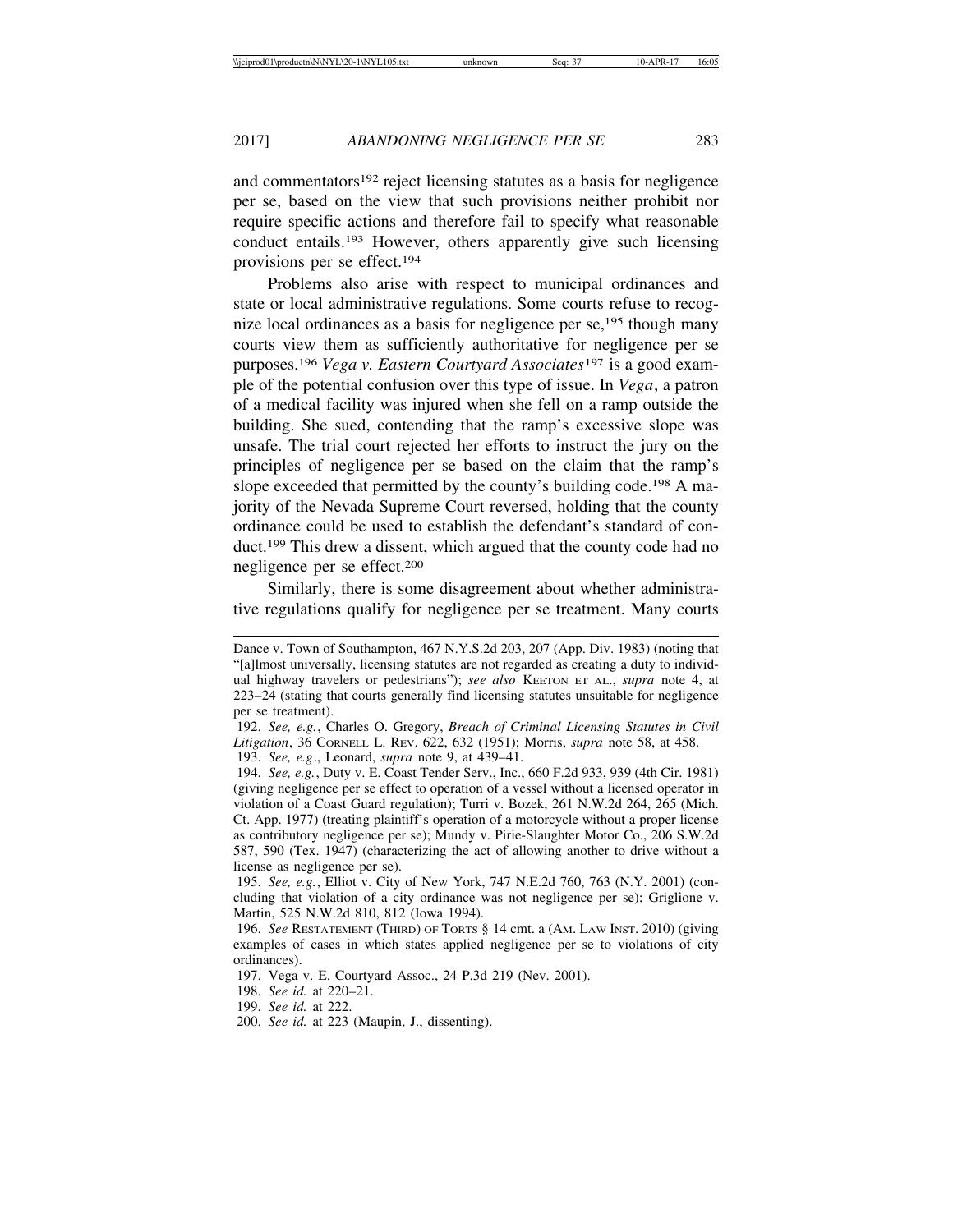treat administrative regulations as sufficiently authoritative statements of legislative or quasi-legislative policy for their violation to qualify as negligence per se.201 The Third Restatement embraces this view.202 A number of courts, however, reject negligence per se treatment of administrative regulations. These courts often argue that such regulations cannot specify the standard of care because administrative agencies lack the legal authority possessed by legislative bodies to alter common law legal principles.203 Relatedly, some emphasize the lack of direct democratic accountability of administrative agencies as a rationale for rejecting agency rules as specifying the standard of care.204

Federal statutes and administrative regulations also pose tricky questions. A number of courts have given negligence per se effect to a variety of federal statutory provisions and administrative agency regulations.205 Professor Barbara Kritchevsky has argued that this practice represents a grave misapplication of negligence per se principles.206 In her view, because tort law is state law, the policy judgments embodied in federal statutes and regulations do not necessarily reflect the substantive policy views of democratically accountable state legislators and regulators, and they therefore fail to fulfill the core purposes of negligence per se. If negligence per se rests on deference to legislative policy judgments, a federal statute or regulation fails to reflect the correct institution's views.207

<sup>201.</sup> *See* RESTATEMENT (THIRD) OF TORTS § 14 cmt. a (noting that most states that accept negligence per se apply it to administrative regulations).

<sup>202.</sup> *See id.* (explaining that negligence per se "most frequently applies to statutes adopted by state legislatures, but equally applies to regulations adopted by administrative bodies").

<sup>203.</sup> *See, e.g.*, Zimmerman v. Moore, 441 N.E.2d 690, 696 (Ind. Ct. App. 1982) (noting that, because the legislature cannot delegate its lawmaking power to administrative agencies, those agencies' regulations have no negligence per se effect); Major v. Waverly & Ogden, Inc., 165 N.E.2d 181, 184 (N.Y. 1960) (explaining that legislative authority was not delegated to a subordinate administrative rule-making body); Chambers v. St. Mary's Sch., 697 N.E.2d 198, 202 (Ohio 1998) (stating that only the legislature has the power to adopt a rule altering the proof requirement in litigation). 204. *See, e.g.*, Jackson v. Harsco Corp., 364 So. 2d 808, 810 (Fla. Dist. Ct. App. 1978) (Barkdull, J., concurring) (observing that courts "should not, by judicial fiat, raise an administrative rule to equal dignity with a penal statute or ordinance").

<sup>205.</sup> *See, e.g.*, Coker v. Wal-Mart Stores, Inc., 642 So. 2d 774, 776 (Fla. Dist. Ct. App. 1994) (treating violation of a federal statute prohibiting selling ammunition to minors as negligence per se). Professor Kritchevsky cited to numerous examples. *See* Kritchevsky, *supra* note 38, at 104–16.

<sup>206.</sup> *See* Kritchevsky, *supra* note 38, at 116–29.

<sup>207.</sup> *See id.* at 124. Professor Kritchevsky explained that courts should resist adopting federal statutory or administrative rules for three reasons:

First, finding violations of federal statutes to be negligence per se is inconsistent with the institutional comity justification for the doctrine. Second, state and federal judgment regarding which conduct is appropriate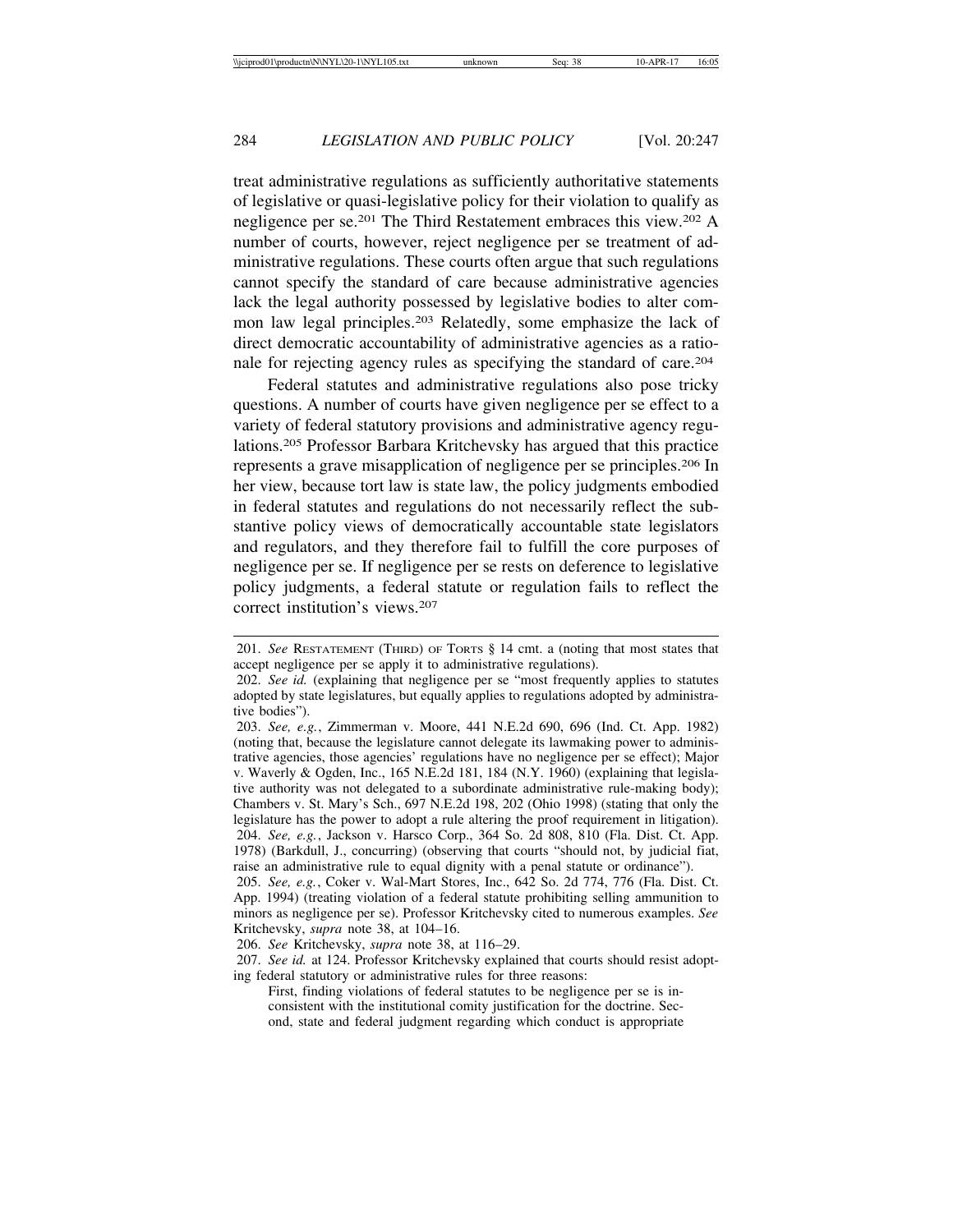Finally, courts are free to reject the statutory standard if embrace of the standard would conflict with other considerations of justice or social policy. For example, in *Rudes v. Gottschalk*, 208 the Texas Supreme Court rejected application of negligence per se principles to assess the contributory negligence of an eight-year-old plaintiff who violated a crosswalk ordinance.209 Observing that "the power of adopting or rejecting standards rests with the civil courts,"210 the *Rudes* court concluded that it "may accept or reject the criminal statute or use such parts thereof that may be deemed appropriate for [its] purposes."211 Exercising this authority, the *Rudes* court declined to adopt the standard of care from the crosswalk statute, finding it in conflict with important policies embodied in the child standard of care.212

This authority to decline adoption of the statutory standard is an additional source of litigation and uncertainty in application of negligence per se. A court's discretion to reject a statute's negligence per se effect on policy grounds is a potential issue in a broad range of cases. Moreover, the standards for exercising such discretion are not well defined, making this issue's effects on a given case unpredictable.<sup>213</sup>

# *3. Excuses*

Even if all the requirements for negligence per se are satisfied, the actor's violation of the statute is not negligence per se if that violation is excused.214 According to the Second Restatement, a statutory violation may be excused when:

211. *Id.*

214. *See* RESTATEMENT (SECOND) OF TORTS § 288A(1) (AM. LAW INST. 1965) (providing that "[a]n excused violation of a legislative enactment or an administrative

may differ. Courts should only apply negligence per se when conduct violates a standard that the state legislature has approved. Third, Congress does not have the power to control state tort law.

*Id.* (citations omitted).

<sup>208.</sup> Rudes v. Gottschalk, 324 S.W.2d 201 (Tex. 1959).

<sup>209.</sup> *See id.* at 205.

<sup>210.</sup> *Id.*

<sup>212.</sup> *See id.* at 205–06. As the *Rudes* court noted, the negligence of a child is traditionally evaluated under the so-called child standard of care. *See id.* at 204 (noting the "well-settled" rule that a minor's negligence is judged by the standard of a child, rather than by the standard of an adult); *see also* DOBBS, *supra* note 2, at 293 (stating that the typical standard for minors requires them to act with the care of a minor his own age, intelligence, and experience). The *Rudes* court's view is apparently widely shared. Dobbs notes that a minor's violation of a statute is usually not considered negligence per se. *See id.*

<sup>213.</sup> *See* DOBBS, *supra* note 2, at 321 (observing that "courts and commentators have not advanced any systematic principles for determining when to adopt and when to reject a nonprescriptive statute").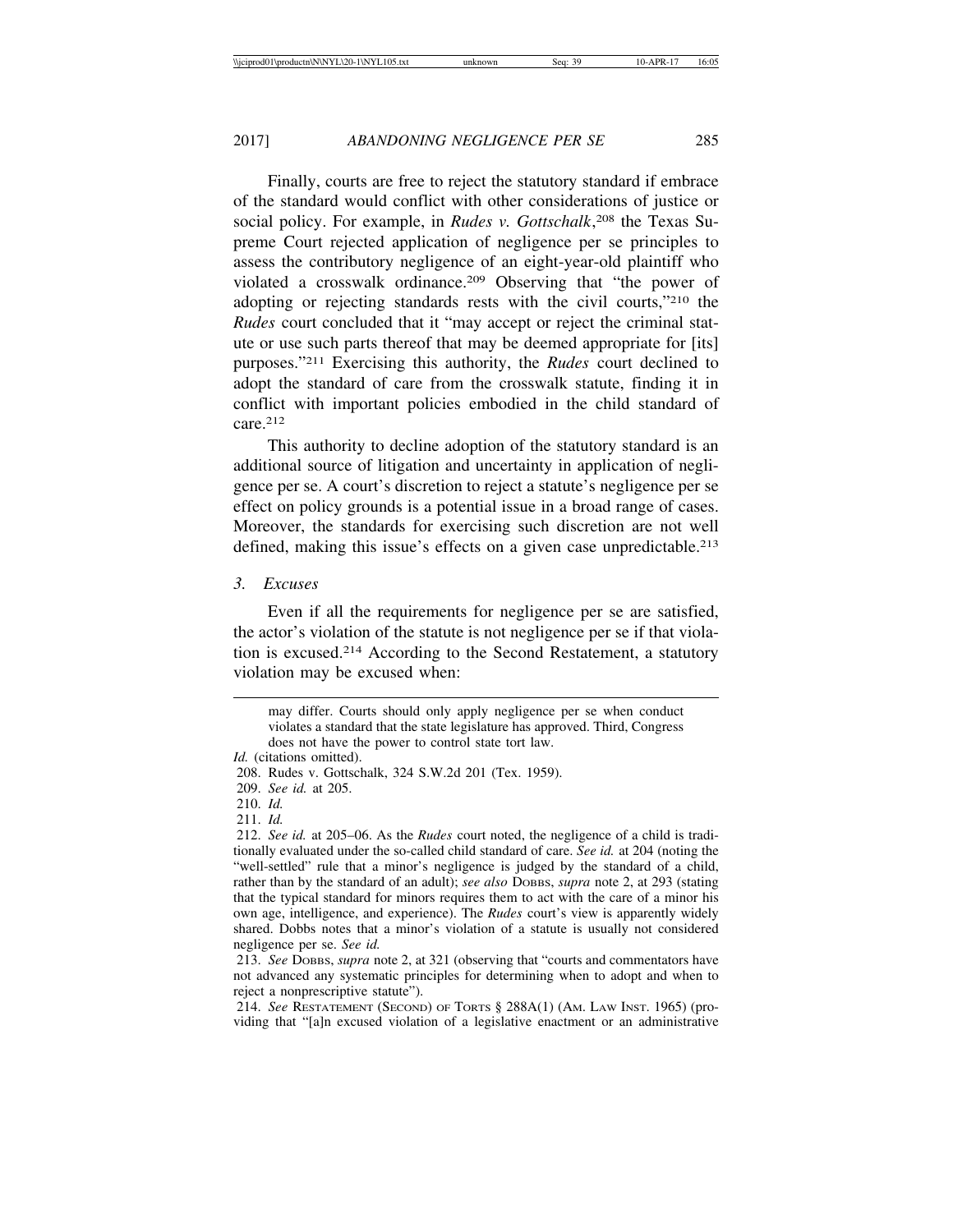a) the violation is reasonable because of the actor's incapacity; b) he neither knows nor should know of the occasion for compliance; c) he is unable after reasonable diligence or care to comply; d) he is confronted by an emergency not due to his own misconduct;

e) compliance would involve a greater risk of harm to the actor or to others.215

This list of excuses is not exclusive.<sup>216</sup> While the availability of this broad and non-exclusive list of excuses adds valuable flexibility to the otherwise rigid law of negligence per  $se^{217}$  it also adds to the number of legal determinations to be made in cases in which negligence per se is invoked. The list of excuses is sufficiently broad that one or more can be raised in a wide array of cases. Moreover, since the listed excuses do not purport to be exclusive, litigants are free to advance their own excuses, which can, in practice, duplicate the general breach inquiry.218 However, the judge must assess the legal viability of the excuse before offering it to the jury.<sup>219</sup>

## *D. Negligence Per Se and Common Law Duty Problems*

Courts purporting to discern the purpose of the statute sometimes appear to be mistaking an implied private right of action inquiry for the common law-based negligence per se inquiry, potentially creating confusion in determining the existence and scope of a legal duty in negligence law.220 *O'Guin v. Bingham County*<sup>221</sup> is a good example.

regulation is not negligence"); RESTATEMENT (THIRD) OF TORTS § 14 (AM. LAW INST. 2010) (providing that a statutory violation is negligence per se only if it occurs "without excuse").

<sup>215.</sup> RESTATEMENT (SECOND) OF TORTS § 288A(2). The Third Restatement provides a similar list of excused violations, with only slight variations in language. *See* RE-STATEMENT (THIRD) OF TORTS § 15.

<sup>216.</sup> *See* RESTATEMENT (SECOND) OF TORTS § 288A cmt. a.

<sup>217.</sup> *See, e.g.*, Leonard, *supra* note 9, at 467.

<sup>218.</sup> *See, e.g.*, Alarid v. Vanier, 327 P.2d 897, 900 (Cal. 1958) (concluding that the subject's statutory violation was excused when he did what a person of ordinary prudence in similar circumstances would have done); Waugh v. Traxler, 412 S.E.2d 756, 760 (W. Va. 1991) (offering a similar conclusion); *see also* Leonard, *supra* note 9, at 477 (discussing excuses that are based on the claim that statutory compliance would not be reasonable under the circumstances).

<sup>219.</sup> See RESTATEMENT (SECOND) OF TORTS § 288A cmt. j (providing that "[i]t is for the court to determine in the first instance whether the excuse is one which the law will recognize").

<sup>220.</sup> *See supra* notes 20–49 and accompanying text (discussing differences among statutory private rights of action, statutory tort modification rules, and negligence per se).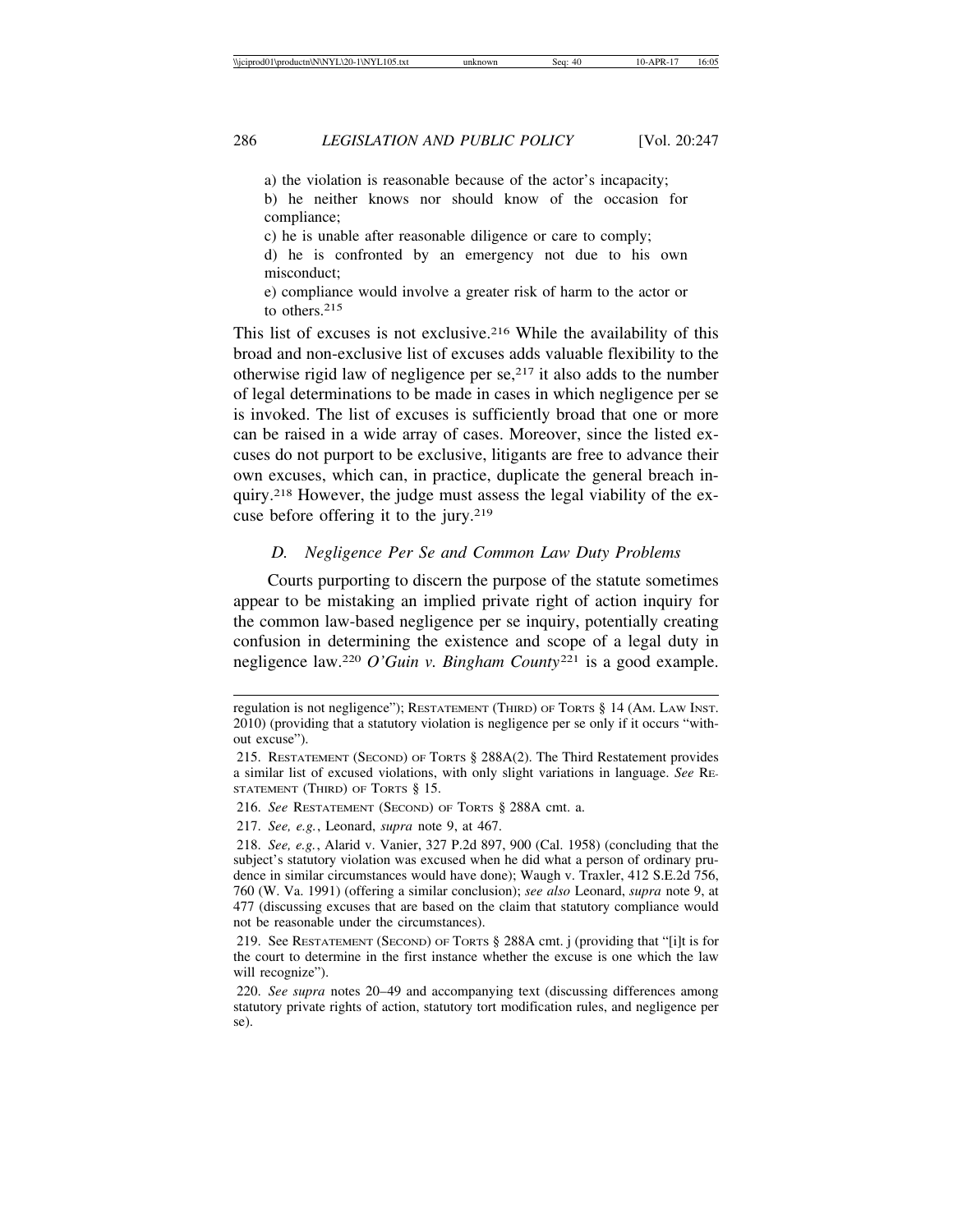In *O'Guin*, the trial judge granted the defendant's motion for summary judgment, based in part on the view that the defendant owed no duty of ordinary care to the plaintiffs because the plaintiffs were trespassers,222 and that the plaintiffs were therefore required to plead and prove a willful and wanton violation of the statutory requirements.223 The Idaho Supreme Court reversed, claiming that the statutory obligation established a duty on the part of the defendant that "replaced the common law duty of landowners to trespassers,"224 and that there was, consequently, "no need for the district court to look to the common law duty owed to trespassers."225

The Idaho Supreme Court's analysis of the duty question is flatly wrong, and represents a fundamental misunderstanding of the nature of negligence per se. As noted earlier, negligence per se merely involves the borrowing of a standard of conduct from a statute that specifies what the exercise of ordinary care would necessarily entail.226 This adoption occurs within the confines of a common law action for negligence, and presupposes the existence of a duty of ordinary care. If, for whatever reason, the duty of ordinary care is not applicable in the case, then negligence per se is, by definition, also inapplicable.

Of course, the legislature has the power to create by statute, expressly or impliedly, a private right of action.227 The legislature also has the power to alter, by statutory decree, the content of common law doctrine, including the rules regarding the nature and scope of duties owed in negligence cases.228 Both of these approaches, however, require interpretation of the statute in order to determine its effects. Neither involves the language or doctrinal requirements of negligence

<sup>221.</sup> O'Guin v. Bingham County, 122 P.3d 308 (Idaho 2005). I really do not mean to pick on the Idaho Supreme Court, but *O'Guin* presents an excellent example of the duty problems courts sometimes encounter in negligence per se cases, as well as the statutory purpose doctrine problems discussed earlier.

<sup>222.</sup> This is consistent with the traditional land entrant status classifications of the common law, which typically provided that, with respect to dangerous conditions on the land, the owner or occupier of that land owed trespassers merely the duty to refrain from willful or wanton infliction of injury. The landowner owed no duty to exercise reasonable care to detect dangerous conditions on their land, and thereby to prevent injury to trespassers. *See* DOBBS, *supra* note 2, at 592 (noting common law rule that landowner owes no duty of reasonable care to trespassers).

<sup>223.</sup> *O'Guin*, 122 P.3d at 314.

<sup>224.</sup> *Id.*

<sup>225.</sup> *Id.* at 313.

<sup>226.</sup> *See supra* notes 180–84 and accompanying text (discussing judicial discretion in statutory borrowing of nonprescriptive statutes for negligence per se).

<sup>227.</sup> *See supra* notes 16–26 and accompanying text (discussing statutory private rights of action).

<sup>228.</sup> *See supra* notes 27–35 and accompanying text (discussing statutory tort modification rules).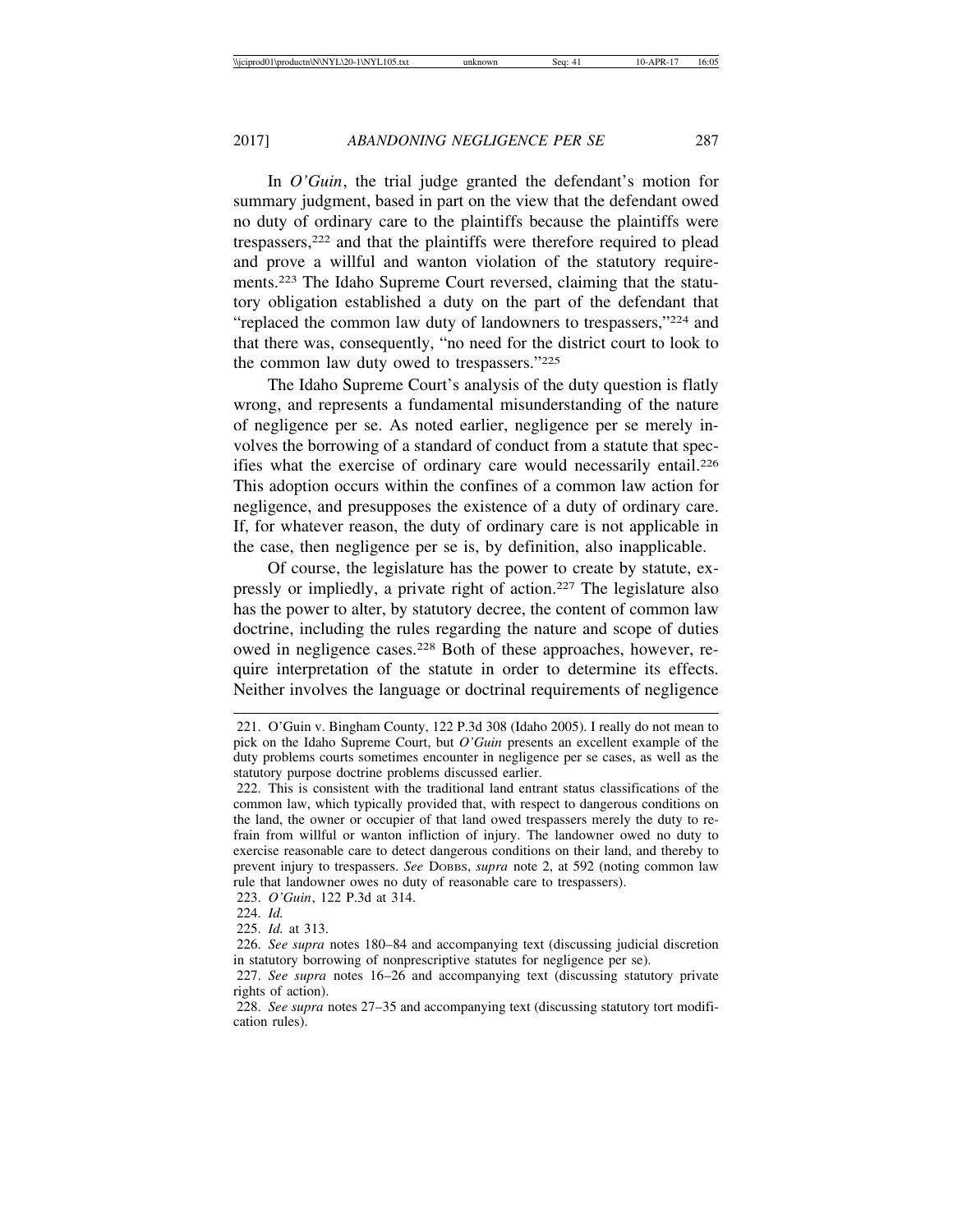per se. The *O'Guin* court did not suggest that the provisions at issue created an implied private right of action, nor did it characterize the statute as a modification of the common law trespasser rules.<sup>229</sup> Rather, the court seems simply to have been confused about the interaction of statutory standards of conduct and common law duty rules.

*Barrett v. Lucky Seven Saloon, Inc.*230 is another example. In that case, which involved an intoxicated driver who had been over-served by the defendant tavern, Washington courts experienced considerable difficulty in determining the negligence per se effects of a state criminal provision of the Alcoholic Beverages Control Act. The trial court had entered summary judgment for the defendant, and the intermediate appellate court affirmed.231 The Supreme Court of Washington reversed and remanded, characterizing the criminal provision as setting the appropriate standard of conduct for commercial hosts like the defendant.232 A dissent pointed out that the law did not obligate the court to apply the statutory standard under negligence per se analysis, as it represented a modification of pre-existing common law duty.233

Unfortunately, these are not isolated cases. While many courts get this analysis right,234 it is not uncommon for courts to be less than meticulous in differentiating among negligence per se, implied private rights of action, and tort law modification statutes.235 This is yet another cost associated with current negligence per se doctrine.

IV.

THE BENEFITS OF NEGLIGENCE PER SE DO NOT EXCEED ITS COSTS: WHY THE EVIDENCE OF NEGLIGENCE RULE IS A BETTER APPROACH

# *A. The ALI's Rationales for Negligence Per Se Are Unpersuasive*

The Third Restatement articulates four rationales for adherence to the traditional treatment of negligence per se: institutional comity, legislative supremacy, uniformity-related process considerations, and

231. *See id.* at 389.

<sup>229.</sup> Such treatment is inconsistent not only with the court's negligence per se terminology, but also with its invocation of the class of persons/class of risks limitations. *See O'Guin*, 122 P.3d at 311–13; RESTATEMENT (SECOND) OF TORTS § 286 (AM. LAW INST. 1965). Moreover, it would hardly have been possible for the provisions to work if there were a substantive change in Idaho negligence law, given that the relevant provisions were federal environmental regulations.

<sup>230.</sup> Barrett v. Lucky Seven Saloon, Inc., 96 P.3d 386 (Wash. 2004).

<sup>232.</sup> *See id.* at 393 (explaining that the plaintiff should have been permitted to tell the jury that the defendant had a statutory duty to refrain from selling liquor to an intoxicated person).

<sup>233.</sup> *See id.* at 400 (Sanders, J., dissenting).

<sup>234.</sup> *See* Forell, *supra* note 18 (collecting cases).

<sup>235.</sup> *See id.* (collecting cases).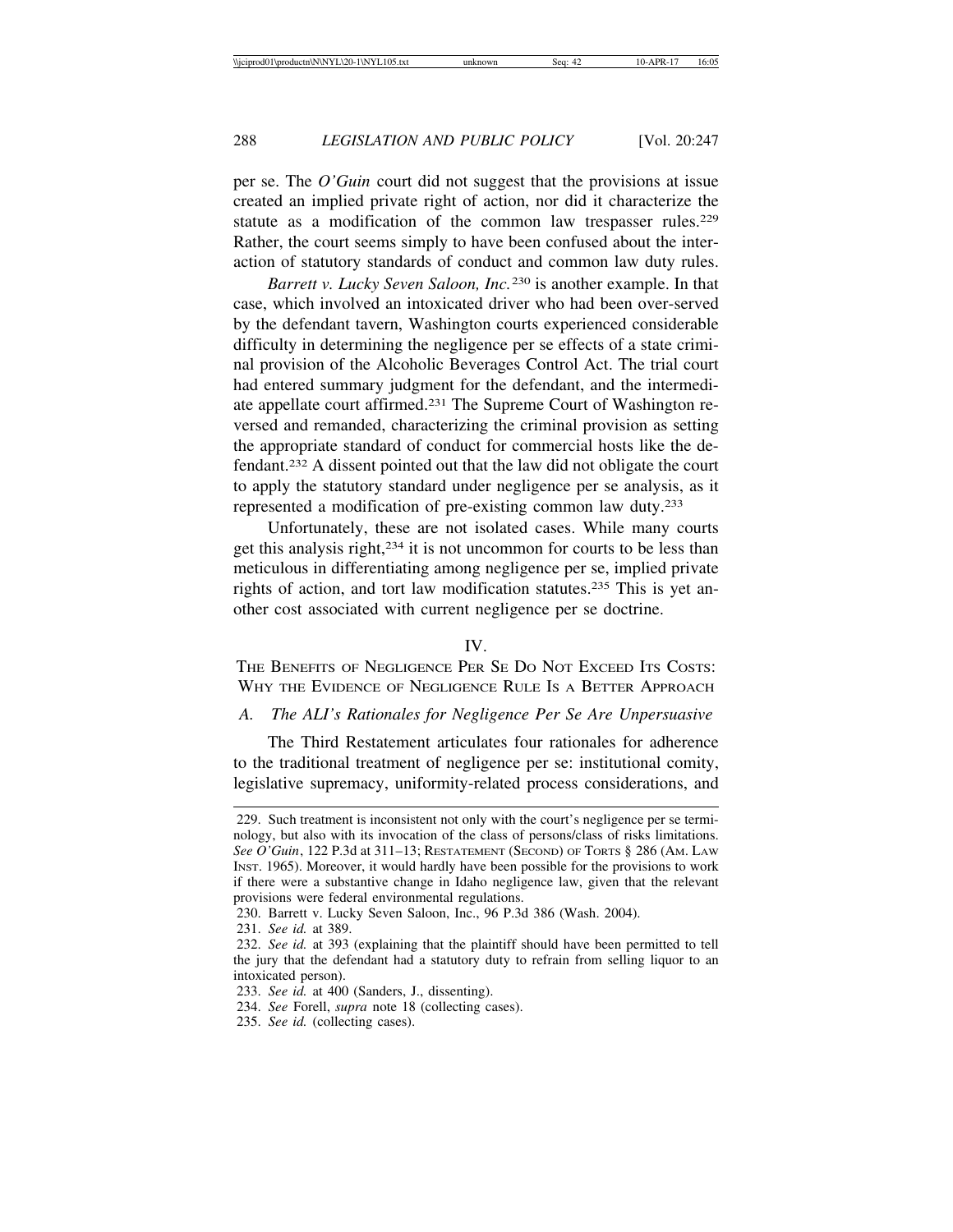stare decisis. Upon closer examination, none of these rationales are persuasive. Let's examine each in turn.

#### *1. Institutional Comity*

Institutional comity is the first rationale for negligence per se offered by the American Law Institute in the Third Restatement.236 The ALI claims that it is disrespectful for courts to treat acts declared illegal by the legislature as reasonable for civil liability purposes.237 This rationale, which goes back at least as far as Thayer's classic article,<sup>238</sup> is the central justification for the doctrine of negligence per se.239 It is appealing on its face, but ultimately unpersuasive.

# *a. Institutional Comity Does Not Require Deference to Non-Existent Legislative Purpose*

Negligence per se involves the judicial act of borrowing a standard of conduct embodied in a legislative enactment that does not purport to address tort liability.<sup>240</sup> A legislative declaration that a particular act is unlawful is not identical to a declaration that the act is unreasonable in all circumstances, much less that said act should result in civil tort liability of negligence. As noted in Part IIIA, the legislature's declaration that a particular act is unlawful takes place in the context of substantial discretion in enforcement of such a prohibition.241 The legislature could well assume that such discretion could be used to avoid enforcement that would be unfair or disproportionate under the circumstances. Even if violation of the statute would *often* be unreasonable, or even would *usually* be unreasonable, one cannot attribute to the legislature the view that it would *always* be unreasonable. The legislature did not address (and presumably did not contemplate) the statute's application to civil negligence liability. Therefore,

<sup>236.</sup> RESTATEMENT (THIRD) OF TORTS § 14 cmt. c (AM. LAW INST. 2010) ("[E]ven when the legislature has not chosen to attach a liability provision to the prohibition it has imposed, as a matter of institutional comity it would be awkward for a court in a tort case to commend as reasonable that behavior that the legislature has already condemned as unlawful.").

<sup>237.</sup> *See* Harvey S. Perlman, *Thoughts on the Role of Legislation in Tort Cases*, 36 WILLAMETTE L. REV. 813, 821 (2000).

<sup>238.</sup> *See supra* note 55 and accompanying text.

<sup>239.</sup> *See* Todd, *supra* note 39, at 94 (characterizing institutional comity as a primary contemporary justification for negligence per se).

<sup>240.</sup> *See supra* note 36 and accompanying text (discussing nonprescriptive statutes).

<sup>241.</sup> *See supra* notes 93–99 and accompanying text (discussing role of enforcement discretion).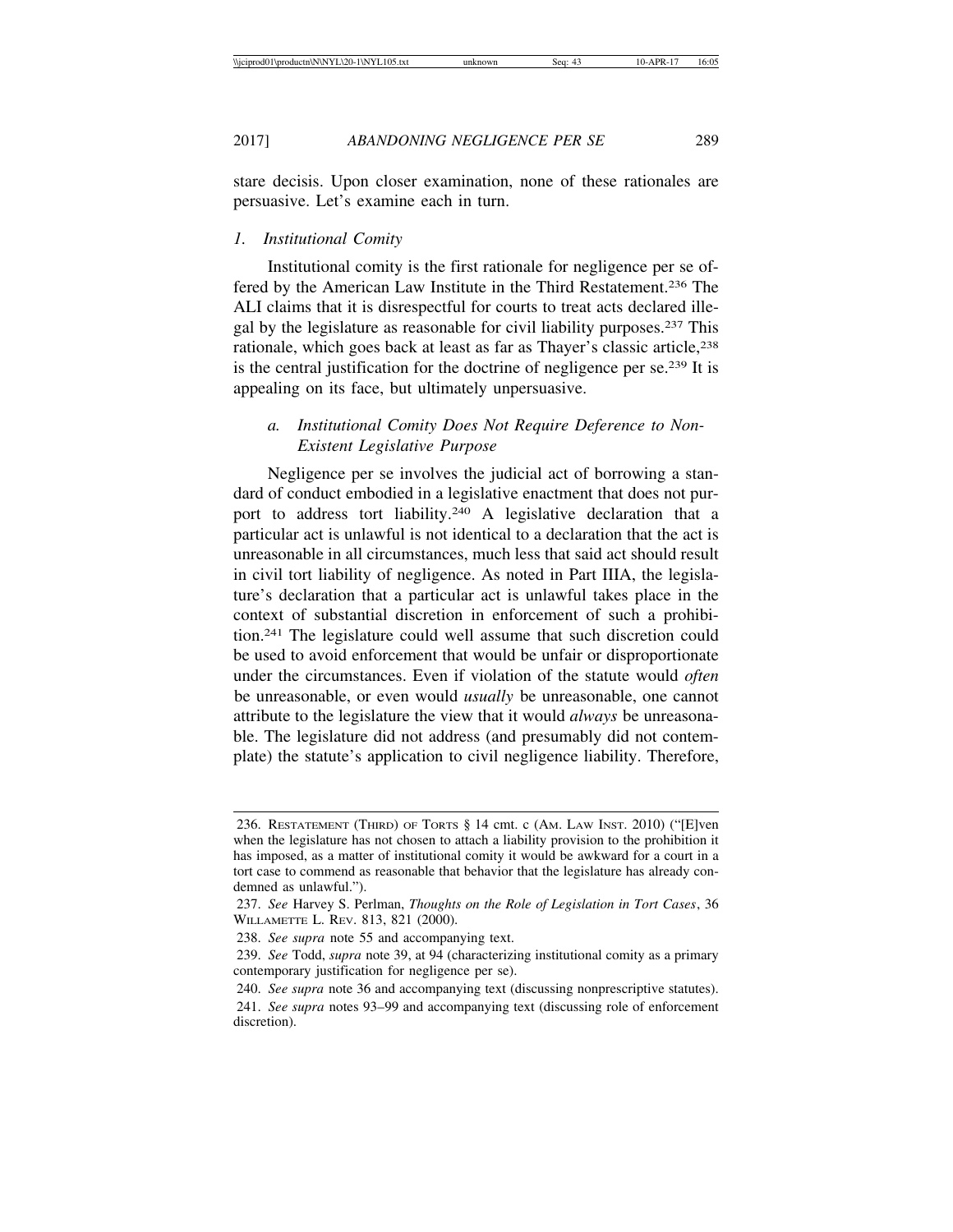it hardly seems disrespectful to the legislature for a court to recognize that distinction and limit the effects of the statute accordingly.242

In addition, the notion that institutional comity compels courts to treat statutory violations as conclusively establishing negligence is difficult to defend in light of important developments since Thayer's time. First, major aspects of legislative tort reform suggest that courts should be cautious in "helping" legislatures enforce statutory prohibitions by recognizing civil liability effects. Legislatively imposed limits on tort damages, characteristic of much of late twentieth-century tort reform, suggest the existence of concerns about excessive tort liability.243 Even if a legislature chooses to declare certain behavior unlawful, it does not follow that the legislature would want to enforce that declaration through civil damages remedies.244 Courts should respect the distinction between legislative ends and the means used to achieve them.245

Finally, the emergence of a greater emphasis on textualism in statutory interpretation reinforces the need for caution in interpretive legislative prohibitions to establish the standard of care in negligence cases.246 The legislature could have created a private right of action, or modified existing rules regarding the existence or scope of tort liability. But it didn't. Furthering the statute's general purpose by giving the statute negligence per se effects may be less respectful to the legislature than seriously acknowledging the limits of nonprescriptive statutory language.247

<sup>242.</sup> *See* Paul Yowell, *Judicial Discretion in Adopting Legislative Standards: Texas's Solution to the Problem of Negligence Per Se?*, 49 BAYLOR L. REV. 109, 113 (1997) (observing that tort standards of reasonableness differ from criteria legislatures use in deciding to prohibit conduct, so that "a court's refusal to hold that violating a statute is negligent per se is not an offense to the legislature, and it may be more in keeping with legislative intent").

<sup>243.</sup> *See supra* notes 145–56 and accompanying text (discussing tort reform's impact on negligence per se).

<sup>244.</sup> *See* Leonard, *supra* note 9, at 466 (claiming that "[c]onduct which a legislature might consider culpable enough to make subject to criminal penalty is not necessarily conduct which either a court or the legislature would wish to make compensable"). Professor Leonard made this observation before the heyday of tort reform. Legislative limits on tort damages recoveries strongly reinforce this view.

<sup>245.</sup> *See* Pojanowski, *supra* note 139, at 529–30 (discussing this distinction between ends and means in the context of implied private rights of action).

<sup>246.</sup> *See supra* notes 133–43, and accompanying text (discussing implications of increasingly textualist approaches to interpretation for negligence per se).

<sup>247.</sup> *See* Blomquist, *supra* note 16, at 280 (arguing that it is "hubristic and intrusive" for courts to impose civil liability on the basis of a statute that does not expressly address such liability).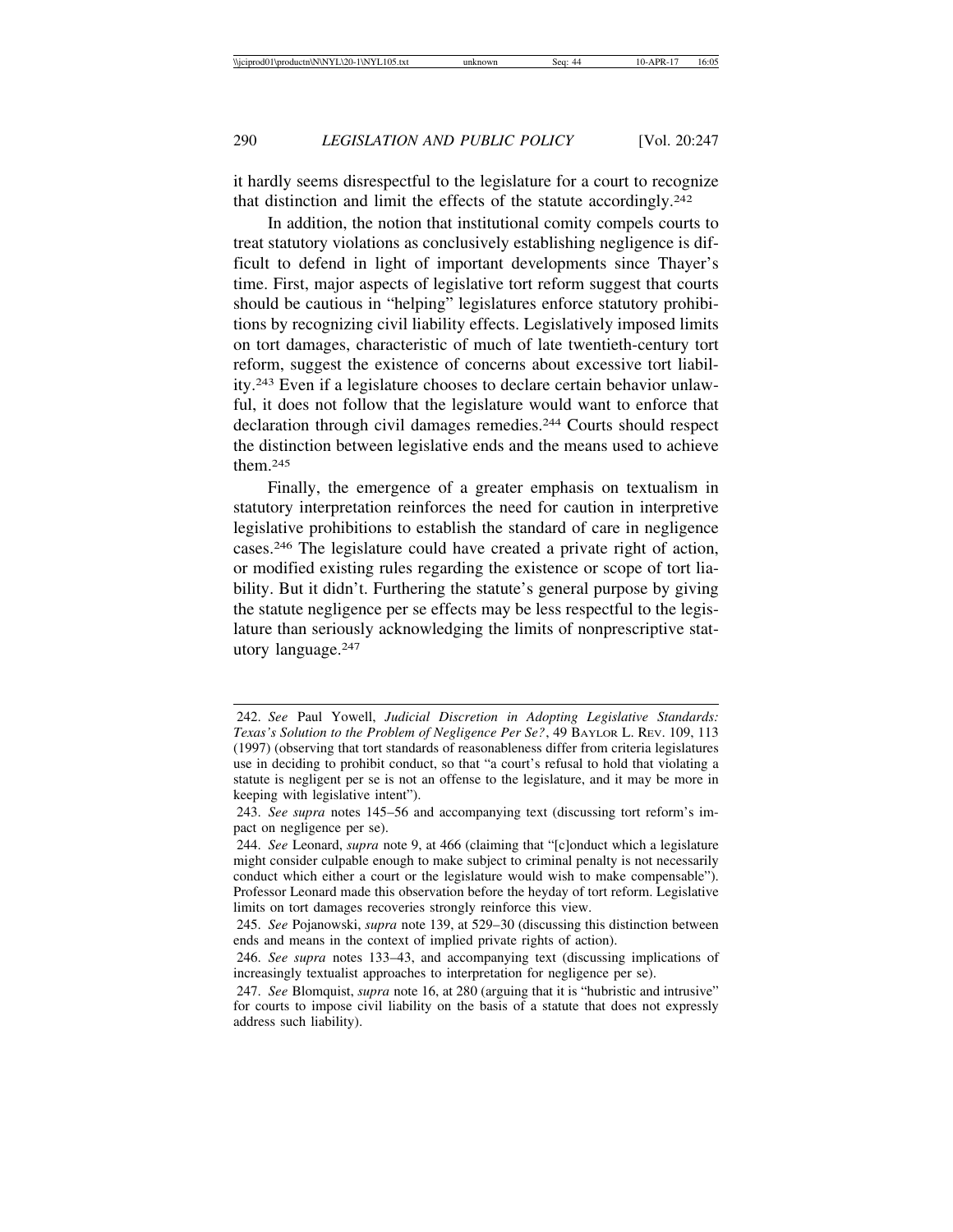# *b. Existing Negligence Per Se Exceptions and Limitations Already Undermine Institutional Comity*

Even if one views institutional comity to require courts to respect legislative judgments by embracing negligence per se, the discretionary limitations on the scope of that doctrine undermine the Third Restatement's institutional comity argument. As explained in Part IIIC, the prevailing view is that courts retain the discretion to reject a statute's use to establish negligence on the basis of ill-defined policy grounds.248 This authority to choose which statutes are worthy of negligence per se treatment seems more intrusive and disrespectful of legislative authority than a blanket treatment of nonprescriptive statutes as some evidence of negligence.

Similarly, the availability of a broad range of potential excuses for statutory violation, recognized by both the Second and Third Restatements, seems inconsistent with the institutional comity rationale. Permitting the jury to excuse the statutory violation precisely allows the jury to "commend as reasonable that behavior that the legislature has already condemned as unlawful."<sup>249</sup> The court does so in an ad hoc, case-by-case fashion, rather than through a forthright recognition of the limits of the statute's reach. If treating statutory violation as some evidence of negligence is disrespectful to the legislature, it is hard to understand why the recognition of excuses is not similarly so.

# *2. Legislative Supremacy*

The second rationale is legislative supremacy. The argument is that the role of the jury in a negligence case is to provide an assessment from a body representing the community. But where the legislature has already deemed the behavior illegal, that legislative judgment represents a democratic consensus that the subject behavior is unacceptable that should not be overridden by the views of a particular jury.250 Here, the ALI appears to borrow from Justice Cardozo's opinion in *Martin v. Herzog*, which characterizes jury authority to treat the actor's statutory violation as non-negligent as a repudiation of the legislature's judgment.251 This rationale is also problematic for some of the same reasons as the institutional comity rationale.

<sup>248.</sup> *See supra* notes 185–90 and accompanying text.

<sup>249.</sup> RESTATEMENT (THIRD) OF TORTS § 14 cmt. c (AM. LAW INST. 2010).

<sup>250.</sup> *Id.* ("Yet when the legislature has addressed the issue of what conduct is appropriate, the judgment of the legislature, as the authorized representative of the community, takes precedence over the views of any one jury.").

<sup>251.</sup> *See* Martin v. Herzog, 126 N.E. 814, 815 (N.Y. 1920). Cardozo stated: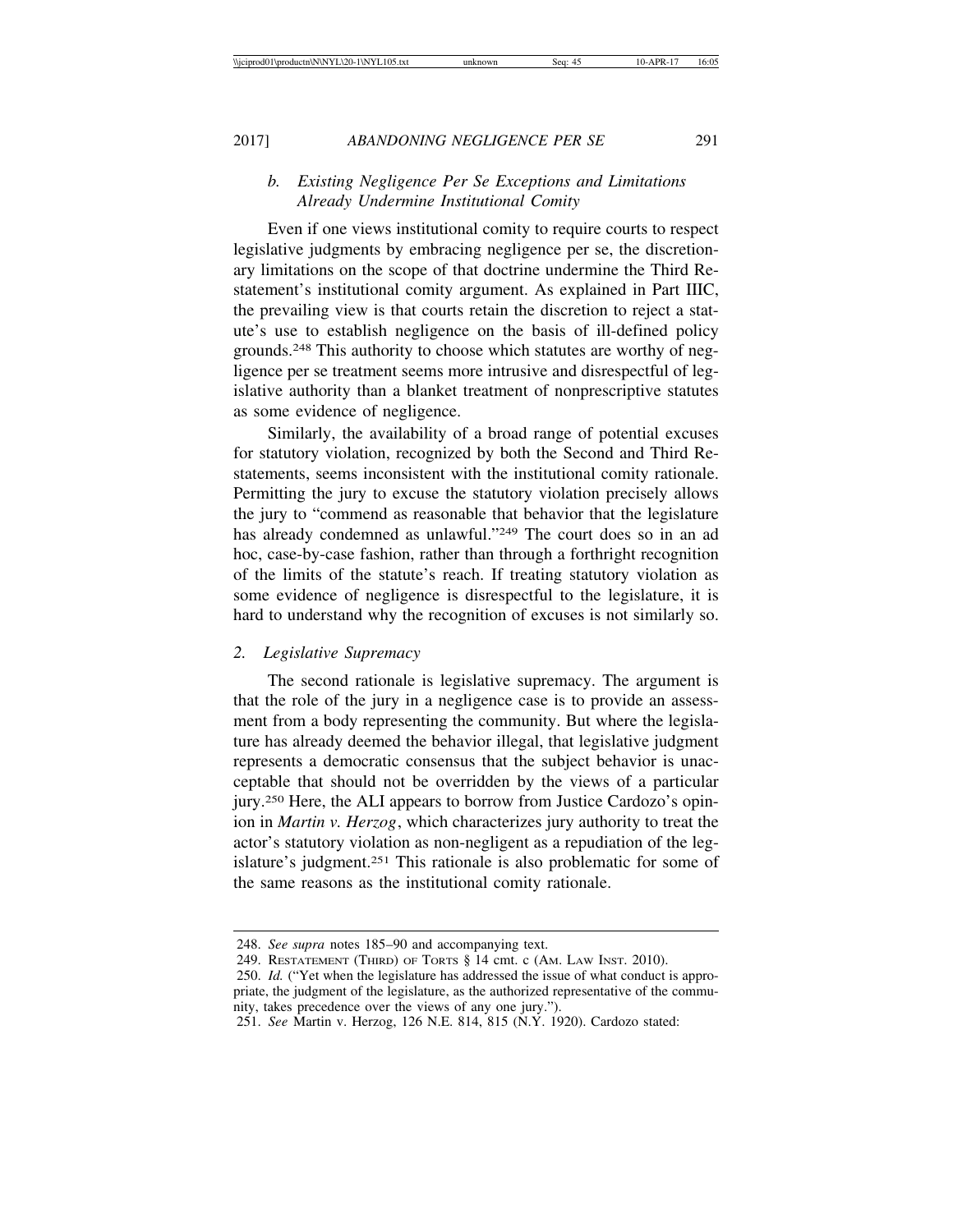First, the legislature did not necessarily make any judgment about the appropriateness of the defendant's behavior under the particular circumstances of the case. The general and prospective nature of criminal enactments means that they can easily be over-inclusive. The legislature can nevertheless act, knowing that the discretion of enforcement officials is a safety valve to prevent over-enforcement of the provision.252 Such safety valves are lacking in negligence per se cases.

Second, because the underlying criminal statute is not designed to address questions of civil liability, respecting the *limits* of the statute better reflects the democratic principles cited by the Third Restatement. If the legislature wanted to displace the fact-finder's role by fixing in place particular behavior to establish the standard of care in negligence cases, it could have done so. The fact that it chose not to do so suggests that reliance on the traditional role of the jury to determine the reasonableness of the litigants' behavior does not invade the province of the legislature. Finally, the residual, ad hoc authority of the jury to dispense justice by recognizing an excuse for a statutory violation undercuts the strength of the legislative supremacy rationale.

# *3. Process Considerations: Inequality, Litigation Cost, and Inadequate Guidance*

The third rationale for negligence per se offered by the ALI relates to various process considerations in negligence determinations. The ALI explains as follows:

Third, it must be recognized that the negligence standard encounters difficulty in dealing with problems of recurring conduct. When each jury makes up its own mind as to the negligence of that conduct, *there are serious disadvantages in terms of inequality, high litigation costs, and failing to provide clear guidance to persons engaged in primary activity* . . . . In general, statutes address conduct that conspicuously recurs in a way that brings it to the attention of the legislature. *Negligence per se hence replaces decisionmaking by juries in categories of cases where the operation of the latter may be least satisfactory.*253

*Id.*

Jurors have no dispensing power, by which they may relax the duty that one traveler on the highway owes under the statute to another. It is error to tell them they have. The omission of these lights was wrong, and, being wholly unexcused, was also a negligent wrong. No license should have been conceded to the triers of the facts to find it anything else.

<sup>252.</sup> *See supra* notes 93–99 and accompanying text.

<sup>253.</sup> RESTATEMENT (THIRD) OF TORTS § 14 cmt. c (emphasis added).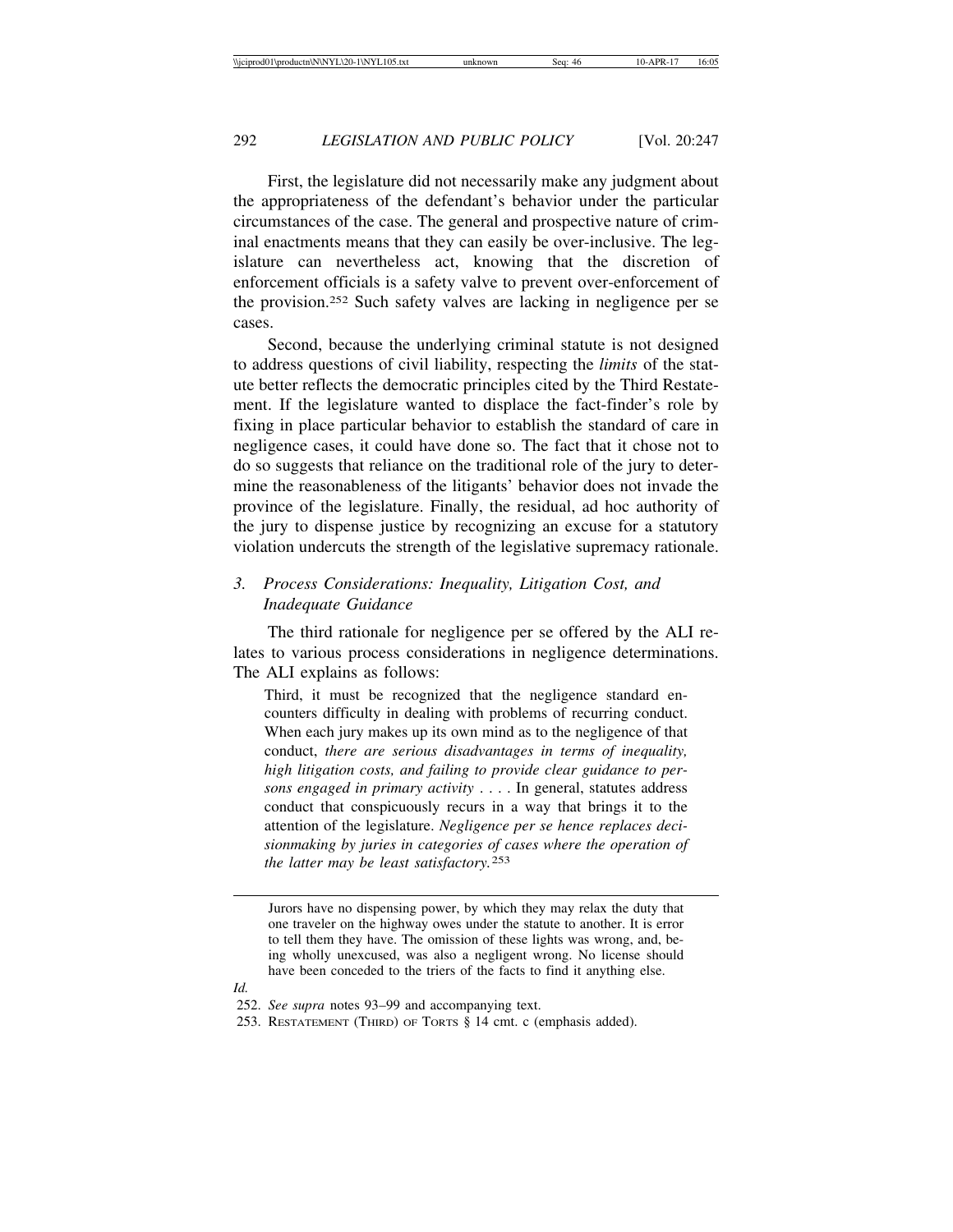This rationale for negligence per se boils down to a preference for rules over standards in determining breach of duty in negligence cases. As noted earlier, this goes very much against the grain of traditional negligence analysis, in which the context of the specific circumstances is key to assessing the reasonableness of the subject's behavior.254 In addition, it is not clear that use of negligence per se advances any of the stated interests.

First, it is odd to characterize as "inequality" the unremarkable notion that different fact-finders in different cases might reach inconsistent results about the nature of a subject's behavior in different circumstances. The context-specific nature of the reasonable care inquiry makes such variations appropriate; and efforts to inject a false uniformity in this process are likely to do more harm than good.255 Moreover, the variations in doctrinal requirements for negligence per se significantly undermine the claim that it advances uniformity or equality in negligence cases. As explained in Part IIIC, it is quite difficult to determine ahead of time whether any particular statute will have negligence per se effect, given the vagaries of the doctrine. There are uncertainties about whether the plaintiff is within the contemplated class of persons and class of risks, whether the statute is suitable for borrowing as a matter of policy, and whether statutory violation may be excused.256 Uniform application of the doctrine is nearly impossible in light of these issues.257

Second, the ALI does not explain how negligence per se could reduce litigation costs, nor is it clear how it would do so. As noted previously, the doctrinal apparatus of negligence per se is complex, with multiple determinations needed to decide whether negligence per se applies in any given case.<sup>258</sup> The threshold requirements have spawned a large negligence per se jurisprudence, itself resulting in significant costs of both judicial and litigant resources.<sup>259</sup> If the argument is that litigation is streamlined by narrowing the jury's focus to statutory violation, the benefit is substantially offset by the presence of

<sup>254.</sup> *See supra* notes 9–14 and accompanying text.

<sup>255.</sup> *See supra* notes 75–92 and accompanying text (discussing traditional criticisms of negligence per se which focus on its inflexibility).

<sup>256.</sup> *See supra* notes 157–219 and accompanying text.

<sup>257.</sup> *See, e.g.*, Blomquist, *supra* note 16, at 278–79 (noting the "highly manipulable process" of statutory purpose evaluation, leading to "divergent and unpredictable results," as well as the effect of "broad and far ranging excuses" that eliminate the ability of negligence per se to provide greater certainty than the reasonable person standard).

<sup>258.</sup> *See supra* notes 157–219 and accompanying text. 259. *See id.*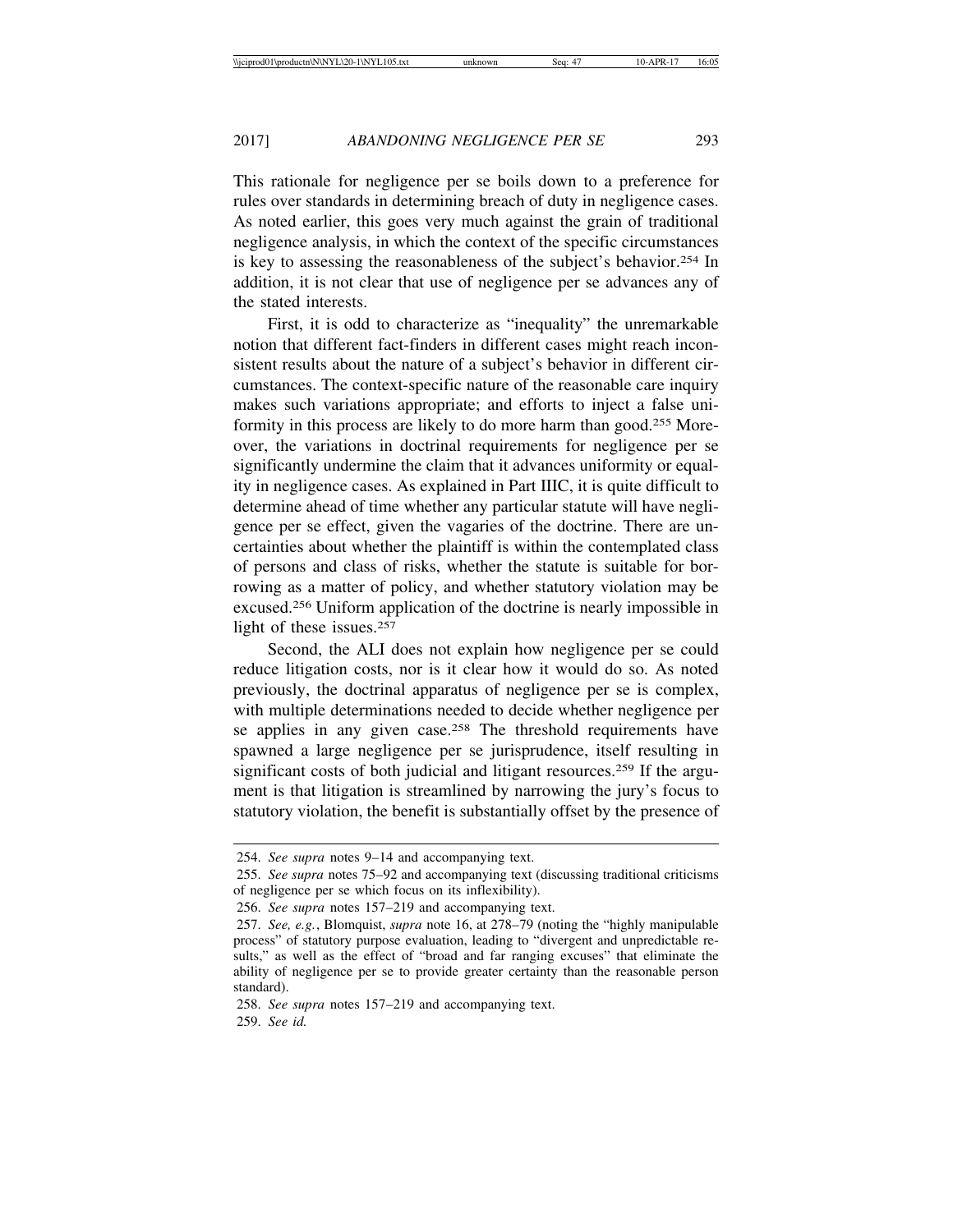excuses, which give the jury a substantial role even where negligence per se applies. Moreover, negligence per se is often analyzed in addition to, rather than as a substitute for, ordinary care.260 Rather than completely supplanting the traditional ordinary care analysis, negligence per se often adds an additional layer of doctrinal inquiry on top of it.

Finally, why would abolition of negligence per se undermine "clear guidance to persons engaged in primary activity"? The underlying statutory standard of conduct is in place whether a court gives it negligence per se effect or not, and the same defendant could be subject to criminal or administrative penalties for violating it regardless of the same standard's potential use in other areas of law. Further, if the possibility of a criminal or administrative sanction tied to the underlying provision is not enough to deter the actor's conduct, what additional marginal deterrence effect could negligence per se achieve? Potential litigants are unlikely to be aware of the doctrine. Even if they were aware of it, its effects would be likely viewed as minor, and so unpredictable as to be irrelevant in shaping the actor's conduct.<sup>261</sup>

In short, while it may be true that legislative safety statutes arise from a legislative response to activity that is sufficiently recurrent (or at least conspicuous) to trigger legislative attention, it does not follow that traditional jury determinations of tort liability in the face of a statutory violation pose any of the problems that the ALI drafters highlight in their commentary.

## *4. Stare Decisis and Legislative Reliance Interests*

The fourth, and final, rationale for negligence per se advanced by the ALI relates to considerations of stare decisis and legislative reliance on negligence per se. The ALI explains:

Furthermore, negligence per se has been settled doctrine in American tort law for many decades. Once settled, the doctrine functions

<sup>260.</sup> *See* DAN B. DOBBS, PAUL T. HAYDEN, & ELLEN M. BUBLICK, TORTS AND COM-PENSATION: PERSONAL ACCOUNTABILITY AND SOCIAL RESPONSIBILITY FOR INJURY 136 (7th ed. 2013) (noting that the standard of ordinary care serves as a default where the statute is deemed not to have negligence per se effect). The ALI acknowledged this in its commentary. *See* RESTATEMENT (THIRD) OF TORTS § 14 cmt. f (AM. LAW INST. 2010) (noting that even if an actor's conduct "is not negligent per se because the accident injuring the plaintiff is not the type of accident the statute seeks to avert, it remains acceptable to argue that the actor's conduct is negligent under the general provisions of § 3"). However, the drafters do not appear to recognize its implications for the viability of the stated rationales for negligence per se.

<sup>261.</sup> This is not to say that the prospect of civil liability generally has no deterrent effect. But attributing marginal deterrent effects specifically to the possibility that statutory violation might be treated as negligence per se is a stretch.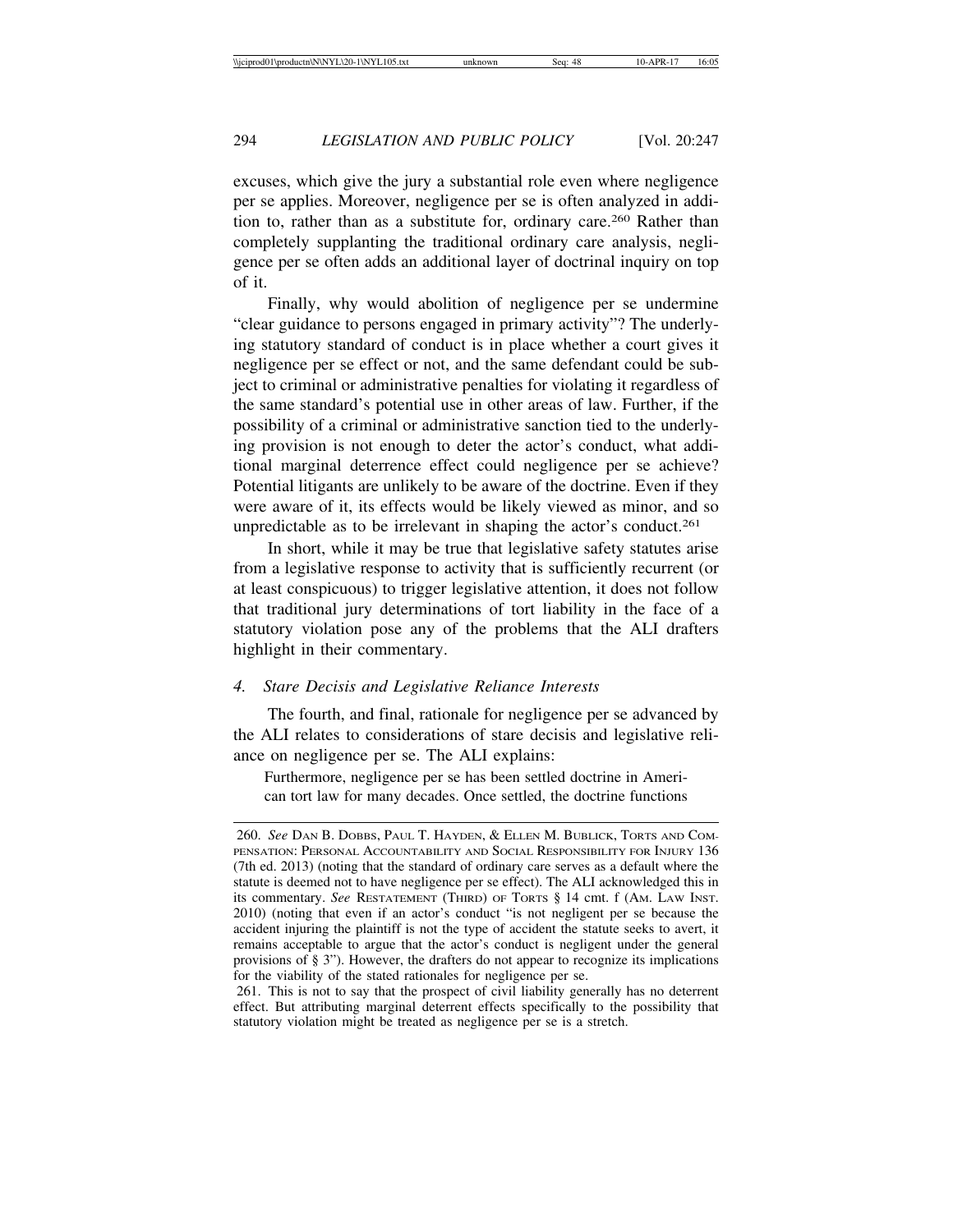as a default rule in terms of how the judiciary will assess the significance of a statute. The legislature, in enacting a safety statute, can be aware that a party's violation of the statute will result in negligence per se. Aware of this, the legislature can be deemed to accept this result unless it includes in the statute a specific provision making the statutory violation irrelevant in a common law action for damages.<sup>262</sup>

While it is true that negligence per se has been a feature of negligence jurisprudence for a long time, the ALI's legislative reliance claim is dubious. First, it is premised on an unrealistic view of the legislative process. There is little reason to believe that legislative or administrative bodies actually act in reliance on negligence per se doctrine. Second, any potential for such reliance is seriously undermined by the various exceptions to and limitations of the applicability of negligence per se. Finally, the default rule of negligence per se is an odd one in light of modern approaches to statutory interpretation and tort liability.

Do legislative and administrative bodies really assume the applicability of negligence per se, and therefore impliedly approve it? There is good reason to be skeptical. In theory, this is an empirical question. It would be possible to survey some sample of state legislators, members of administrative agencies, city council members, and staff working with the various bodies to assess awareness of and potential reliance on negligence per se rules.263 Unfortunately, such research is considerably beyond the scope of this piece.<sup>264</sup> Still, based on current understanding of the legislative process, such reliance appears extremely unlikely. If the public choice theory critiques of purposivism noted in Part IIIB are credited,265 the odds that legislators are contemplating the role of negligence per se when considering criminal legislation are vanishingly remote.

Moreover, any supposed reliance on potential negligence per se effects would be thwarted by the unpredictable and discretionary gatekeeping judgments of courts and the availability of excuses. The malleability of the class of persons and class of risks analyses, the possibility of judicial rejection of the statute's negligence per se ef-

<sup>262.</sup> RESTATEMENT (THIRD) OF TORTS § 14 cmt. c.

<sup>263.</sup> Some scholars have done similar research into congressional staffers' awareness and understanding of canons of statutory and administrative interpretation, as well as views about the uses of legislative history. *See* Abbe R. Gluck & Lisa S. Bressman, *Statutory Interpretation from the Inside – An Empirical Study of Congressional Drafting, Delegation, and the Canons: Part I*, 65 STAN. L. REV. 901, 905–06 (2013) (describing methodology of the research project, which involved interviews with 137 congressional counsels with legislative drafting responsibilities).

<sup>264.</sup> This would make an excellent research project for some enterprising scholar(s). 265. *See supra* notes 118–21 and accompanying text.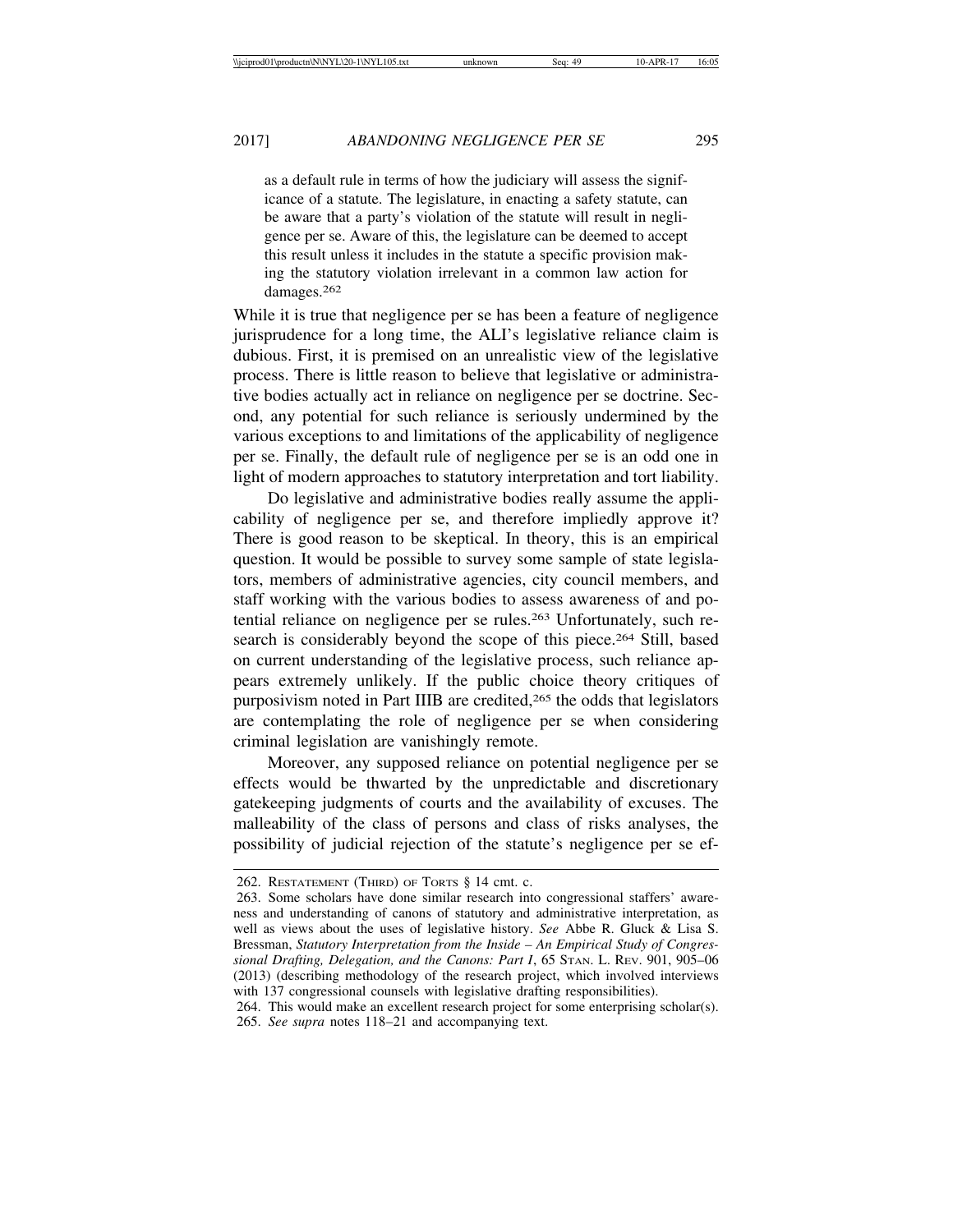fects on policy grounds, and the possibility of available excuses combine to render problematic the predictions about the effects of a statute on civil tort liability.266

Finally, using negligence per se as the default rule is difficult to justify in light of modern textualist approaches to statutory interpretation and the rise of tort reform.267 Legislators can make rules regarding tort liability when they choose to. Should not the natural default be to treat statutory silence about liability effects as an indication that no such effects are authorized? If the Third Restatement drafters are correct that legislatures presume negligence per se effects for nonprescriptive statutes (an unlikely assumption), then abandonment of the current negligence per se doctrine should encourage legislatures to more clearly consider and specify such effects in future enactments.268 Greater specificity by state legislatures would be a desirable outcome because it would encourage efficient use of court and litigant resources by reducing the amount of issues before the court.

# *B. What the ALI's Model Penal Code Can Teach Us About How to Approach Negligence Per Se*

The previous sections of this Article have suggested that the ALI, in retaining negligence per se in its Third Restatement, adheres to a doctrine that involves a costly and complex doctrinal apparatus to determine its applicability, at significant cost to litigants and the judicial system, for benefits that seem less than compelling. In contrast, the ALI's Model Penal Code, particularly in its treatment of the problems of proximate cause, demonstrates a better way. Abandonment of the common law's excessively and uselessly complex proximate cause doctrine, in favor of a simple, flexible standard to be applied by the jury, is an excellent model for dealing with the problems of negligence per se.

Questions of causation arise whenever a crime has, as an element, the requirement that the defendant's conduct generate a particular result. So, for example, homicide crimes such as murder require that the defendant's conduct causes the victim's death.269 In criminal law, as in tort law, causation is divided into two parts: factual cause

269. JOSHUA DRESSLER, UNDERSTANDING CRIMINAL LAW 182 (6th ed. 2012).

<sup>266.</sup> *See supra* notes 157–219 and accompanying text.

<sup>267.</sup> *See supra* notes 109–56 and accompanying text.

<sup>268.</sup> *See* Blomquist, *supra* note 16, at 281 (advocating that "legislatures and administrative bodies (and their counsel) should strive to upgrade the craft of drafting statutes and regulations so that uniform and consistent language is routinely inserted into new police enactments on the prescriptiveness or nonapplicability of the enactment in tort actions").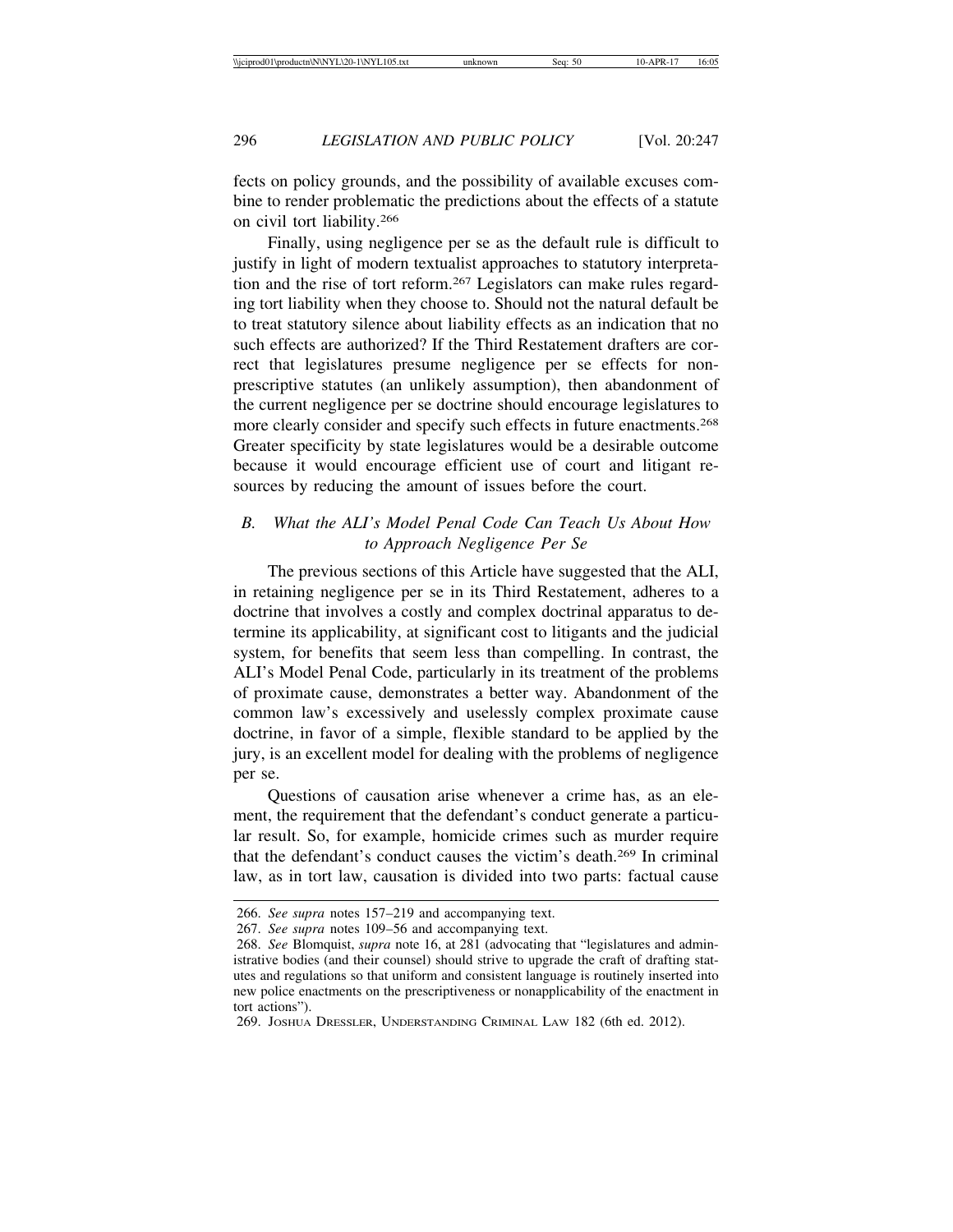and proximate cause.270 Factual cause is typically analyzed through a but-for test.271 But factual cause is a necessary but not sufficient condition for the imposition of criminal liability. The prosecution must also show that the defendant's conduct was a proximate cause of the victim's death.272

Courts operating in the common law tradition typically have used a complex, confusing and potentially contradictory array of doctrinal tests to analyze proximate cause.273 One commentator, Professor Joshua Dressler, has identified at least six different "factors" that courts operating in the common law tradition use in determining whether the offender's conduct is a proximate cause of a required result.274 They are: 1) whether the conduct is a *de minimis* contributor to the result; 2) whether the intervening cause was foreseeable; 3) whether the resulting harm was intended by the defendant; 4) whether the victim had reached a position of apparent safety prior to suffering the harm; 5) whether the result was the product of a "free, deliberate and informed" human intervention; and 6) whether the intervening party's conduct was an omission, rather than an affirmative act.<sup>275</sup> The second of these factors alone is subject to a "sophisticated"<sup>276</sup> analysis, which differentiates between coincidental (or independent) intervening causes, which relieve the defendant of criminal liability if they are not foreseeable, and responsive (or dependent) intervening causes, which do not relieve the original wrongdoer of criminal liability unless the response was not only unforeseeable but also abnormal.277 Moreover, there are additional doctrinal standards that sometimes come into play, such as the medical aggravation doctrine, which can influence proximate cause determinations where the intervening act consists of medical malpractice or other misconduct in treatment of injuries inflicted upon the victim by the defendant.278

274. *See id.* at 190–96.

<sup>270.</sup> *See id.* at 184.

<sup>271.</sup> *See id.* at 185.

<sup>272.</sup> *See id.* at 188–89.

<sup>273.</sup> *See id.*

<sup>275.</sup> *See id.*

<sup>276.</sup> *See id.* at 191. Another treatise writer characterizes the doctrine as "difficult." *See* WAYNE R. LAFAVE, SUBSTANTIVE CRIMINAL LAW 481 (2d ed. 2003) (explaining that many of the decided cases on proximate cause "rest upon difficult distinctions between intervening concurrent, natural, human, and other classifications of causes"). 277. *See* DRESSLER, *supra* note 269, at 191–93.

<sup>278.</sup> This doctrine, arguably traceable to *Bush v. Commonwealth*, 78 Ky. 268 (1880), usually provides that medical aggravation of the victim's injuries is not a superseding cause if it consists of conduct that is merely negligent, but that the defendant is not a proximate cause of injuries that result from grossly negligent or intentional mistreatment.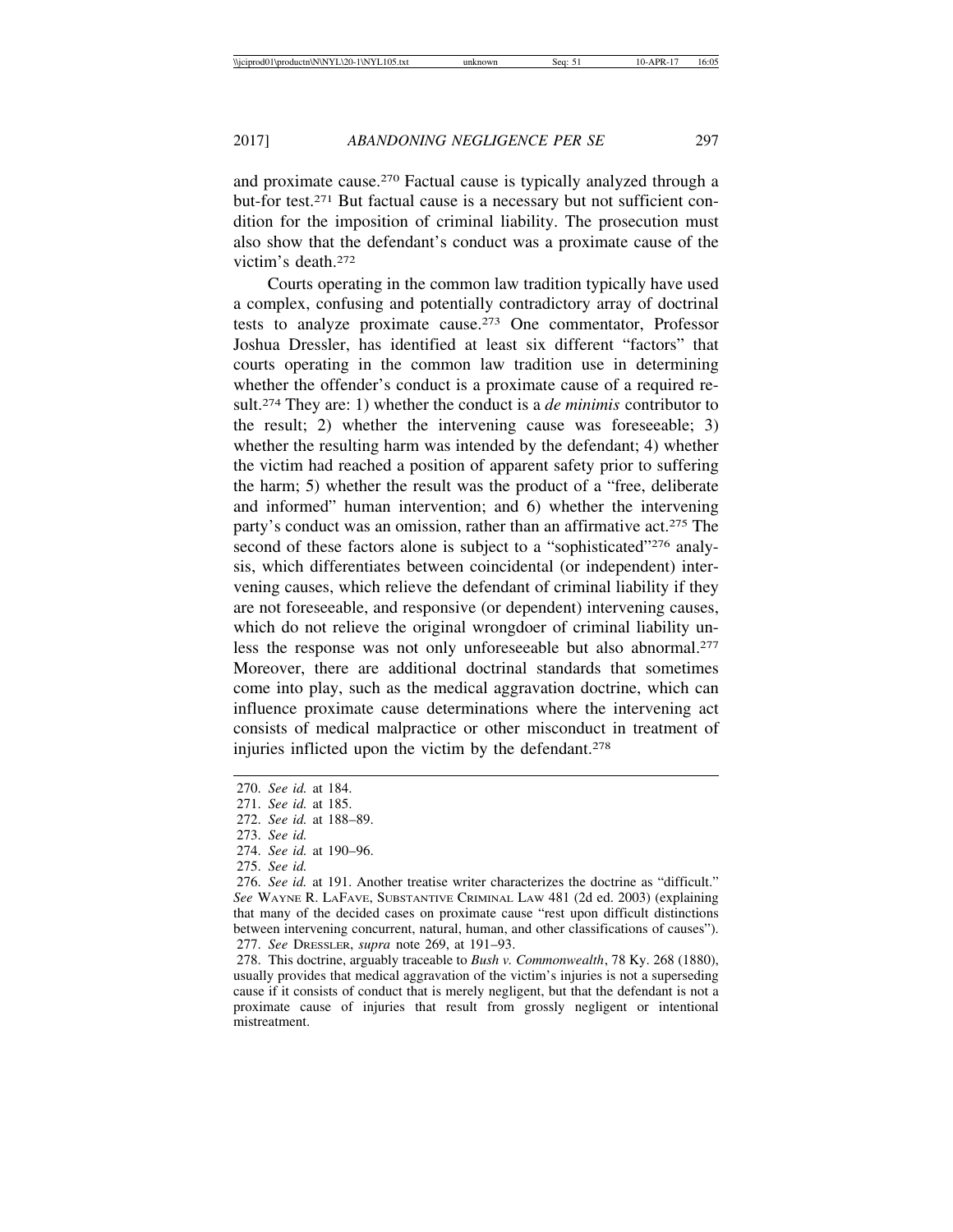In short, proximate cause doctrine is a complicated mess. While judges and lawyers "bandy about conclusory terms like 'superseding intervening cause,' 'direct cause,' and 'remote cause,'"279 the underlying doctrine is difficult to apply, and the inquiry "collapses, either explicitly or implicitly, into a normative one about whether it seems just to hold the actor morally responsible for the result under the circumstances."280 This is why the ALI, in drafting the Model Penal Code, jettisoned the entire doctrinal structure of common-law-influenced proximate cause principles, substituting a simple, flexible standard that encourages the fact-finder to make a moral judgment about the defendant's criminal responsibility.281 Section 2.03 of the Model Penal Code provides that the causal relationship between conduct and result is satisfied where the conduct "is an antecedent but for which the result in question would not have occurred,"282 and "the actual result involves the same kind of injury of harm as that designed or contemplated and *is not too remote or accidental in its occurrence to have a [just] bearing on the actor's liability or the gravity of his offense.*"283

In comments accompanying these provisions, the ALI drafters explained their rationales for this alternative approach to the vexing questions of proximate cause.

This section is concerned with offenses in which causing a particular result is a material element (e.g., homicide). . . . These problems are currently dealt with as issues of "proximate causation" and pre-

282. Model Penal Code § 2.03(1)(a) (AM. LAW INST. 2015).

<sup>279.</sup> DRESSLER, *supra* note 269, at 189.

<sup>280.</sup> Janice Nadler & Mary-Hunter McDonnell, *Moral Character, Motive, and the Psychology of Blame*, 97 CORNELL L. REV. 255, 299 (2012).

<sup>281.</sup> *See* MARKUS D. DUBBER, CRIMINAL LAW: MODEL PENAL CODE 138 (2002) (observing that "Code drafters threw up their hands and placed the issue [of proximate cause] squarely in the jury's lap"); DRESSLER, *supra* note 269, at 196 (stating that in the Model Penal Code "the 'varying and sometimes inconsistent' proximate causation factors developed by the common law are replaced with a single standard, which expressly invites the jury to reach a commonsense, or just, result").

<sup>283.</sup> Model Penal Code § 2.03(2)(b) (emphasis added). The word "just" was placed in brackets by the ALI as a possible addition for legislatures to consider in assessing possible adoption of the provision, because ALI drafters were in disagreement about the desirability of submitting to the jury explicit questions of undefined, broad moral concepts like justice. *See* Model Penal Code § 2.03 cmt., 261 n.16. Section 2.03(2)(b) applies to crimes requiring that the defendant purposely or knowingly cause a particular result. The ALI drafters used parallel language in section 2.03(3)(b), which deals with instances where recklessly or negligently causing a particular result is required. *See* Model Penal Code § 2.03(3)(b) (emphasis added) (requiring that the actual result involve "the same kind of injury or harm as the probable result and *is not too remote or accidental to have a [just] bearing on the actor's liability or the gravity of his offense*").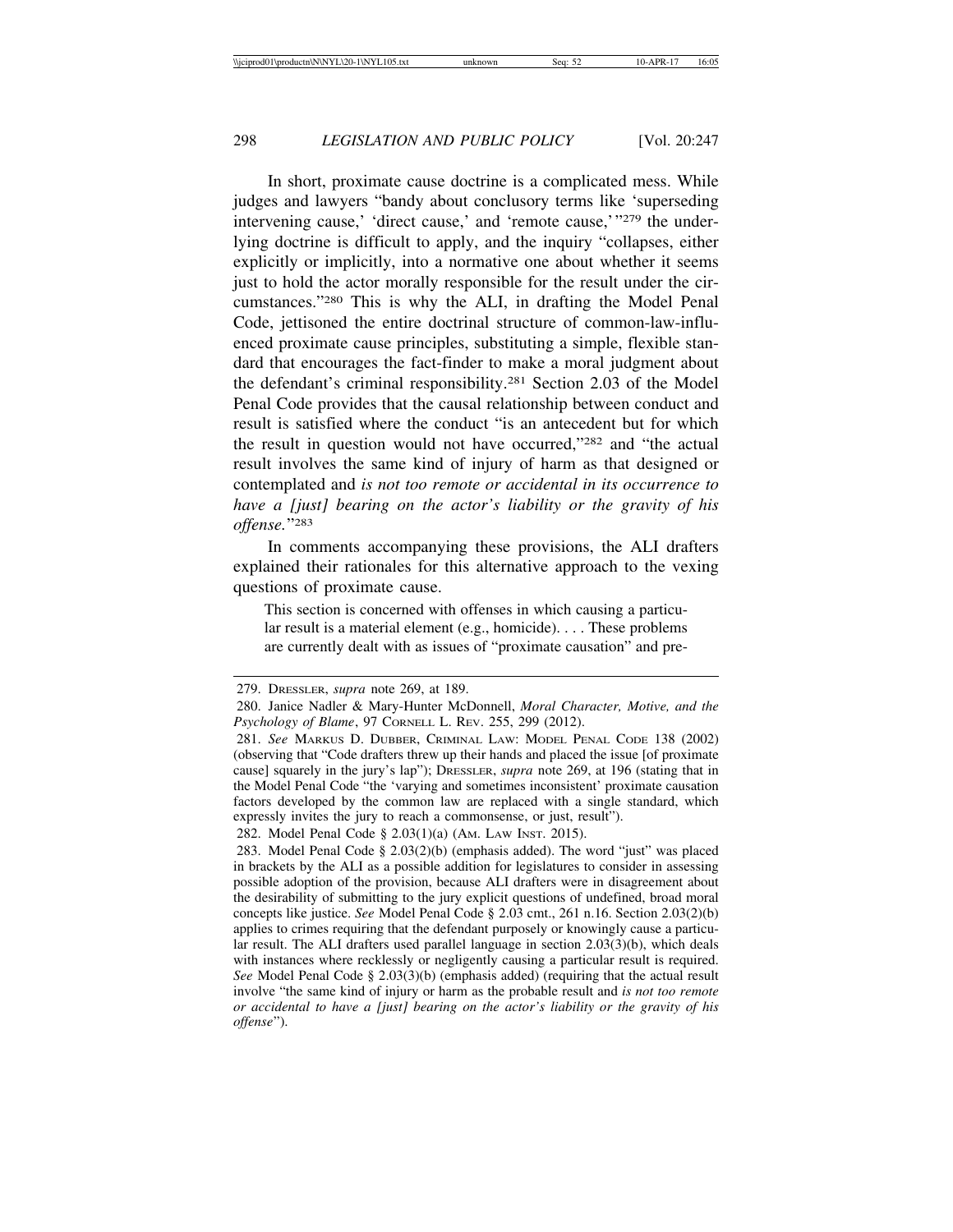sent enormous difficulty (especially in homicide) because of the obscurity of that concept. Rather than seeking to systematize the varying and sometimes inconsistent rules in the numerous areas in which the problem has arisen, the section undertakes a fresh approach to the central issues . . . treating the difficult situations, in which actual result differs from the expected result, as problems of culpability.<sup>284</sup>

Having noted the difficulty of the proximate cause inquiry under traditional legal standards, and identified the offender's culpability as the central issue of the inquiry, the ALI drafters then explained the nature of the standard in section 2.03 and why they adopted it:

Subsection  $(2)(b)$ ... makes no attempt to catalogue the possibilities intervening or concurrent causes, natural or human; unexpected physical conditions; distinctions between mortal and nonmortal wounds; and so on. It deals only with the ultimate criterion by which the significance of such factors ought to the judged whether the actual result is too remote or accidental in its occurrence to have a [just] bearing on the actor's liability or the gravity of his offense . . . . In general, the infinite variety of contexts in which the issue can arise precludes an advance catalogue of premises that can be used mechanically to deduce a solution. The issue should be put to the jury in terms of a general principle that articulates the ultimate basis of judgment.285

In short, the ALI concluded that it was appropriate to replace a large, complex, and uncertain body of substantive doctrinal law with a simple, broad, flexible standard, to be applied by the fact-finder to the specific facts of the particular case. This approach has been characterized as sensible by major commentators.286

The lessons for negligence per se doctrine are readily apparent. Like proximate cause in criminal cases, negligence per se has spawned a large, complex body of law governing its application to particular cases.287 As in the proximate cause inquiry, this doctrinal apparatus complicates what is, at root, a relatively simple inquiry that contains a value judgment at its core. In negligence cases, that inquiry is whether the actor's conduct, under the circumstances, has created an unreason-

<sup>284.</sup> Model Penal Code § 2.03 cmt., at 255–56.

<sup>285.</sup> *Id.* at 261–62.

<sup>286.</sup> *See, e.g.*, H.L.A. HART & TONY HONORE, CAUSATION IN THE LAW 394 (2d ed. 1985) (calling § 2.03 the "most lucid, comprehensive and successful attempt to simplify problems of proximate cause in the criminal law"); LAFAVE, *supra* note 276, at 481 (observing that "the Model Penal Code appropriately deals with [proximate cause problems] by putting the issue squarely to the jury's sense of justice").

<sup>287.</sup> *See supra* notes 157–219 and accompanying text (noting the array of doctrinal issues that courts must resolve in applying negligence per se principles).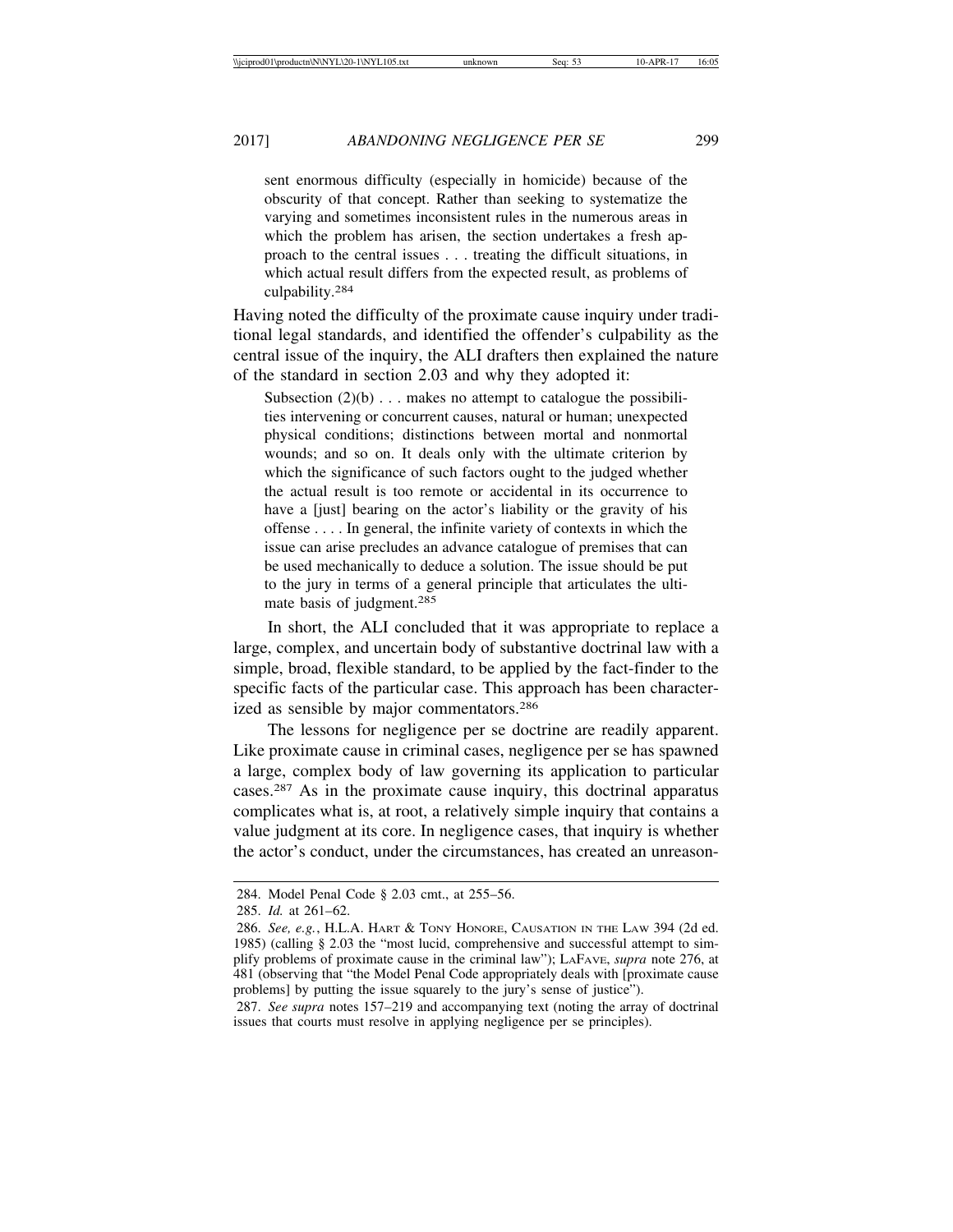able risk of harm to others. Abandonment of negligence per se would eliminate the need for courts to determine whether the plaintiff is within the class of persons and whether the injury is within the class of risks that the statute is designed to address; and if so, whether there are countervailing policy reasons that the court should decline to adopt the statute as the standard of care; and, if so, whether there is a valid excuse for violation of the statute. Permitting the fact-finder to simply use the statutory violation as a factor to consider in assessing of the reasonableness of the actor's conduct would drastically simplify the law.

## *C. The Evidence of Negligence Approach Should Be Adopted*

At this point, only a dozen or so jurisdictions embrace the rule that a statutory violation is merely evidence of negligence, making it a distinctly minority rule. However, it has significant advantages over the existing negligence per se doctrine. As Dobbs explains:

The evidence of negligence rule is flexible and easy to administer. It does not generate litigation over excuses or over questions about what risks and harms were covered by the statute. The per se rule is often justified in part on the ground that it creates more certainty, but it is far from clear that it creates as much certainty as it creates litigation and litigation strategy. If it does create more certainty, it creates it at the price of risking strict liability. So the evidence of negligence rule is a fair contender for support.288

Treating statutory violation as simply one factor for the jury to use in assessing negligence would not only preserve the traditional flexibility possessed by juries, but also would avoid much of the vast, complex doctrine governing the legal applicability of negligence per se. It would do so in a way that is truly respectful of the proper relationship among legislatures, judges, and juries. In today's world, if legislatures or administrative agencies desire to create civil liabilities, or alter existing tort principles, they are perfectly capable of saying so.

The evidence of negligence rule still leaves a significant role for nonprescriptive statutes in shaping negligence determinations. As in the case of customer safety precaution violations, juries are likely to view proof that the actor's purported negligence consisted of violation of a statute or a regulation as persuasive evidence that the actor failed to exercise reasonable care. Reasonable people generally will follow the law in most circumstances. Negligence cases would continue to reflect this principle under the evidence of negligence standard.

<sup>288.</sup> DOBBS, *supra* note 2, at 317.